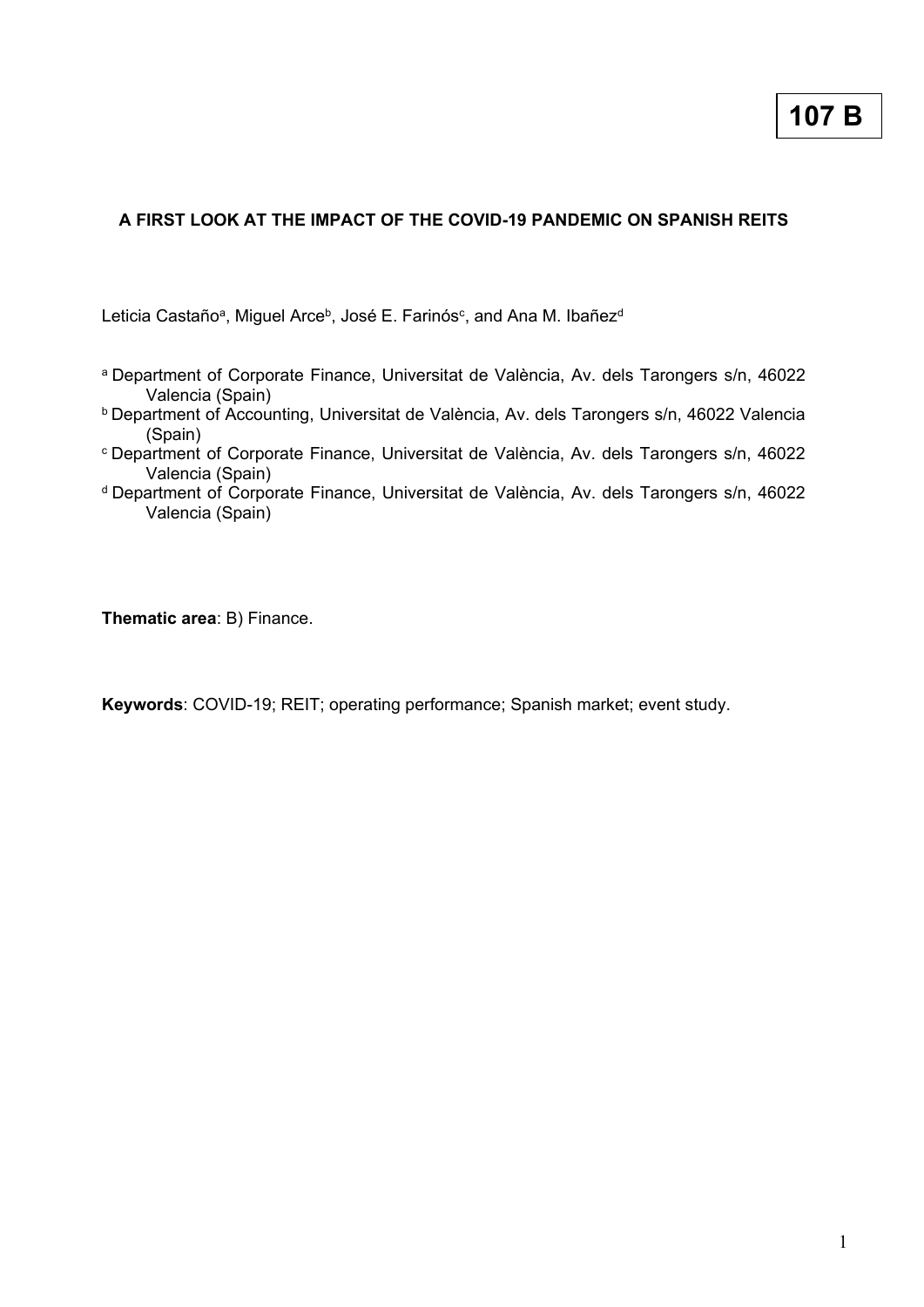# **A first look at the impact of the COVID-19 pandemic on Spanish REITs**

This study analyses the impact of the COVID-19 pandemic on Spanish listed REITs during the first wave from both the stock market and the operating performance perspectives. First, we find that the Spanish stock market for REITs reacts with less intensity and later than the rest of the Spanish and worldwide REIT indexes. Moreover, we observe a significant negative abnormal return of our REIT index when the pandemic was declared (11 March 2020). This significant negative abnormal return extends during lockdown but becomes positive and significant during the de-escalation period. However, a firm-level analysis reveals that market prices do not reflect the impact of COVID-19 and in a multivariate analysis we find that, in general terms, market liquidity and the percentage of shares held by institutional investors are the only variables related to abnormal returns. Second, we observe a strong negative impact on the operating performance of REITs during the first half of 2020, regardless of the type of property and the incidence of COVID-19 by region according to the location of the assets.

Keywords: COVID-19; REIT; operating performance; Spanish market; event study.

JEL codes: G12; G14; I10; R30.

# **1. Introduction**

Since the outbreak of COVID-19 in China at the end of 2019 and as a result of its rapid expansion, we are experiencing a shocking situation worldwide. Capital markets reacted with a severe correction, as shown in Figure 1, with high volatility mainly due to the unforeseeable magnitude and the short- and medium-term prospects of this crisis. The vertiginous expansion of COVID-19 in Europe led to the implementation of strict containment measures to try to control the pandemic, which entailed a significant loss of activity in most sectors. In Spain, on 14 March 2020, the government declared a State of Alarm under Royal Decree 463/2020, which remained in force until 21 June 2020. Pursuant to the declaration of the State of Alarm, certain commercial and hospitality activities were considered essential and allowed to open, but the rest, rated by their very nature as non-essential, were subject to a forced administrative closure. In this scenario, in the second quarter of 2020 the Spanish GDP underwent its largest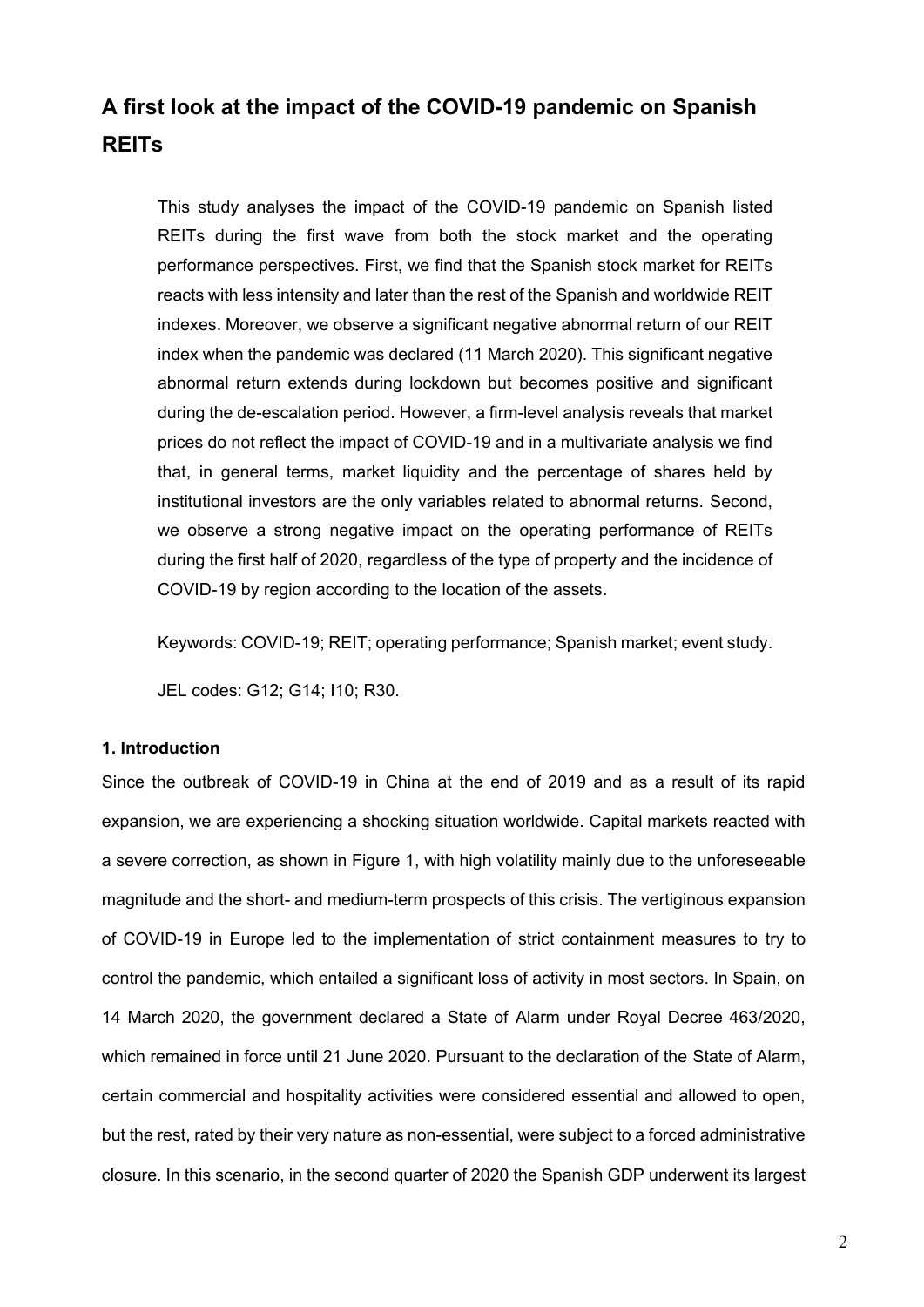'quarter-on-quarter' contraction, with a fall of -17.8% and the unemployment rate increased by 1.3%, to stand at 15.33%.

# **Please insert Figure 1 about here**

The aim of this study is to analyse the impact of the first wave of the COVID-19 pandemic on Real Estate Investment Trusts (REITs) listed in the Spanish Alternative Stock Market (*Mercado Alternativo Bursátil* – MAB). 1,2 There are several reasons that have encouraged us to study the impact on these investment vehicles. The first is the relevance of real estate activity in the Spanish economy, as it accounted for around 10% of the GDP in the period 2014-2019, as well as its attractiveness for the international investment community. Specifically, in 2019, direct investment in this sector in Spain reached €12.14 billion (excluding corporate transactions), the sixth consecutive annual record. Nearly 60% of the total amount was made up of foreign direct investment. REITs invested 9% of the total, while the rest consisted of domestic investment (CBRE, 2020). In 2020, investment in the Spanish real estate industry reached around €9.5 billion (73% of which is attributed to international investors). This figure is 24% less than in 2019. To put this decrease in context, it is worth bearing in mind that the decline in continental Europe was 20% year-on-year (CBRE, 2021). The second reason is the relevant weight of the Spanish listed REITs in Europe, which ranked first in number and third in capitalisation in June 2020 (EPRA, 2020). The third is that many of the measures imposed by the Spanish government to mitigate the transmission of the pandemic have directly affected activities related to the REITs' business. The paralysis of economic activity due to the declaration of the State of Alarm and the confinement measures has caused many employees to find themselves on furlough (in Spanish, *ERTE*) or unemployed, <sup>3</sup> which can lead to delays or even the non-payment of rent by some tenants. The widespread implementation of working from home in Spain caused a drop in the demand and use of offices. In addition, the effects of

<sup>1</sup> In Spanish terminology *Sociedades Anónimas Cotizadas de Inversión en el Mercado Inmobiliario* (SOCIMI).

<sup>&</sup>lt;sup>2</sup> In October 2020 this market was renamed BME MTF Equity and Spanish REITs have been listed since then in the so-called BME Growth segment of BME MTF Equity. Nevertheless, we have kept the original name as it was the one in force during the period under analysis.

<sup>3</sup> *ERTE* stands for *Expediente de Regulación de Empleo Temporal* and is a measure taken by companies when, for justified reasons (economic, technical, organisational, production or others beyond their control), they decide to temporarily suspend or reduce the contracts of their workers.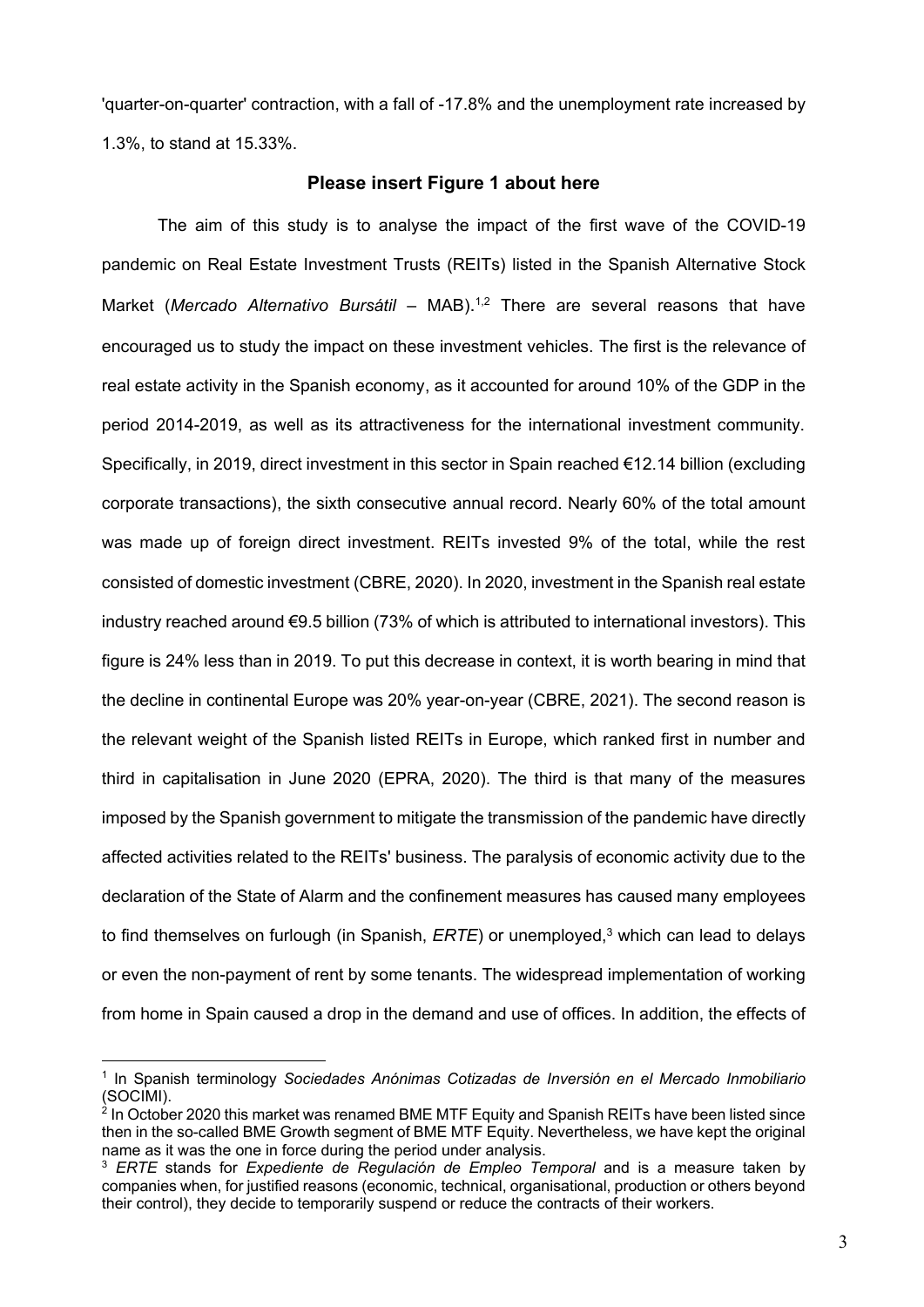the pandemic have also affected shopping centres and retail establishments due to forced closures during the period of lockdown. Finally, the severe restrictions on mobility, limiting the free movement of people, have led to a sharp drop in tourism and in the demand for tourist and hotel accommodation.

Our investigation of the impact of the COVID-19 pandemic on Spanish REITs is carried out along two lines. On the one hand, we performed an analysis from the stock market perspective. Thus, we first studied the stock market of REITs as a whole. As there is currently no market index for REITs, we created an *ad-hoc* index with the 15 most liquid REITs during the period of analysis. A first analysis involved a comparison of the evolution of the index with the rest of the Spanish indexes and with the REIT indexes worldwide. Subsequently, using the event study methodology, we computed the abnormal return of the index on the key dates of COVID-19 as well as over four longer periods related to the first official case of COVID-19 in China, the declaration of the pandemic by the World Health Organisation (WHO) and the subsequent declaration of the State of Alarm in Spain and the beginning of the de-escalation process. Second, we analysed the relationship between some characteristics of REIT firms and their stock market behaviour. We focused especially on two characteristics: the incidence of COVID-19 according to the geographical location of the assets and the property type. On the other hand, we carried out a complementary analysis from the operating performance perspective. We first computed empirical proxies for each firm during 3 semesters: two pre-COVID periods including the first and second semesters of 2019 (2019H1 and 2019H2, respectively), and a COVID period including the first half of 2020 (2020H1). We then tested whether the semester change in operating performance induced by the COVID pandemic was significantly different from the semester change in operating performance in a non-COVID period. Finally, we analysed this change according to our study characteristics, the property type and the incidence of COVID-19 depending on the location of the assets.

Our results show that in the analysis of the reaction of the market, the response to the pandemic was much smaller and occurred later than the rest of the Spanish and world REIT markets. Likewise, the abnormal return of the market was significantly negative at the time the

4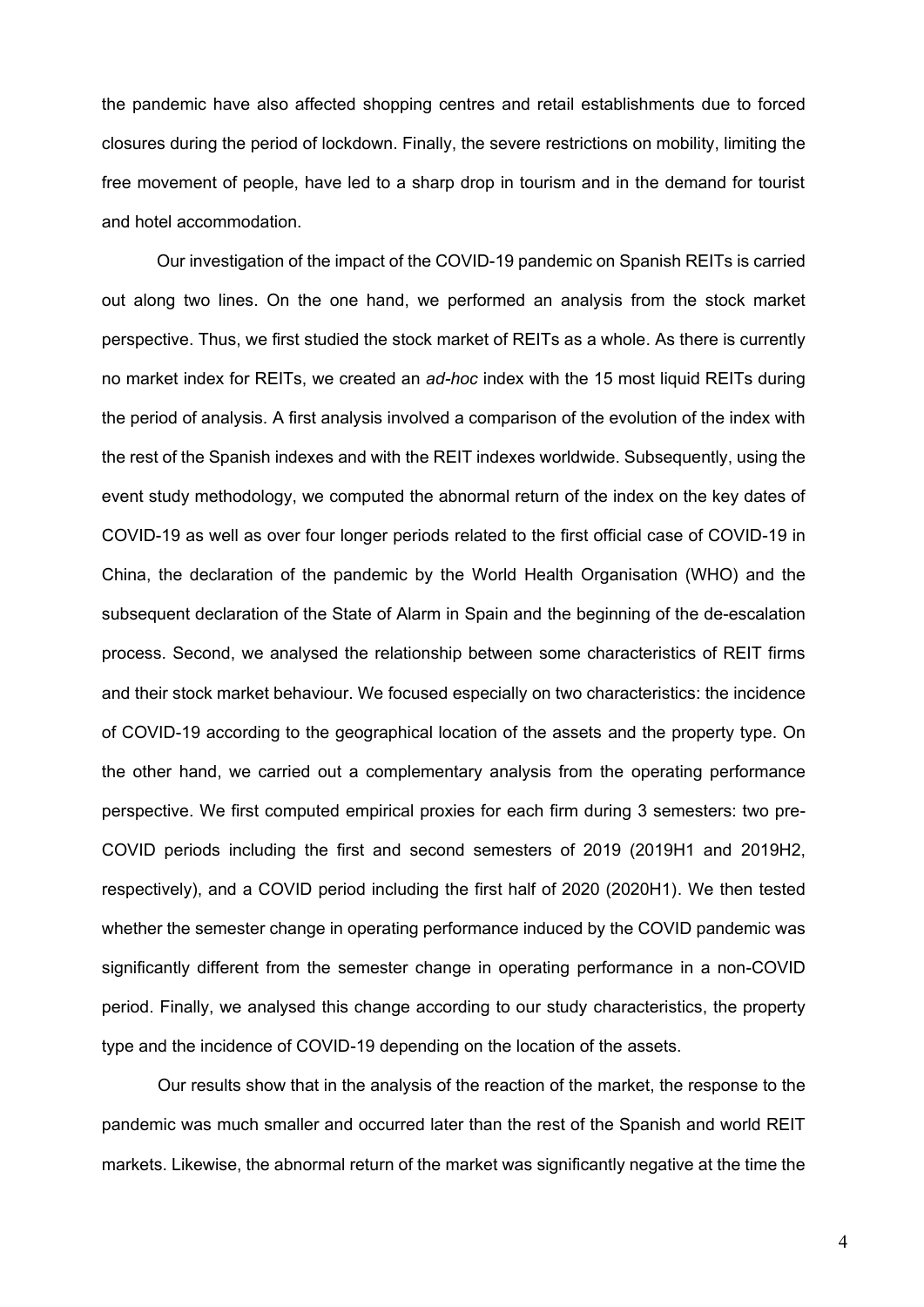pandemic was declared and remained negative until the beginning of the de-escalation, when it turned significantly positive until the end of the semester. In the firm-level analysis, we observed that market prices, as a consequence of the reduced liquidity of many REITs, did not reflect the impact of COVID-19. In a multivariate analysis we found that market liquidity and the percentage of shares held by institutional investors were the only variables related to abnormal returns, our two variables of interest being not significant, with a few exceptions. Finally, we found a strong negative impact on REITs' operating performance during the first half of 2020, regardless of property type and the incidence of COVID-19 by region, according to asset location.

The paper contributes to the literature as follows. This is the first piece of research, as far as we know, to analyse the impact of COVID-19 on REITs in Spain, one of the first countries to suffer the health consequences of the virus. Besides, studies on the impact of the COVID-19 pandemic on the Spanish economy have mostly focused on the index level analysis; instead, in this paper we extend the analysis to the company level. We consider it relevant to investigate the impact of such a severe public health crisis on REITs' performance and to quantify the magnitude of the actual effect. Another interesting contribution is that the results are different from those obtained in other countries and markets in the following terms: i) a lower and later impact in the market analysis, ii) market prices do not reflect the impact of COVID-19 in the firm-level analysis, and iii) the property type (with the exception of diversified REITs) and the incidence of COVID-19 by region according to the location of the assets do not reflect the effect of COVID-19. Thus, the different characteristics of the market analysed, together with the different treatment of the social and health crisis in Spain compared to other EU and non-EU countries, with more restrictive measures that were common to all regions, have led to different results from those obtained so far. From our point of view, these questions are of interest both to investors, especially those who are considering possible investment options in the Spanish real estate market in the post-COVID-19 pandemic, and regulators.

The remainder of the paper is organised as follows. Section 2 describes the REIT market in Spain and the characteristics of the market analysed. Section 3 examines the

5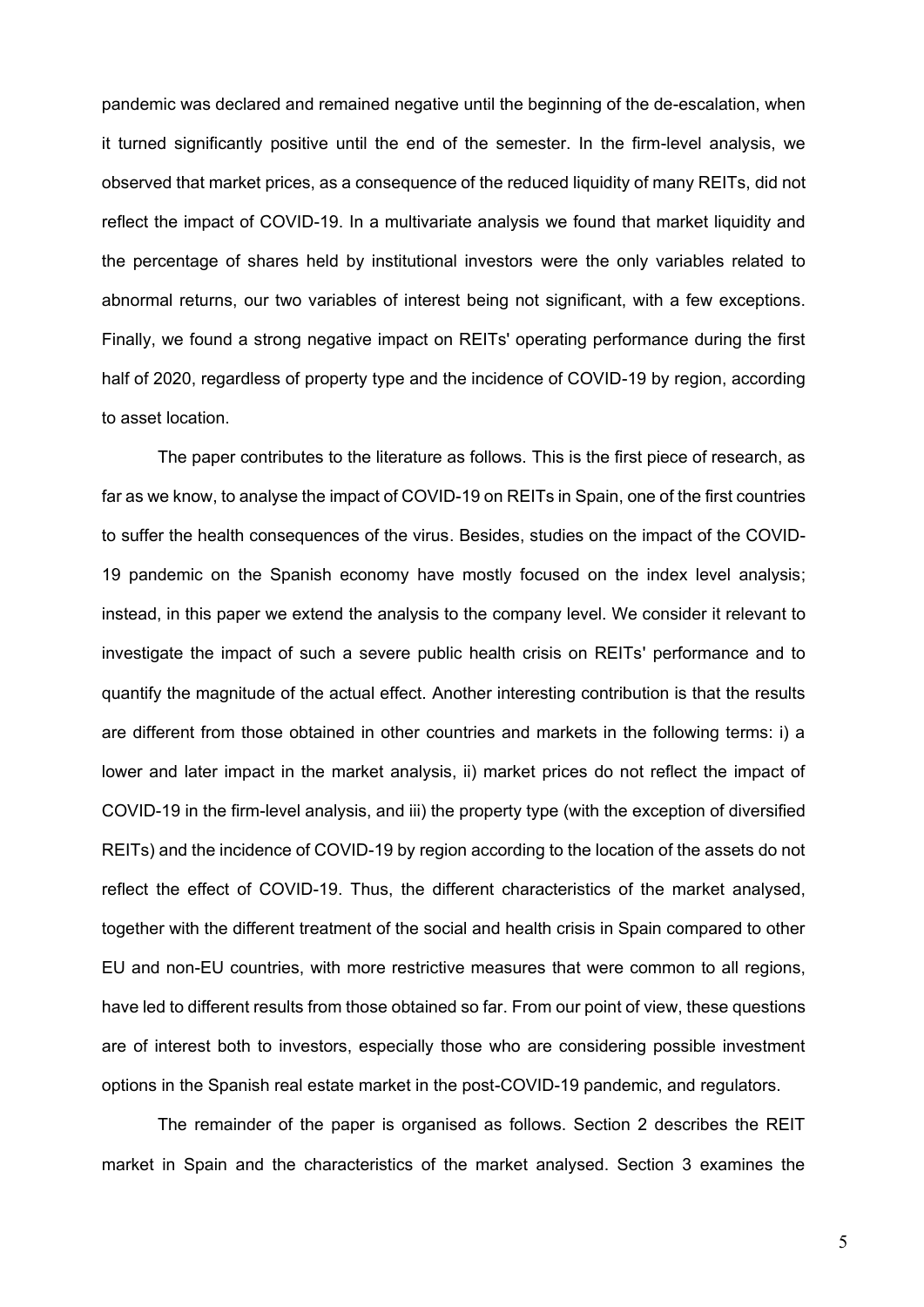empirical evidence of the impact of COVID-19 on REITs. Sections 4 and 5 describe the sample and the methodology used, respectively. The results obtained are shown in Section 6 and Section 7 concludes.

# **2. The REIT market in Spain**

The regulation of the real estate investment industry in different countries in recent decades has promoted the growth of these entities, resulting in increases in both their number and their size around the world, including Europe. In Spain, with the passing of Law 16/2012 (Reino de España, 2012),<sup>4</sup> the first REIT was listed at the end of 2013. The REIT market in Spain has a significant weight in the EU (including United Kingdom), since, as of 30 June 2020, it has ranked third in capitalisation and first in the number of REITs (EPRA, 2020). It should be noted, however, that most of the companies are admitted in a specific segment dedicated to REITs in the Spanish Alternative Stock Market (*MAB* – its initials in Spanish). In this respect, on 30 June 2020 only 4 of the 81 REITs listed on the Spanish stock market were listed in the regulated market, more widely known as the *Mercado Continuo* or SIBE. The MAB is a Multilateral Trading Facility (MTF) that has a far more flexible regulation than the *Mercado Continuo* in terms of admission and trading requirements, without foregoing an adequate level of transparency. Trading is mainly carried out multilaterally and electronically in the SIBE-SMART (the same electronic system as the one used in the *Mercado Continuo*) through a trading system called *fixing*, in which shares are auctioned throughout the session (from 8.30 am to 4.00 pm) with two price fixing and stock allotment times: at 12 noon and 4 pm (Bolsas y Mercados Españoles, 2017). 5

One of the characteristics of the market under study that must be taken into account in our analysis is that it is still a developing market. For this reason, despite the existence of the

<sup>4</sup> Law 16/2012 modified Law 11/2009 (Reino de España, 2009) and introduced flexibility, less restrictive conditions and tax advantages for this type of companies (García-Vaquero & Roibás, 2020). Law 16/2012 promoted the incorporation of these investment vehicles in Spain, making the Spanish real estate market more dynamic and providing real estate investments with liquidity.

<sup>5</sup> Circular 7/2017, of 20 December, on trading rules for shares in growth companies and Real Estate Investment Trusts (REITs) on the Alternative Stock Market (MAB) (Bolsas y Mercados Españoles, 2017) was repealed by Circular 5/2020, of 30 July, on contracting rules for shares in companies admitted to the BME Growth segment of BME MTF Equity (Bolsas y Mercados Españoles, 2020).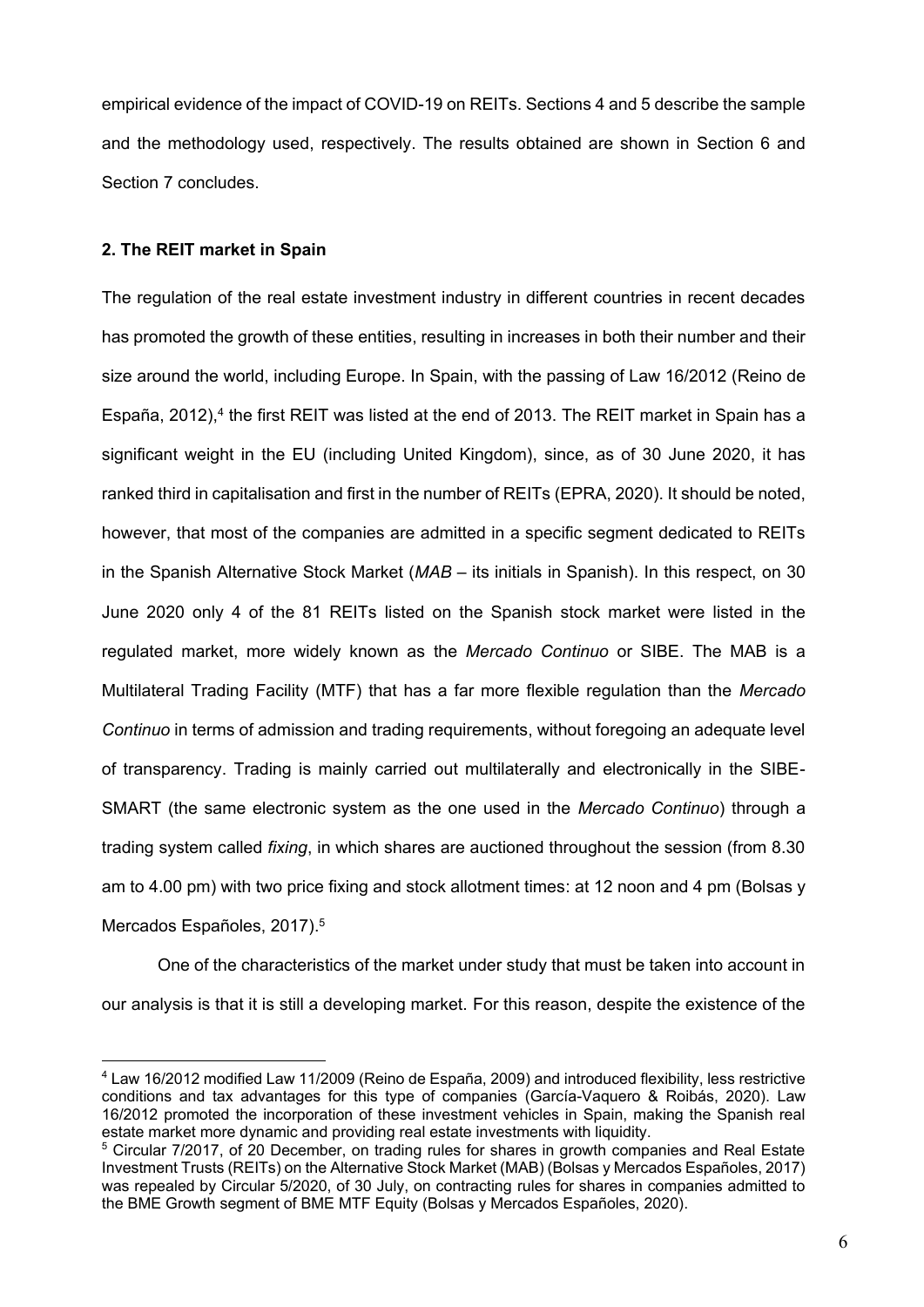figure of the Liquidity Provider, $6$  the MAB still has reduced liquidity compared to other more mature markets. This fact prevents a rapid and complete incorporation of public information to the market (price discovery).

In this regard, in the period under study (January 2020 to June 2020) we have calculated three liquidity proxies, the Zerovol, Zeros2 and Amihud ratio (Hilal Anwar & Hogholm, 2020) for the sample of REITs, the Spanish alternative market for small-growth firms (MAB-EE) and Spanish regulated market *Mercado Continuo* companies (MC). However, the companies whose trading system is *fixing* (see variable definitions in notes to Table 1) were excluded from this latter market*.* Since the size of the MC sample was much larger than that for REITs and MAB-EE, we have also split the MC sample into quartiles by liquidity as shown in Table 1.

## **Please insert Table 1 about here**

According to Table 1, Zerovol and Zeros2 are higher in the case of REITs than in the MAB-EE and in the MC, clearly reflecting lower liquidity in the REIT sample. Moreover, the Amihud ratio is higher for REITs than for the MC, but not for the MAB-EE. This result is due to the fact that the number of days on which the price change is zero in the REIT segment is much higher than in the case of MAB-EE and, therefore, the Amihud illiquidity ratio is higher in the case of MAB-EE. Therefore, we conclude that the liquidity of the MAB segment for REITs is lower than the MAB-EE and *Mercado Continuo*.

# **3. Empirical evidence of the impact of COVID-19 on REITs**

The outbreak of the new coronavirus (COVID-19) has affected the global economy. The quarantine policy imposed in most countries has led to a weakening of purchasing power and a stagnation of the world economy, although affecting certain sectors of the economy more severely than others. This has led to a rapid growth in the number of studies analysing its impact in different areas and regions since the pandemic began. In the financial markets, some studies focus on how stock returns have responded to changes in information and investor

 $6$  The main task of the Liquidity Provider is to favour the liquidity of transactions and achieve a sufficient liquidity frequency (Bolsas y Mercados Españoles, 2017). Its presence is mandatory for all REITs.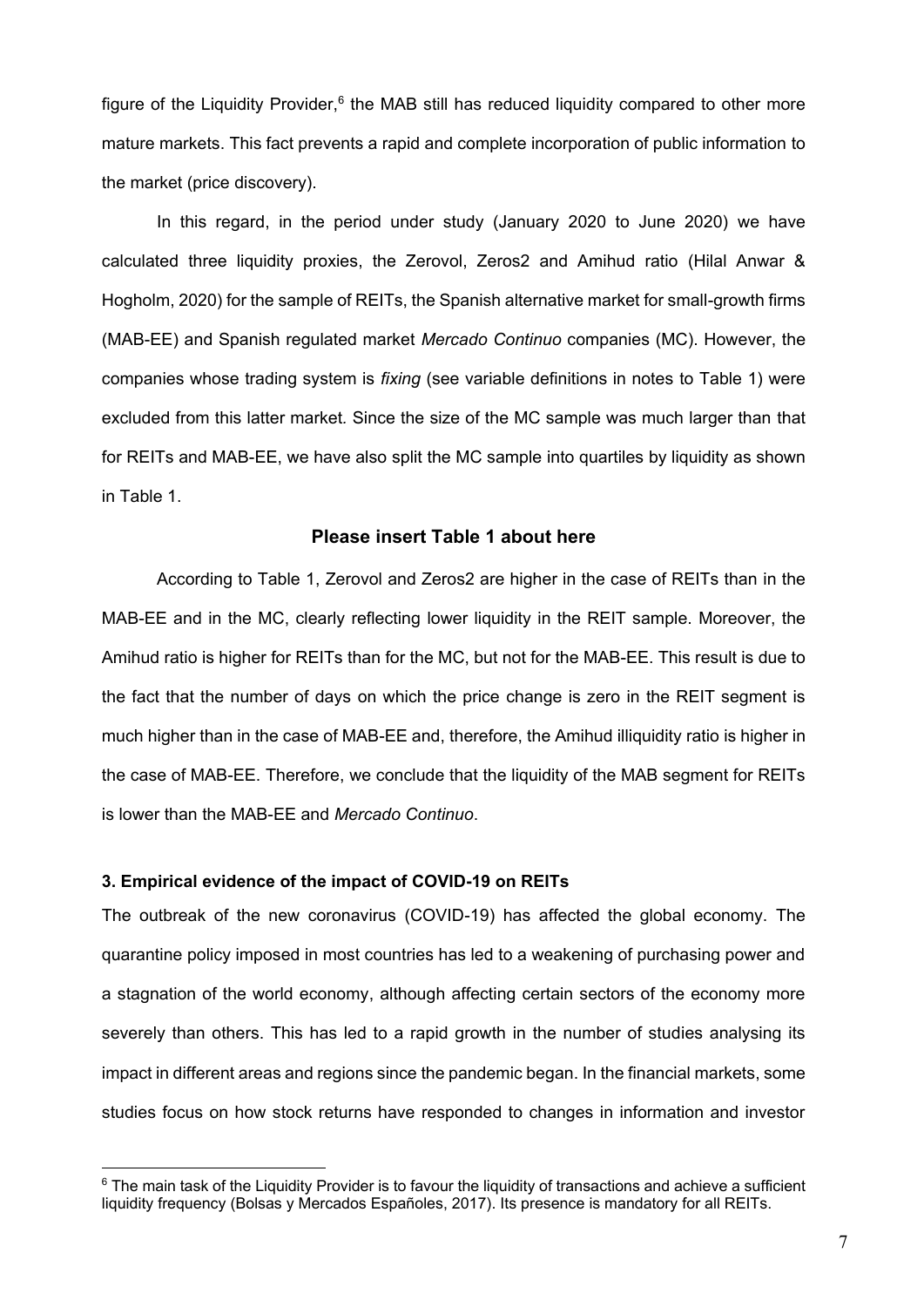expectations. Most of these studies provide evidence for whole markets through the use of market index (Alfaro et al., 2020; Baker et al., 2020; Gormsen & Koijen, 2020; Lee et al., 2020; Phan & Narayan, 2020; Thorbecke, 2020) or firm level data (Ding et al., 2021; Gerding et al., 2020; Hassan et al., 2020; Ramelli & Wagner, 2020). These latter authors used the event study methodology in their analysis of the impact of the COVID-19 outbreak, although they are not the only ones (P. He et al., 2020; Liu et al., 2020; Rebucci et al., 2021; Singh et al., 2020; Wei & Han, 2021). Although many studies on COVID-19 focus on the effect of the pandemic on financial markets, there are also a few that investigate the impact of this health crisis on firm performance (Hu & Zhang, 2021; Shen et al., 2020).

However, the impact of COVID-19 in the case of REITs has been investigated separately from the rest of the industries. Their nature, specific characteristics and the regulatory restrictions to which they are subject (obligation to distribute most of their profits to their shareholders annually, limitations for their shareholders, specific organisational structures, among others (Jones Lang LaSalle & Bolsas y Mercados Españoles, 2020)) mean that they must be considered a separate case study. In this regard, Ling et al. (2020) were the first to analyse the effect of COVID-19 on commercial real estate prices. They analysed the US market and created a firm-level measure of COVID-19 exposure based on the location of the properties and reported coronavirus cases at the county level. Their results showed that regional COVID-19 exposure based on a firm's properties led to a significant decrease in its performance on average, although the effect varied from one property type to another. Akinsomi (2020) examined, in a preliminary study, the impact of COVID-19 on the performance of the global REITs index and US sector index for REITs during the period from January 2020 to May 2020. The results showed that REITs have been negatively affected by the COVID-19 pandemic, especially by the effects of social distancing and closure restrictions, as they are having difficulties to meet dividend distribution obligations, to generate income through continued rent payments by tenants and to meet debt obligations. On the other hand, Milcheva (2020) analysed the impact of COVID-19 on real estate stock returns (including a sample of real estate companies that have REIT status) through the construction of a COVID-19 risk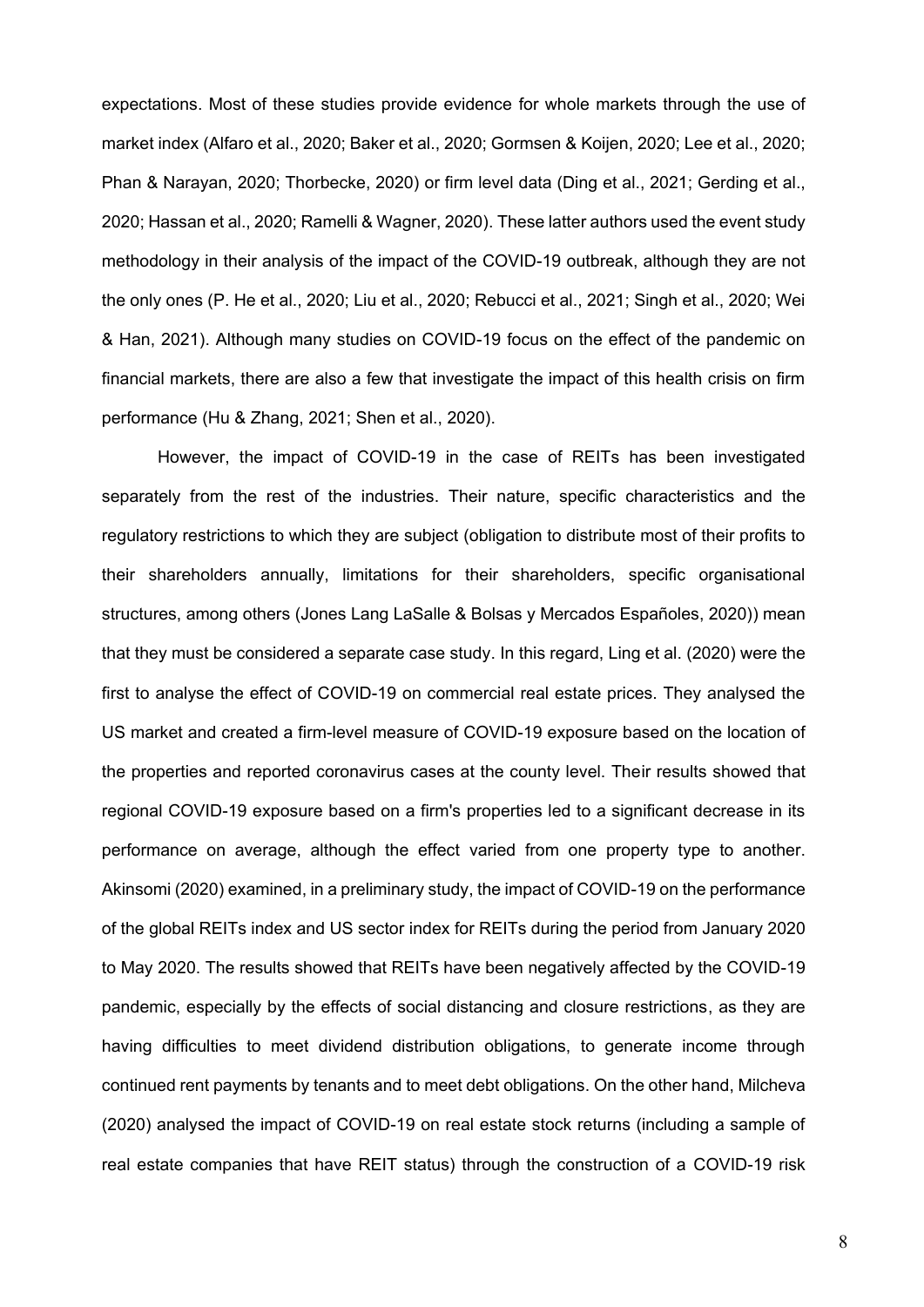factor. This factor is related to daily changes in confirmed global coronavirus infections to capture the risk exposure in the impact of COVID-19 on the risk-return ratio of real estate assets. The results showed that firms' beta associated to this risk factor increased markedly during the pandemic, although there are large variations across countries and sectors. Finally, Milcheva (2020) also found that COVID-19 risk is predominantly propagated by financial constraints. Xie and Milcheva (2020) investigated the relationship between cases of COVID-19 and the daily returns of real estate firms and REITs in Hong Kong during the early stage of the pandemic using a difference-in-differences approach. Their results revealed a negative relationship and a stronger effect for buildings located closer together and a weaker effect for residential properties. We can observe how Sumer and Ozorhon (2020) compared the returns of gold prices and the Turkish real estate investment trust index (T-REIT) covering the 2008 global financial crisis, the 2018 Turkish currency crisis and the 2020 pandemic-based economic crisis, and examined the effects of gold prices and the T-REIT index returns on each other. The results of the study showed that, except in the first case, the T-REIT index performs better than gold prices, but it is a riskier instrument, and neither of the investment instruments affect the performance of the other. Chiu et al. (2020) studied the impact of social isolation, confinement and business closure measures adopted in Mexico on a small sample of REITs. Their results suggested that they had a significant negative effect on the prices of REIT certificates and that the main drivers were property type and geographic asset allocation. The best performing property types were industrial and high-tech facilities. Finally, Balemi et al. (2021) provided a comprehensive literature review (qualitative meta-analysis) of the scientific papers related to the impact of the COVID-19 pandemic on real estate markets (including REIT papers).

With regard to the analysis of the impact of COVID-19 on the Spanish market, some studies have examined it in the financial and stock market context, either individually in Spain (Ahmar & del Val, 2020; Blanco Escolar et al., 2020; Fernández Cerezo et al., 2021; Hernández de Cos, 2020) or as part of a broader analysis (Alber, 2020; Ashraf, 2020; Aslam et al., 2020; Cao et al., 2020; Contessi & De Pace, 2021; Q. He et al., 2020; Just & Echaust,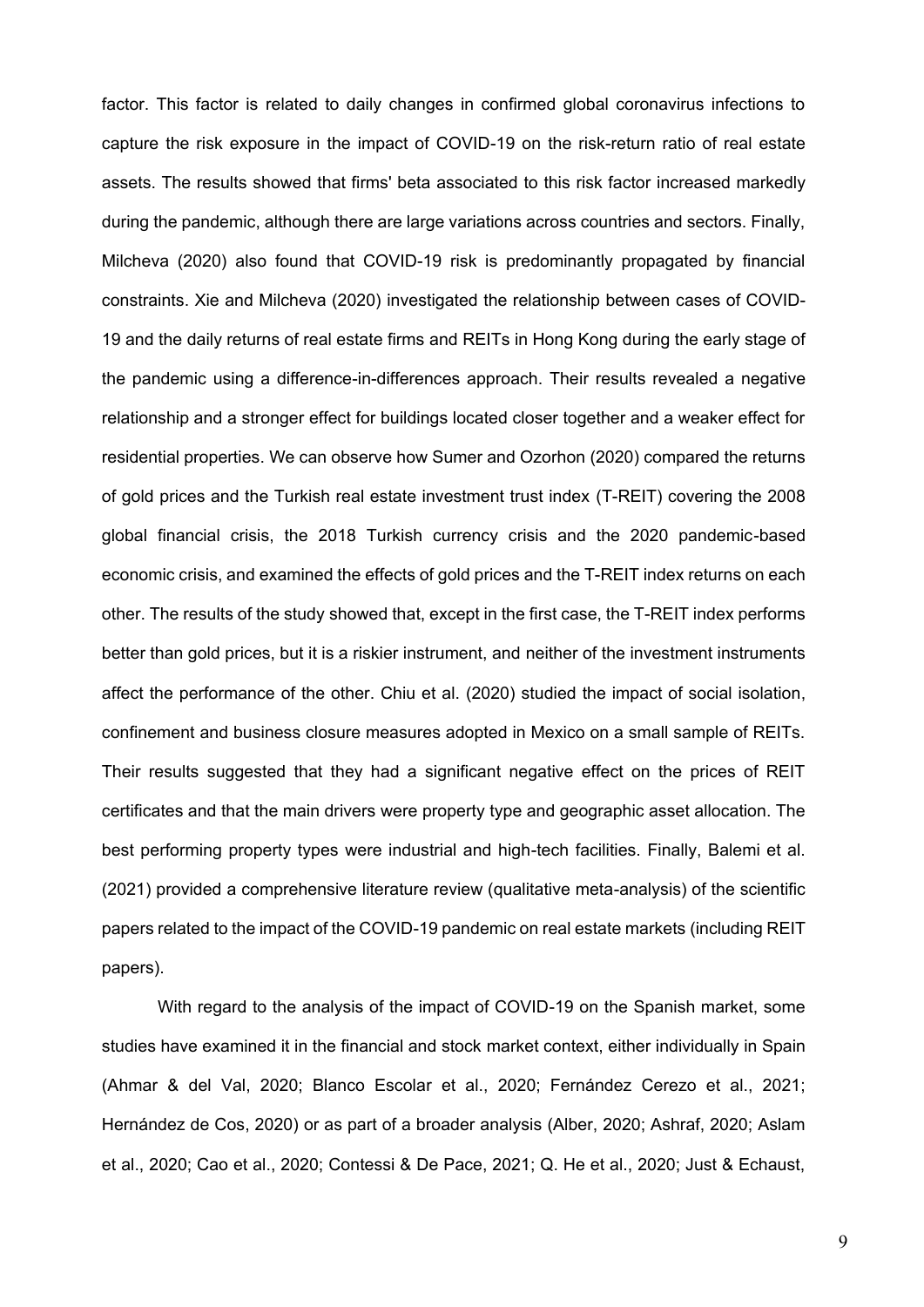2020; Onali, 2020; Zeren & Hizarci, 2020), but as far as we know no specific empirical study has been conducted on the impact on Spanish REITs.

# **4. Sample**

Our final sample consists of 46 REITs listed on the Spanish Alternative Stock Market (*Mercado Alternativo Bursátil* – MAB). To reach this figure, we made a number of adjustments to our initial sample, which consisted of all the REITs listed in that market on 31 December 2019 – a total of 78.<sup>7</sup> To avoid overlapping events, we eliminated from the REIT sample those firms that had gone public in a window of 240 days before the start of the period analysed, which amounted to another 10 REITs. Moreover, we discarded 17 companies that had either been delisted or had not traded or had only traded block trading, as the latter is not considered an official closing price in the period analysed (first half of 2020).<sup>8</sup> Finally, we excluded 5 REITs that had not submitted the financial information under study or did not have any real estate because they were involved in a corporate restructuring.

The stock market data came from the Bolsas y Mercados Españoles Group for the REIT sample and from Thomson Reuters Datastream database for the rest of the cases. The financial information was obtained from the Refinitv database and from the financial statements published by each company on the MAB website. Data on market admissions, firm and property characteristics and other information about the REITs were hand-collected from the Informational Document on Admission to the Market (IDAM) and the relevant facts available on the MAB website. Information on the number of cases of COVID-19 was obtained from the website of the National Epidemiology Centre of the Government of Spain.<sup>9</sup>

<sup>7</sup> To carry out the study, the four REITs of the Spanish *Mercado Continuo* (which is a regulated market) have not been included in the sample so that the results are not distorted by differences in the characteristics and regulation of this market and the MAB (see section 2). It should be noted that these four REITs comprise the FTSE EPRA NAREIT Spain index.

<sup>&</sup>lt;sup>8</sup> Block trading is a system designed to allow members to apply cross opposite-side orders or carry out bilateral trading, provided that they meet the volume requirements established for gaining access to block trading conditions.

<sup>9</sup> https://cnecovid.isciii.es/covid19/#documentaci%C3%B3n-y-datos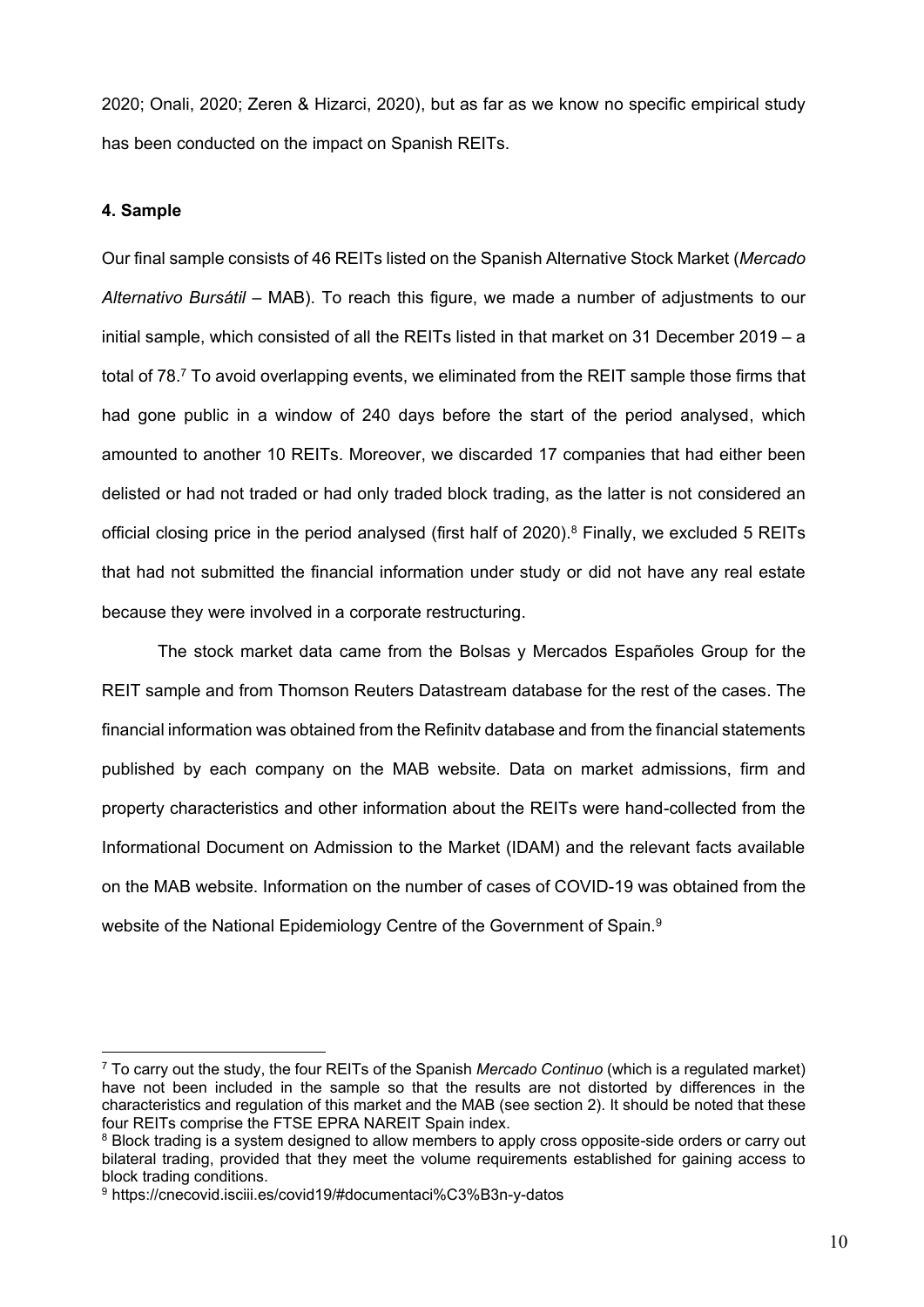### **5. Methodology**

#### *5.1. Stock market performance*

#### *5.1.1. Market analysis*

To analyse the impact of COVID-19 on the REIT segment of the Spanish Alternative Stock Market (MAB), we created a value-weighted index with the 15 most liquid stocks during the analysed period, which we have called MAB REIT 15 Index. We selected 15 firms to make up our index so as to be analogous to the small-growth index of this market, which is composed of the 15 most liquid companies. Specifically, we measured liquidity through trading frequency. The number of each company's shares taken for calculation depends on its free float and the prices are adjusted for financial operations. The base value of this index is 1,000 on 31 December 2018. We have homogenised the base of the rest of the indexes starting from a value of 1,000 on 31 December 2018 to compare the evolution of this index with the main Spanish indexes (IBEX MAB 15, Índice General de la Bolsa de Madrid –IGBM – and IBEX Small Cap) and REIT indexes around the world (FTSE EPRA NAREIT Global, FTSE EPRA NAREIT United States, FTSE EPRA NAREIT Developed Europe and FTSE EPRA NAREIT Spain).

To measure the REIT market response to COVID-19, we used the event study methodology as in Binder (1998). The COVID-19 key days (event days) are described in Table 2.

# **Please insert Table 2 about here**

We first analysed the response of the MAB REIT 15 index for each event, estimating the abnormal returns (*AR*) and cumulative abnormal returns (*CAR*) with expressions (1) and (2), respectively, starting on 1 January 2019 until 30 June 2020.

$$
R_t = \alpha + \beta R_{mt} + \sum_{j=1}^{7} \sum_{k=-1}^{+1} \lambda_{jk} D_{tjk} + u_t, \qquad (1)
$$

11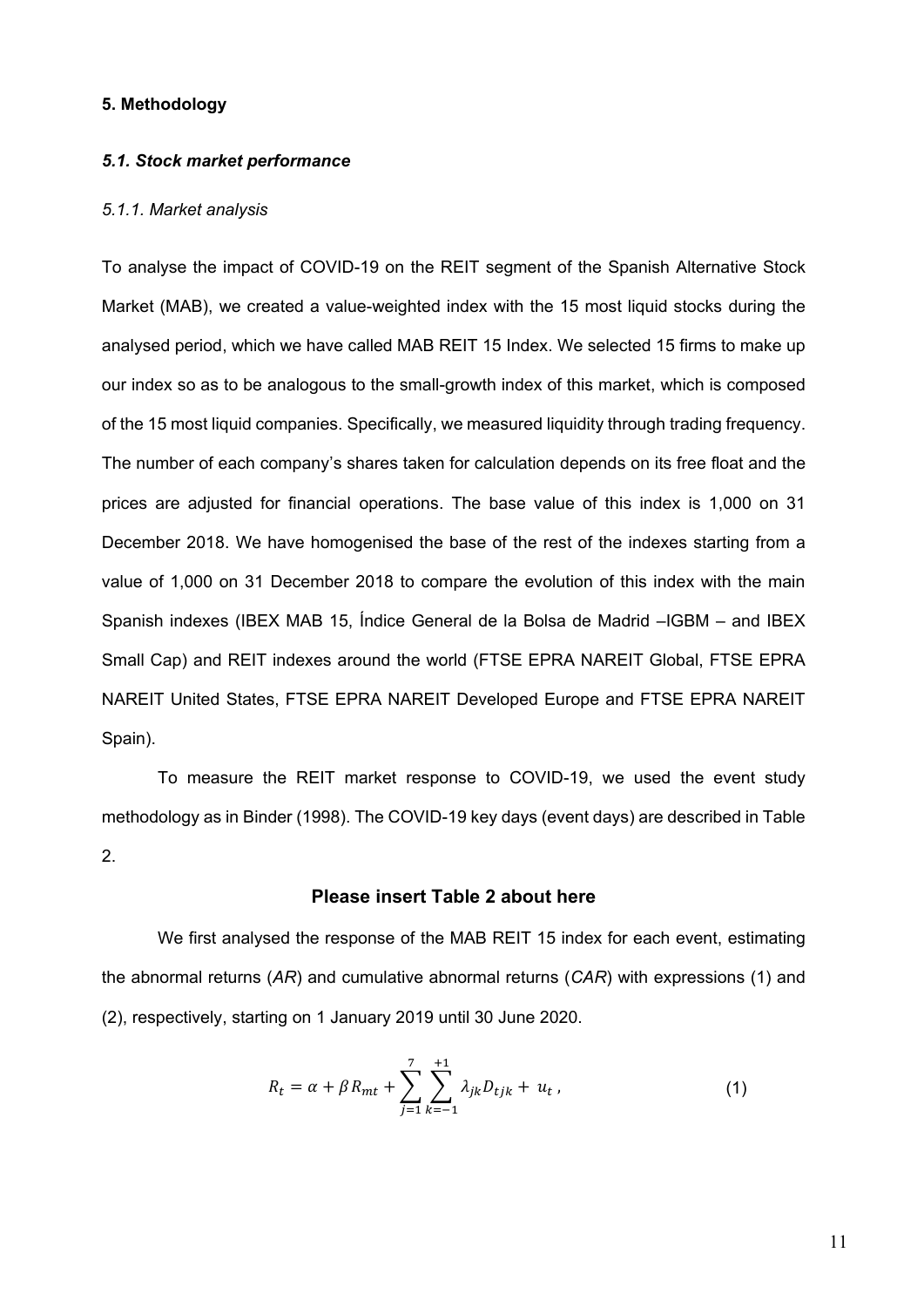$$
R_{t} = \alpha + \beta R_{mt} + \sum_{j=1}^{6} \phi_{j} d_{tj} + u_{t},
$$
\n
$$
h_{t} = \gamma_{0} + \gamma_{1} \cdot h_{t-1} + \gamma_{2} \cdot u_{t-1}^{2}
$$
\n(2)

where  $R_t$  is the return of the MAB REIT 15 index on day  $t$  and  $R_{mt}$  is the daily return of the Madrid Stock Exchange General Index (IGBM), which is indicative of the general performance of the Spanish market.  $D_{tjk}$  is a dummy variable that takes a value of 1 on the event day for  $k$ = *t0*, *t0*-1 and *t0*+1, respectively, and zero otherwise, on each key day *j* under analysis. In expression (2),  $d_{tj}$  is a dummy variable that takes a value of  $1/(T+1)$  on the day of each event *j* (*t0*) and the following *T* days, and zero otherwise. *T* takes a value of 4 on all events except for PANDEMIC and START OF STATE OF ALARM. In this case we estimated the CAR for both events jointly as these events were very close in time. Thus, *T* takes a value of 7 in this case.

We estimated the linear regression models (1) and (2) with the Generalised AutoRegressive Conditional Heteroscedasticity model, GARCH (1,1), to take into account the persistence of volatility. GARCH models are especially suitable for analysing daily data with leptokurtosis and volatility clustering (Bollerslev, 1986; Bollerslev et al., 1992). For each expression (1) and (2), the conditional volatility of *u<sup>t</sup>* is defined as *ht*, *γ<sup>0</sup>* is the unconditional variance, *γ<sup>1</sup>* reflects the dependence of the current volatility on the volatility of the previous period and *γ<sup>2</sup>* reflects the dependence of the current volatility on the conditional variance of the previous period.

The parameter  $\lambda_{jk}$  in expression (1) is the abnormal return (AR) for event *j* and day *k* around the event. The parameter  $\phi_j$  in expression (2) is the cumulative abnormal return (CAR) for event *j*.

In addition, and taking the COVID-19 key dates in Table 2 as a reference, we estimated the cumulative abnormal return over the first semester of 2020 (Period 1) and the following three sub-periods using expression (3):

> - Period 2: the sub-period prior to the declaration of COVID-19 as a pandemic by WHO (31 December 2019 to 10 March 2020).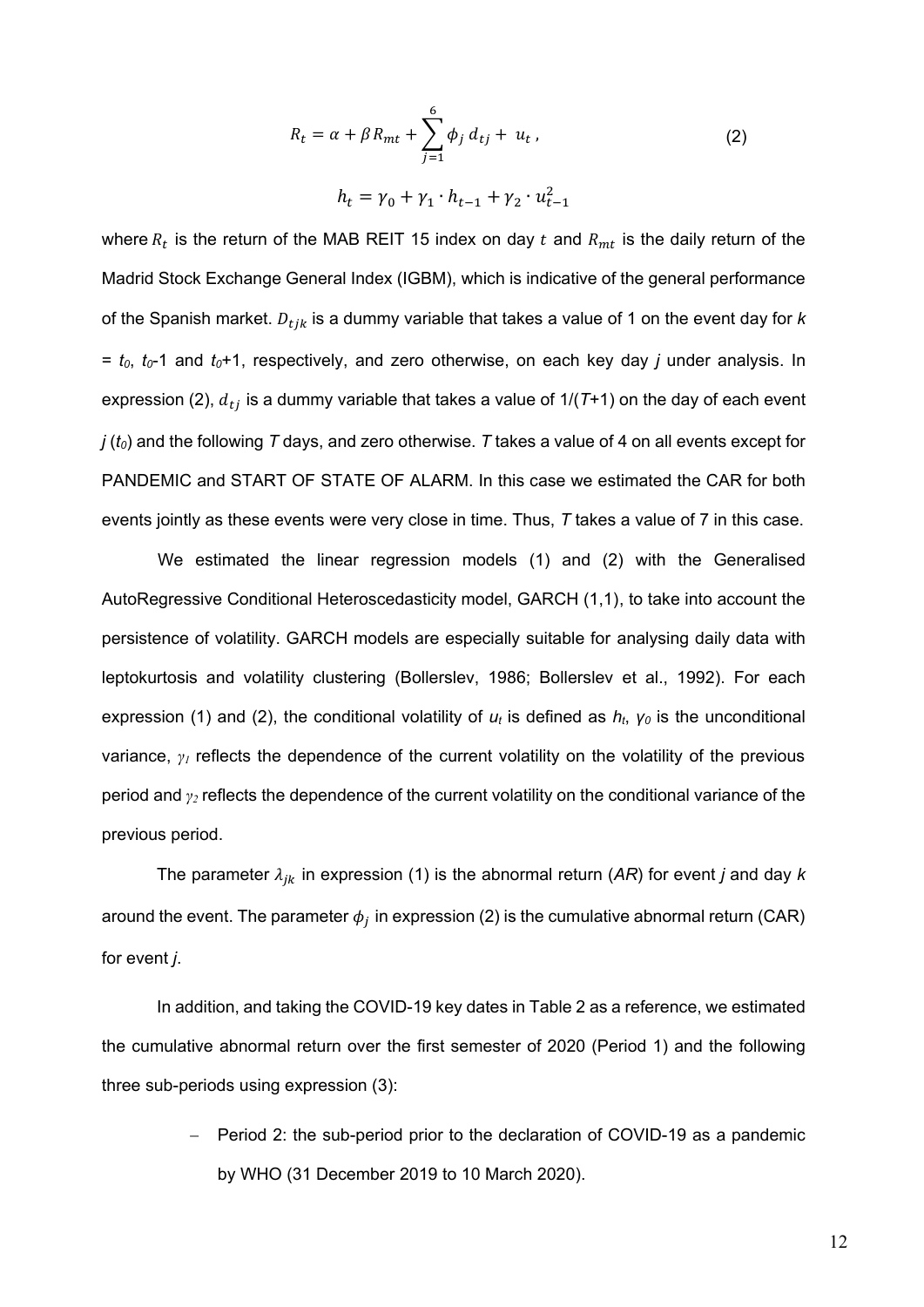- Period 3: from the declaration of COVID-19 as a pandemic by WHO to the beginning of the de-escalation process in Spain (11 March 2020 to 3 May 2020). Note that the declaration of the State of Alarm was on 14 March 2020, which is included in this period.
- Period 4: from the beginning of the de-escalation process to the end of the semester (4 May 2020 to 30 June 2020).

$$
R_t = \alpha + \beta R_{mt} + \varphi P_{tM} + u_t, \qquad (3)
$$

where  $P_{tM}$  is a dummy variable that takes a value of 1/T and zero otherwise, *T* being the number of days in each period *M* under study.

Expression (3) was estimated for the period from 1 January 2019 to 30 June 2020, excluding from the estimation in each sub-period the days corresponding to the remaining subperiods. In this case, we estimated the regression model of expression (3) by Ordinary Least Squares (OLS) applying the methodology proposed by White (1980).<sup>10</sup>

#### *5.1.2. Stock market reaction and firm characteristics*

Based on empirical evidence, we focused on two variables for our analysis. On the one hand, and as we have observed that several authors have already done (Ling et al., 2020; Xie & Milcheva, 2020), there is a variable incorporating the evolution of COVID-19. For this purpose, we created a specific variable that measures the incidence according to the location of the properties and the coronavirus cases reported at the regional (Spanish Autonomous Communities) level (GEOCOVID). Note that the assets that these REITs invest in are almost all located in Spain. On the other hand, based on the literature that shows that in several markets the impact of COVID on REITs has been different depending on the type of property (Akinsomi, 2020; Ling et al., 2020; Milcheva, 2020; Xie & Milcheva, 2020), we included the variable PROPERTY, which reflects the diversity of properties in the Spanish market. Both study variables are defined in Panel A of Table 3. We also included four control variables used

 $10$  In expression (3), the estimation using the GARCH methodology is not possible because the series of returns are not continued in time.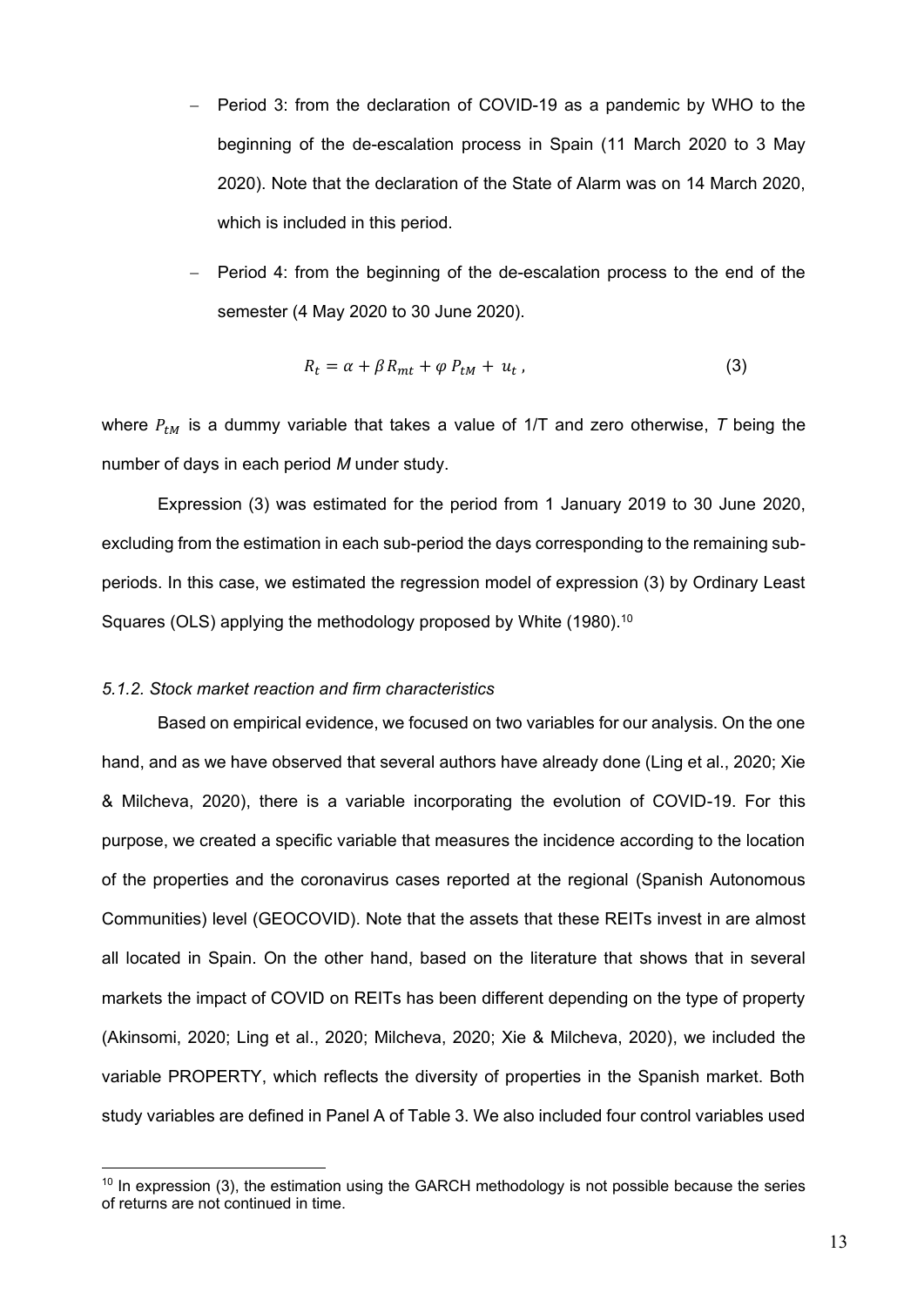in the literature: age, leverage, illiquidity and the percentage of shares held by institutional investors (Ling et al., 2020; Milcheva, 2020; Xie & Milcheva, 2020), defined in Panel B of Table 3.

We explored the firm characteristics related to REITs' stock market performance through several multiple regression models in accordance with expression (4) over the following periods: (i) the whole first semester of 2020 (Period 1 defined in section 5.2.1) and (ii) the period with the hardest restrictions of the lockdown in Spain (Period 3).

$$
CAR_{i\tau} = \alpha + \sum_{j=1}^{m} \beta_j \ X_{ij} + \varepsilon_i \,, \tag{4}
$$

where ( $CAR_{i\tau}$ ) is the cumulative abnormal return for REIT *i* in the period analysed  $\tau$ , calculated in accordance with expression 5, and  $X_{ij}$  represents the  $m$  independent variables that correspond to the selected explanatory variables named above and defined in Table 3.

In equation 5, we compute the  $CAR_{i\tau}$  in expression (4) adding the abnormal return for REIT *i* on day *t* ( $AR_{it}$ ) from the beginning (*s*) until the end ( $s+\tau$ ) of the horizon considered (Period 1 and Period 3). The abnormal return is computed by the difference between the return of REIT ݅ on day *t* and the return of the MAB REIT 15 Index on day *t.*

$$
CAR_{it} = \sum_{t=s}^{s+\tau} AR_{it}.
$$
 (5)

To minimise the influence of extreme values, the natural logarithms of the variables AGE (LNAGE) and DEBT (LN (1+DEBT)) have been used in expression (4). Table 4 offers a summary of the main characteristics of these explanatory variables. Note that the sample analysed is composed of companies whose flotation has taken place recently, with a low presence of institutional investors in their shareholding and low liquidity in trading. Likewise, a value of zero in the median of the GEOCOVID variable shows that most REITs do not have more than 75% of their assets located in a single region and therefore their possible impact on COVID-19 is lower. By property type, diversified REITs, residential and retail account for most of the sample.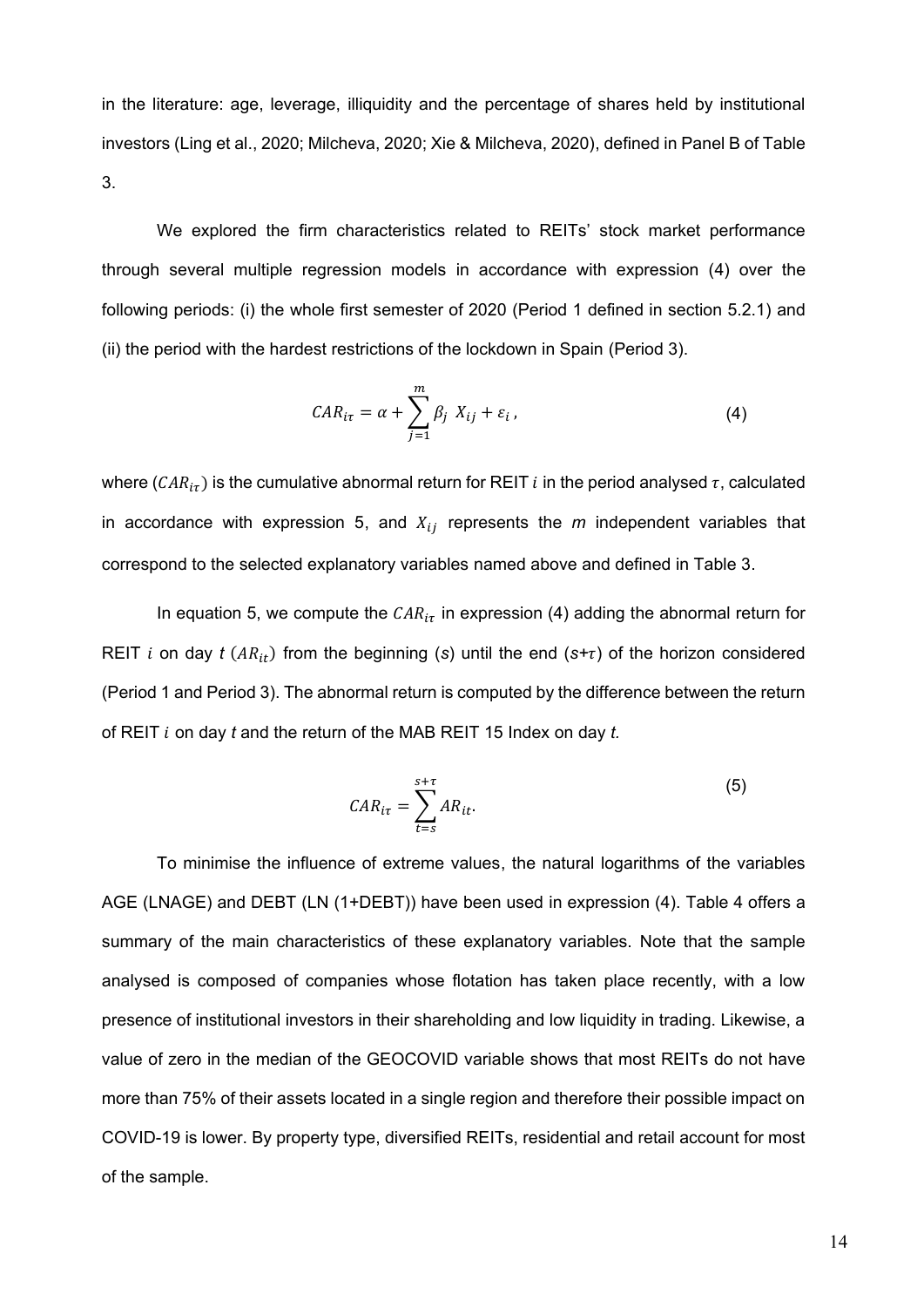# **Please insert Table 3 about here**

# **Please insert Table 4 about here**

Model (4) was estimated including the property variable as a categorical variable which has been absorbed. In view of the results, different regressions were performed including each of the different types of property as a dummy variable (PROPERTY). Each regression was estimated by Ordinary Least Squares (OLS), applying the methodology proposed by White (1980). To analyse the absence of multicollinearity among the regressors, we used Spearman's *Rho* correlation coefficient among the different variables of each model. We also computed the Variance Inflation Factor (VIF).

### *5.2. Operating performance*

To analyse the impact of COVID-19 on the financial position of REITs in the Spanish market during the first wave, we used different proxies of efficiency, profitability, leverage and valuation. Table 5 describes the variables selected to test the change in the operating performance of REITs, based on variables used in the literature to determine the operating performance of these investment vehicles in different fields and under different approaches (Bauer et al., 2010; Beracha et al., 2019; Carstens & Wesson, 2019; Coskun et al., 2020; Devos et al., 2007; Ding et al., 2021; Feng et al., 2011, 2020; Ghosh & Sun, 2014; Han, 2006; Koelbl, 2020; Ling et al., 2020; Noguera, 2020; Sah et al., 2015).

### **Please insert Table 5 about here**

As the economic information from balance sheets and income statements is biannual, we first computed empirical proxies for each firm during 3 semesters: two pre-COVID periods including the first and second semesters of 2019 (2019H1 and 2019H2, respectively), and a COVID period including the first half of 2020 (2020H1).

Once we had defined the periods of study, we calculated the mean (median) of each variable for every firm over the different periods and compared the variables between periods. As a consequence of the well-known asymmetry of accounting ratios, and as usual in the literature, instead of the mean, we tested whether the median difference between periods was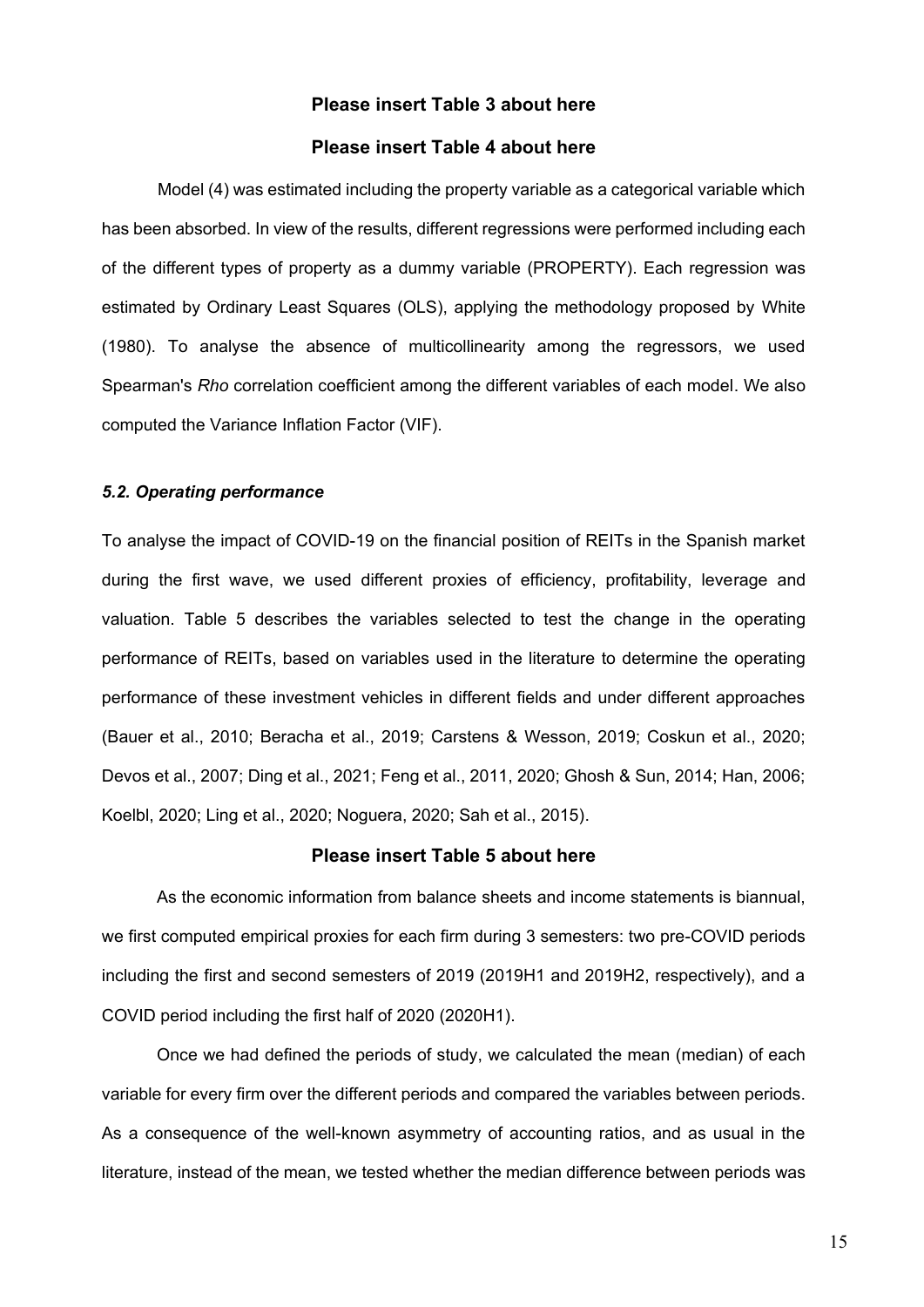zero. In order to measure the statistical significance of the change in the variables, we used the Wilcoxon signed-rank test. Additionally, we tested whether the semester change in operating performance induced by the COVID pandemic was significantly different from the semester change in operating performance in a non-COVID period. That is, we tested differences between the change 2020H1-2019H2 versus the change between 2019H2-2019H1. As before, we employed the Wilcoxon signed-rank test to test significance.

As we found that the COVID pandemic impacts significantly on the change in the operating performance of Spanish REITs, finally we tested whether the property type and the location of the assets (GEOCOVID EXPOSURE) were related to the changes in operating performance. In this analysis, this variable takes the value HIGH when the GEOCOVID variable (described in Table 3) is greater than the mean and LOW when it is less than or equal to the mean. The null hypothesis to be tested is that the mean (median) of each subgroup was equal to zero. To test the mean, we used the conventional *t*-test statistic. With regard to the median, we used the Wilcoxon signed-rank test. The differences in median for GEOCOVID EXPOSURE and property type were tested with the Wilcoxon rank sum (Mann-Whitney) test and Kruskal-Wallis test, respectively.

# **6. Results**

#### *6.1. Stock market performance*

#### *6.1.1. Market analysis*

Figures 2 and 3 illustrate the evolution of Spanish indexes and the main REIT indexes around the world during the period from 31 December 2018 to 30 June 2020, respectively, compared to the MAB REIT 15 index.

# **Please insert Figure 2 about here**

# **Please insert Figure 3 about here**

In both figures, the evolution of the MAB REIT 15 index throughout 2019 and up to 6 March 2020 (three trading days before the WHO declared COVID-19 a pandemic on 11 March) was very steady, with no major movements during the period. From 6 March until the end of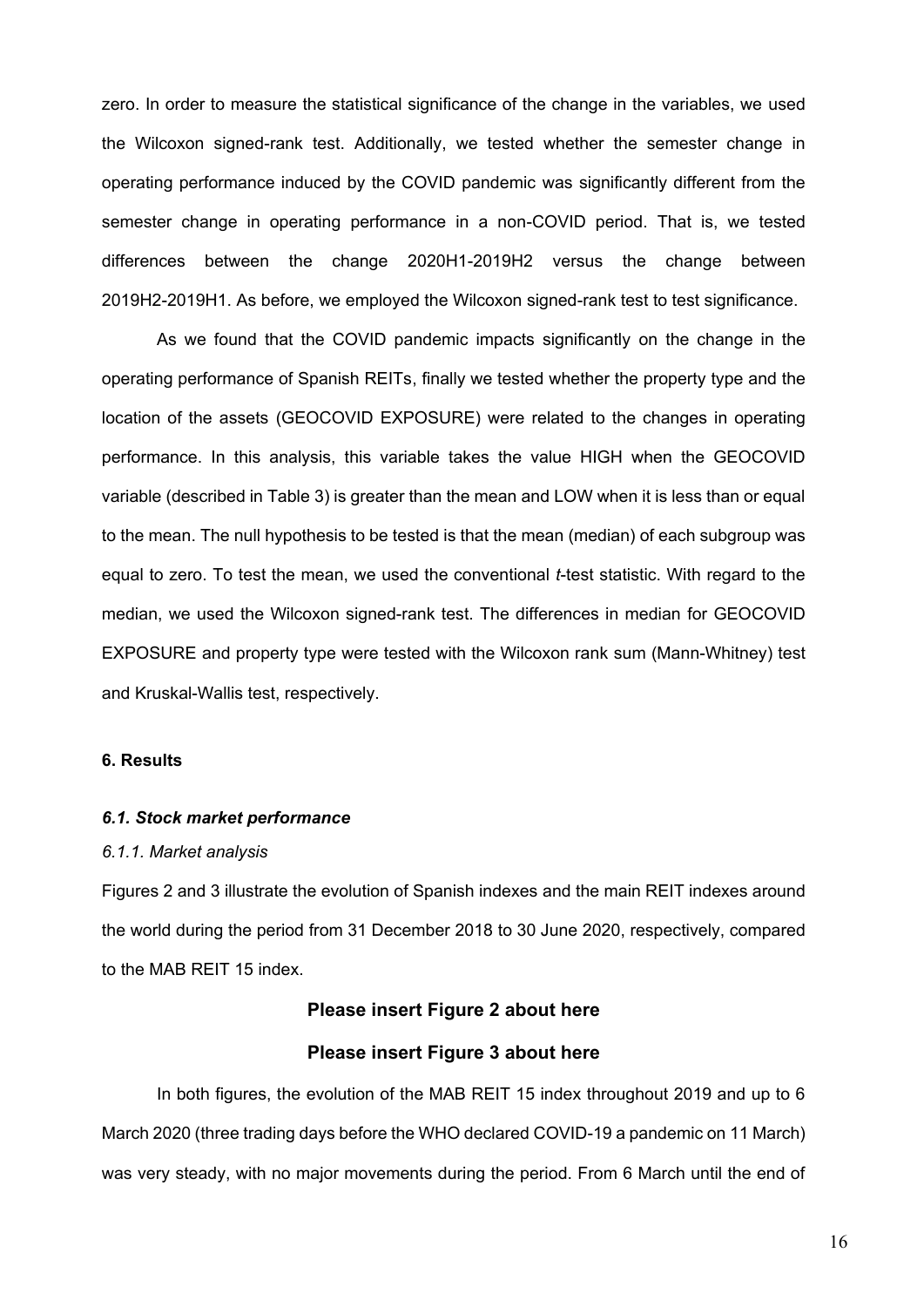that month, it fell by about 16%, from 924.5 points to 777.1 on 27 March. After that date, the index remained practically flat until 26 May (down only 2% since the end of March). Since then, the indicator has improved, the six-month period ending at 838 points, 9.35% lower than at the beginning when the pandemic was declared but almost 10% above the minimum value set on 25 May (762.2 points).

If we compare the evolution of the MAB REIT 15 index with the main indexes of the Spanish market (Figure 2) and REIT worldwide (Figure 3), we can see that the latter reacted earlier to the situation produced by COVID-19 (in mid-February approximately) and more intensely. Likewise, after reaching its lowest level in the period analysed, the rebound has been faster than in the case of the MAB REIT 15 index.

Table 6 shows the reaction of the Spanish REIT market proxied by the MAB REIT 15 index at COVID-19 events defined in Table 2. We did not find any significant *AR* around the COVID key dates. When we computed the CARs (panel B of Table 6), only the joint key dates PANDEMIC–START OF STATE OF ALARM event is statistically significant with a decline of - 6.2%.

# **Please insert Table 6 about here**

Table 7 exhibits the CAR for the four periods defined in Section 5.1.1. We found a strong negative and significant CAR for Period 3. This suggests that during the period from the declaration of COVID-19 as a pandemic by WHO to the beginning of the de-escalation process in Spain, the MAB REIT Index accumulated an abnormal performance of -15.63%. Note that this period comprises the hardest restrictions of the lockdown in Spain, which brought the economy to an almost complete standstill. However, when the last of the sub-periods is analysed (Period 4), the results show a positive and statistically significant CAR of 9.44%, thus reflecting an improvement in the expectations since the de-escalation.

# **Please insert Table 7 about here**

### *6.1.2. Stock market reaction and firm characteristics*

Next, we carried out a multivariate analysis to study the relationship between our variables of interest (GEOCOVID and PROPERTY) and the CAR of REIT firms estimated through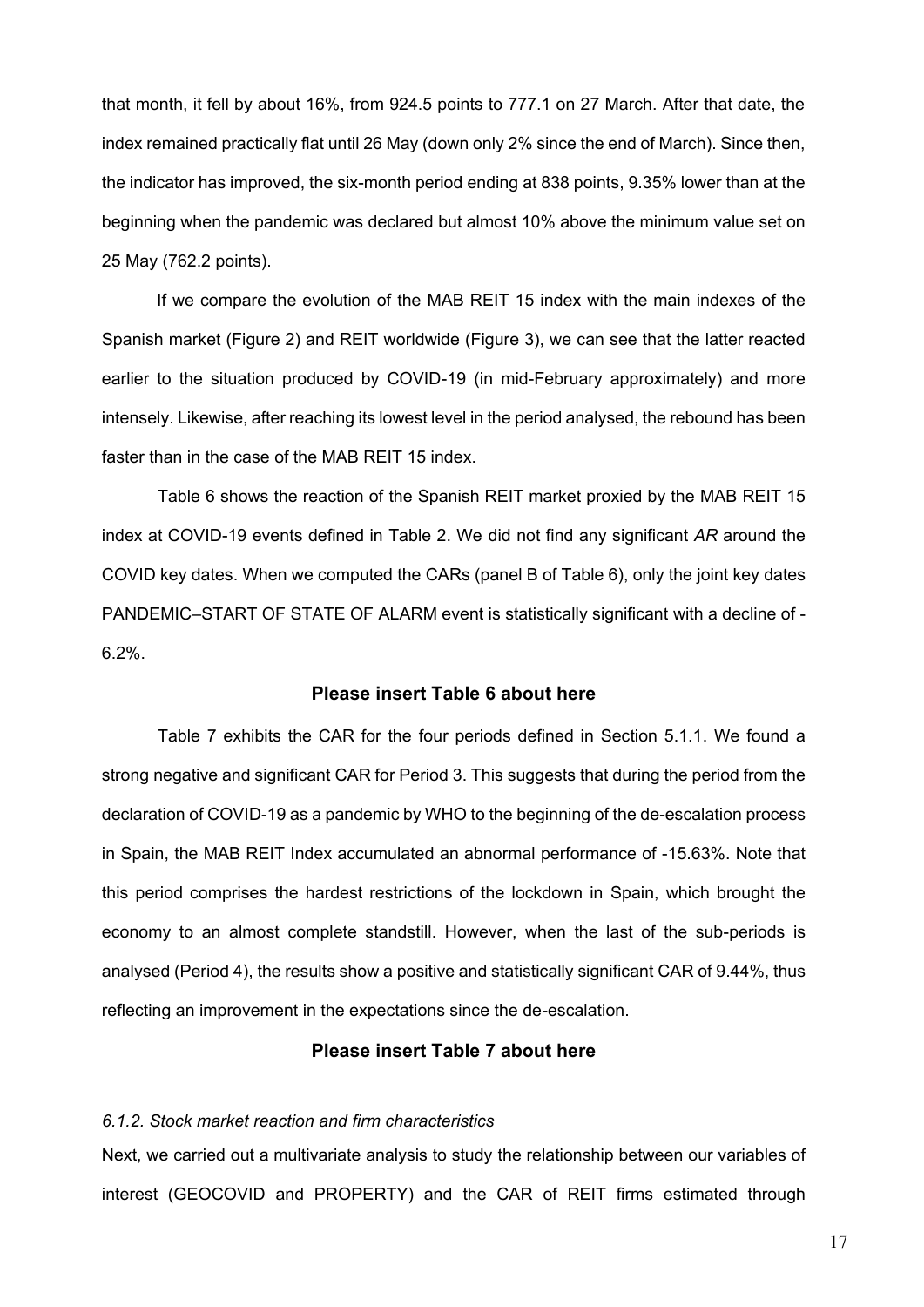expression (5) for the whole of the first semester of 2020 and the period with the hardest restrictions of the lockdown in Spain (Period 3). We controlled for several firm characteristics that are also related to abnormal returns. In untabulated results, we ran expression (4) including the property variable as a categorical variable that was absorbed. As the property variable was significant for the whole of the first semester of 2020 (Period 1), we re-ran expression (4) including each of the different types of property as dummy variables. Table 8 shows the results for the models with a significant *F*-statistic. No model has a Variance Inflation Factor (VIF) value that exceeds the value of 5, so there are no multicollinearity problems between the explanatory variables.

### **Please insert Table 8 about here**

We found that the most novel explanatory variable in our study, the GEOCOVID variable, was not significant in any case, contrary to the results obtained by similar variables in Ling et al. (2020) for the US market and Xie and Milcheva (2020), in the case of Hong Kong. The application of infection containment measures has been one of the main determinants of economic activity since the outbreak of the pandemic in Spain. From the introduction of the first restrictions in March until June, the management of containment and the first stages of de-escalation followed a centralised model under the framework of the State of Alarm. At this time there were hardly any territorial differences in the restrictions as the regional incidence of COVID-19 was not taken into account when determining the measures (Fernández Cerezo, 2021). This could explain the lack of a relationship between the CAR and the GEOCOVID variable in Table 8.

In the case of another of the variables of interest in our study, PROPERTY, the results showed that those REITs that have a diversified portfolio of assets (DIVERSIFIED) had a better stock market performance than the rest of the REITs in both periods (panels A and B of Table 8). Nevertheless, those REITs focused on the RESIDENTIAL segment showed a worse performance, which was only significant in the broader period of analysis (Panel A of Table 8). These results differ from those obtained by Akinsomi (2020), Ling et al. (2020), Milcheva (2020) and Xie and Milcheva (2020), who showed that there is substantial variation across property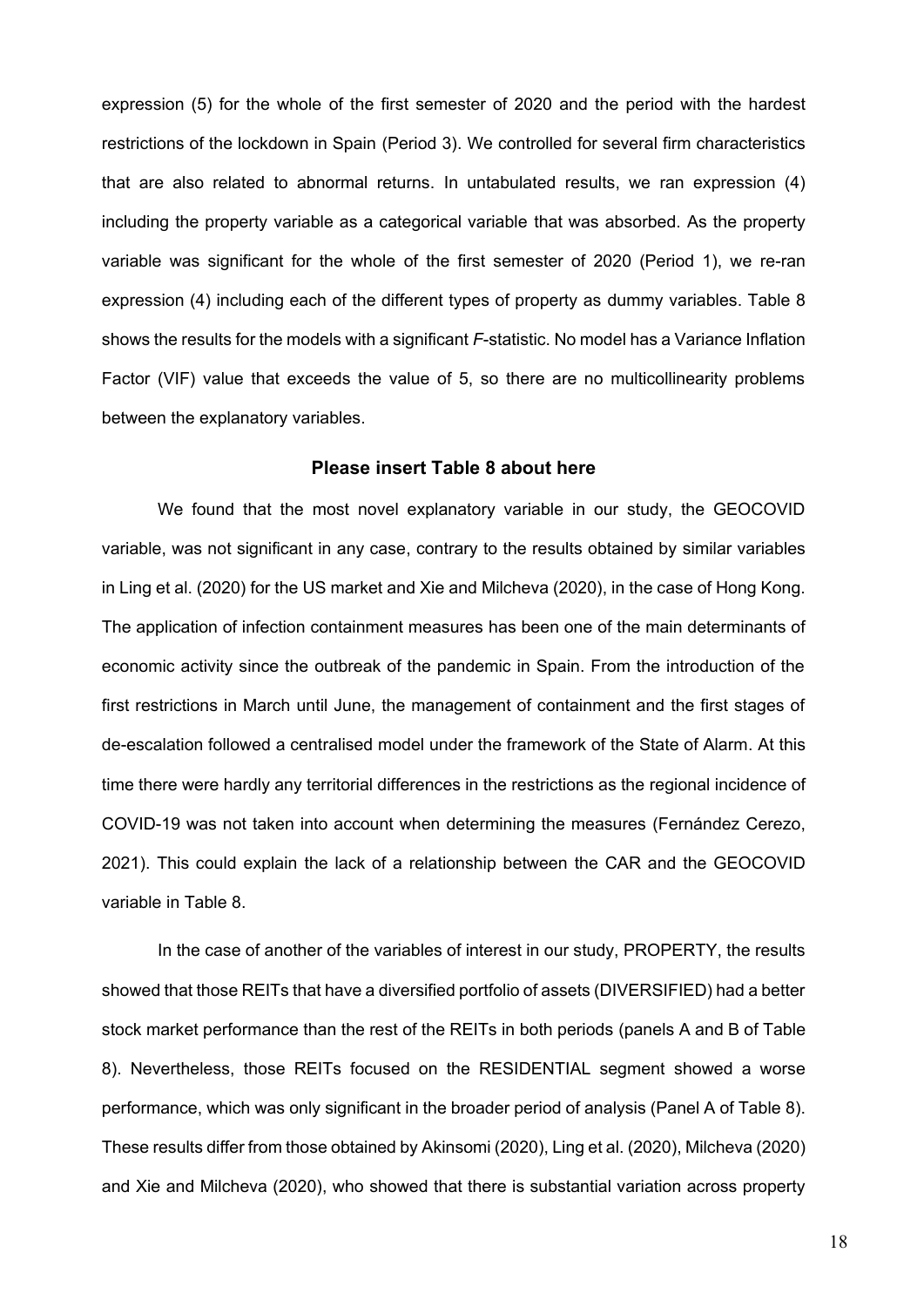types, but no better performance in diversified REITs and not much worse than in the case of residential REITs.

Regarding the ILLIQUIDITY variable, the significance of this variable for both periods leads us to conclude that the market liquidity of the REITs during the period analysed influences their stock market performance. Considering that this variable measures illiquidity as the number of days with zero volume traded divided by the total number of trading days in the period (see Table 1), the positive coefficient suggests that those REITs with higher illiquidity have better stock market performance. The possible explanation for this relationship may be the fact that REITs with lower illiquidity have captured the price impact of COVID-19, while the rest have not.<sup>11</sup>

As far as the proportion of shares held by institutional investors (INSTITUTIONAL) is concerned, the variable is significant in the different models in both panels of Table 8. Our result differs from those obtained in the study by Ling et al. (2020) and Xie and Milcheva (2020) where this variable, although with a positive and a negative coefficient, respectively, is not significant in either case. The positive sign indicates that the greater the proportion of shares held by institutional investors is, the better the performance is. We assume that the bestmanaged REITs attract more institutional investors and, based on the monitoring hypothesis (Tee, 2019), REITs owned by more institutional investors tend to be more carefully scrutinised by their shareholders (Hartzell et al., 2014).

Finally, with regard to the AGE and DEBT variables, unlike Ling et al. (2020) and Milcheva (2020), we observed that neither of them are consistently significant in any model or period (with the exception of the DEBT variable, which is slightly significant in some sporadic cases). The weak evidence of the relationship between these variables and the cumulative abnormal return of REITs suggests that they cannot be considered relevant characteristics.

<sup>&</sup>lt;sup>11</sup> Indeed, in untabulated results, the CAR adjusted using the MAB REIT 15 index for the full sample shows a significant cumulative abnormal return of 8.8% and 14.47% in the periods 1 January 2020 to 30 June 2020 and 11 March 2020 to 3 May 2020, respectively.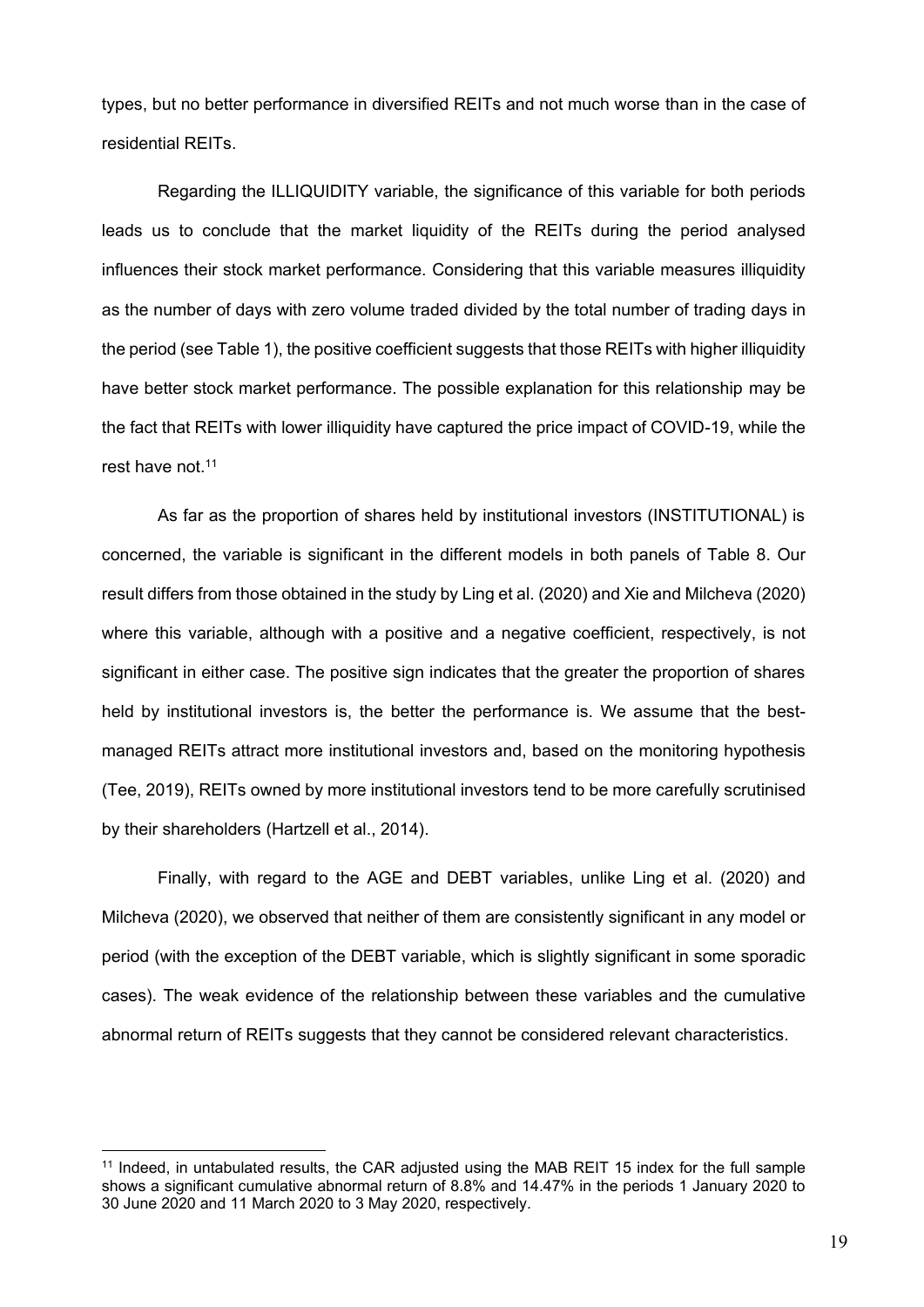### *6.2. Operating performance*

The results obtained in the analysis of REITs' operating performance during the period 1 January 2019 to 30 June 2020, spanning three semesters, are shown in Table 9.

## **Please insert Table 9 about here**

Note that for the two semesters free of COVID-19, we did not find that the operating performance changes significantly between the first half and the second half of 2019 (column A of Table 9). Only the DEBT ratio experiences a significant reduction between the two semesters. However, the COVID pandemic implied a strong statistically significant decline in the profitability and the efficiency of REITs (column B of Table 9). In addition, we found a significant increase in the debt ratio, breaking the downward trend of the previous period, whose negative change was statistically significant, in contrast to the previous cases. However, on analysing the value of the company through TOBIN's Q, the results differed from those obtained previously, as the changes in this ratio were not significant for any period, which led us to reinforce the results obtained in the previous section in the market analysis. Finally, we found that the differences between the change 2020H1-2019H2 versus the change 2019H2-2019H1 (column C of Table 9) were negative and significant in the case of profitability and efficiency ratios and significantly positive in the case of the leverage ratio. As in the previous case, the difference was not significant when we analysed TOBIN's Q.

Therefore, results show that the COVID-19 outbreak had a significant negative impact on the performance of Spanish listed REITs, with a worsening of profitability, efficiency and leverage ratios during the first half of 2020, but not in valuation.

In Table 10 we tested whether the changes in operating performance between the first half of 2020 (2020H1) and the second half of 2019 (2019H2) (Column B of Table 9) were related to the property type and the asset allocation by the regional impact of COVID.

# **Please insert Table 10 about here**

Thus, in the case of the GEOCOVID EXPOSURE variable, we observed that those REITs that had their assets located in an area with high COVID-19 incidence have had a worse operating performance than REITs whose assets were located in a region with low levels of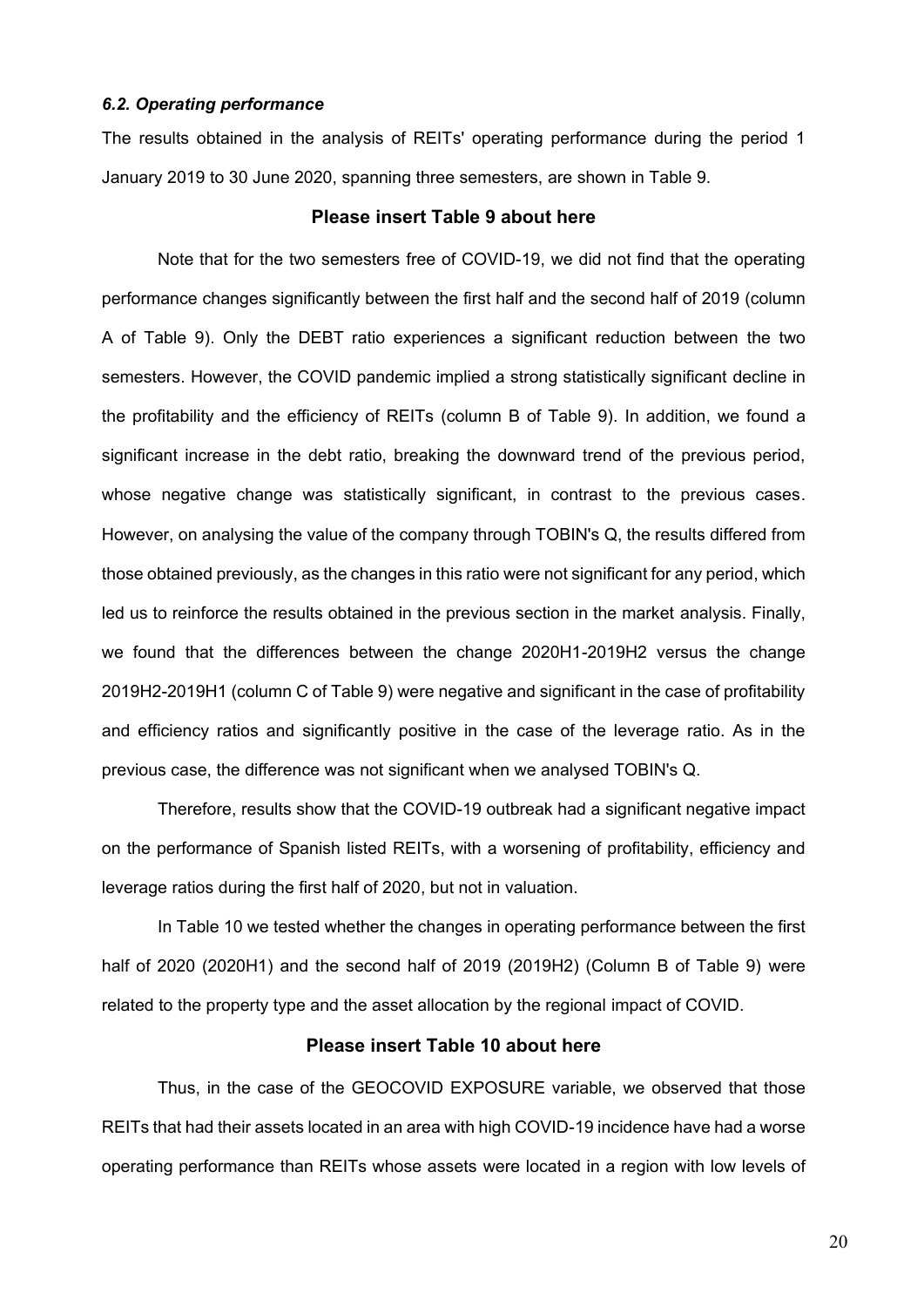COVID-19 incidence. However, since the difference in median values between subgroups is not statistically significant in any of the ratios analysed, as in the stock market performance analysis, the results obtained were not conclusive regarding the difference in the operating performance of REITs according to the GEOCOVID EXPOSURE variable.

Finally, the results found with respect to the operating performance obtained by splitting the sample according to property type showed that there was no significant difference between them.

## **7. Conclusions**

This study analyses the impact of the COVID-19 pandemic on REITs listed on the Spanish Alternative Market (MAB) during the first wave (first semester of 2020) through two lines of analysis.

On the one hand, we carry out an analysis of stock market performance. First, from a global market perspective, we study the behaviour of an ad-hoc constructed market index for REITs. On comparing the Spanish REIT market with other markets and industries we find that this market reacts with less intensity and later than the rest of the Spanish indexes and world REIT markets. Using the event study methodology, we analyse the market reaction to several key dates related to the COVID-19 pandemic. We do not find any significant reaction of the market to the key dates under study, except when the first wave in Spain began with the declaration of COVID-19 as a pandemic by WHO and the declaration of the State of Alarm throughout Spain by the Spanish Government. For this combined event we find a negative and significant accumulated reaction of the market of -6.2%.

The abnormal performance for periods between key dates shows a significant drop during the period with the hardest restrictions of the lockdown in Spain, which brought the economy to an almost complete standstill. In contrast, we find a significant rise since the deescalation suggesting an improvement in the expectations of investors.

Given the previous result, we focus especially on the relationship between the property type and the incidence of COVID-19 according to the geographical location of the assets (GEOCOVID) and the individual REIT firms' stock market performance. Our results show that

21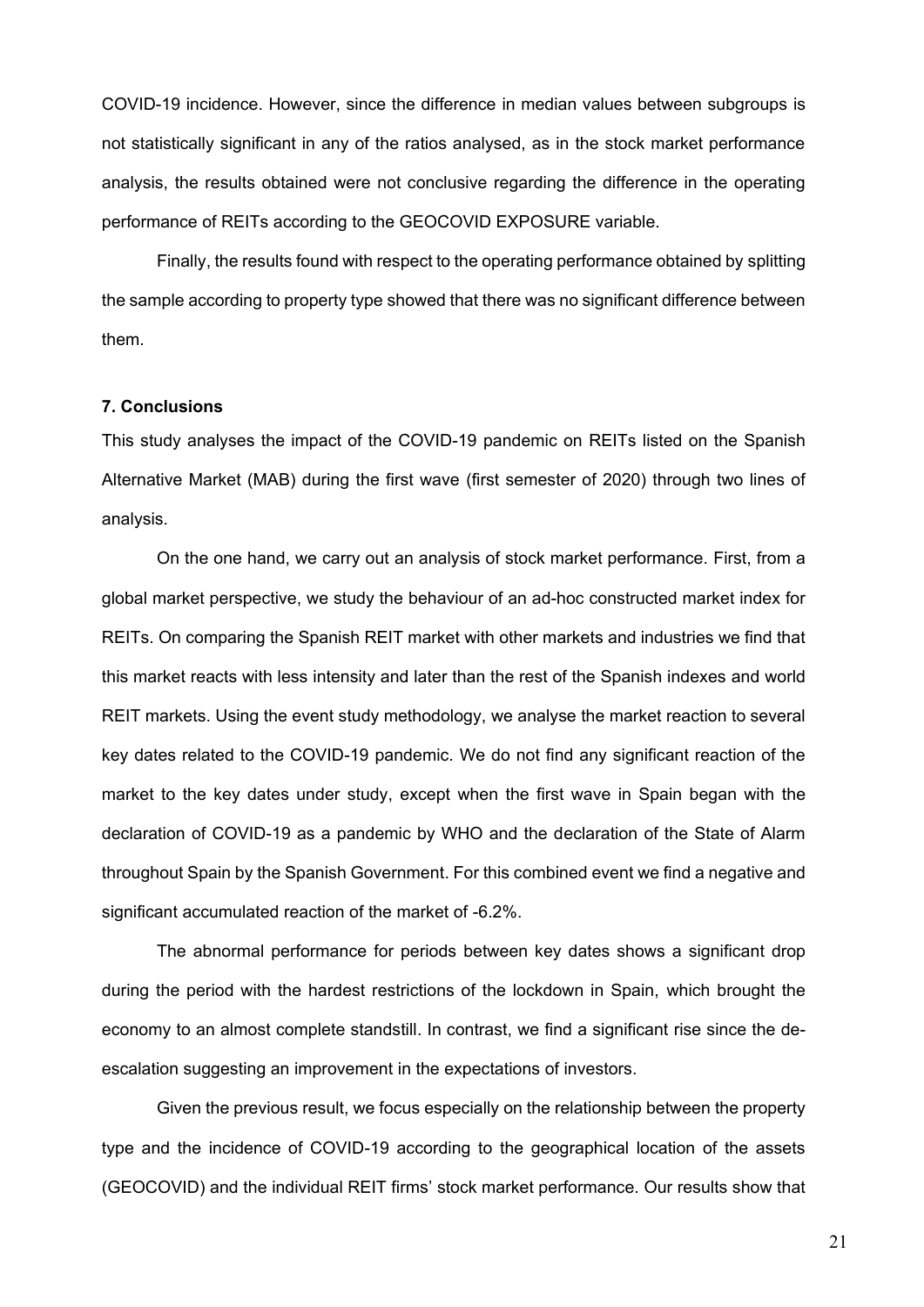REITs whose investment strategy is diversified perform better in the longest period analysed (first half of 2020). However, the incidence of the pandemic according to asset allocation seems to be irrelevant. We think that this result may be explained by the fact that the measures and restrictions were homogeneous in all the Spanish regions during the first wave. It is worth highlighting (i) that there is a significant positive relationship between the stock market performance and firm illiquidity, thereby suggesting that REITs with higher liquidity capture the price impact of COVID-19 better; and (ii) that REITs with a higher percentage of shares held by institutional investors show better performance. This latter is consistent with the notion that firms with more institutional investors tend to be monitored more closely by their shareholders.

On the other hand, from the operating performance perspective, we find that the COVID-19 outbreak has a significant negative impact on the performance of Spanish listed REITs, with a significant worsening in profitability, efficiency and leverage during the first half of 2020. Regarding the relationship between this operating performance and the property type and the asset allocation characteristics, we do not find any significant differences.

Overall, and as expected, the COVID-19 pandemic has impacted negatively on the REIT industry. Our results from both the stock market and the operating performance perspectives are consistent with this notion. However, we find that the low market liquidity for most of the Spanish REITs leads to a delay in their price discovery process. In relation to our variables of interest, namely, the incidence of COVID-19 according to the geographical location of the assets (GEOCOVID) and the property type (PROPERTY), we observe that they are not decisive in our analysis of the impact of COVID-19 on Spanish REITs except for the property variable. In this case we find that REITs that have a diversified portfolio of assets have had a better stock market performance than the rest of the REITs.

If we compare these results with those studied in other countries and markets in the empirical evidence, we see that they are different in several aspects, as we can observe in section 6 of the results. In this comparison, several issues must be taken into account. On the one hand, the Spanish REIT market has specific characteristics as it is a more recently created market with less liquidity than other more consolidated REIT markets. On the other hand, the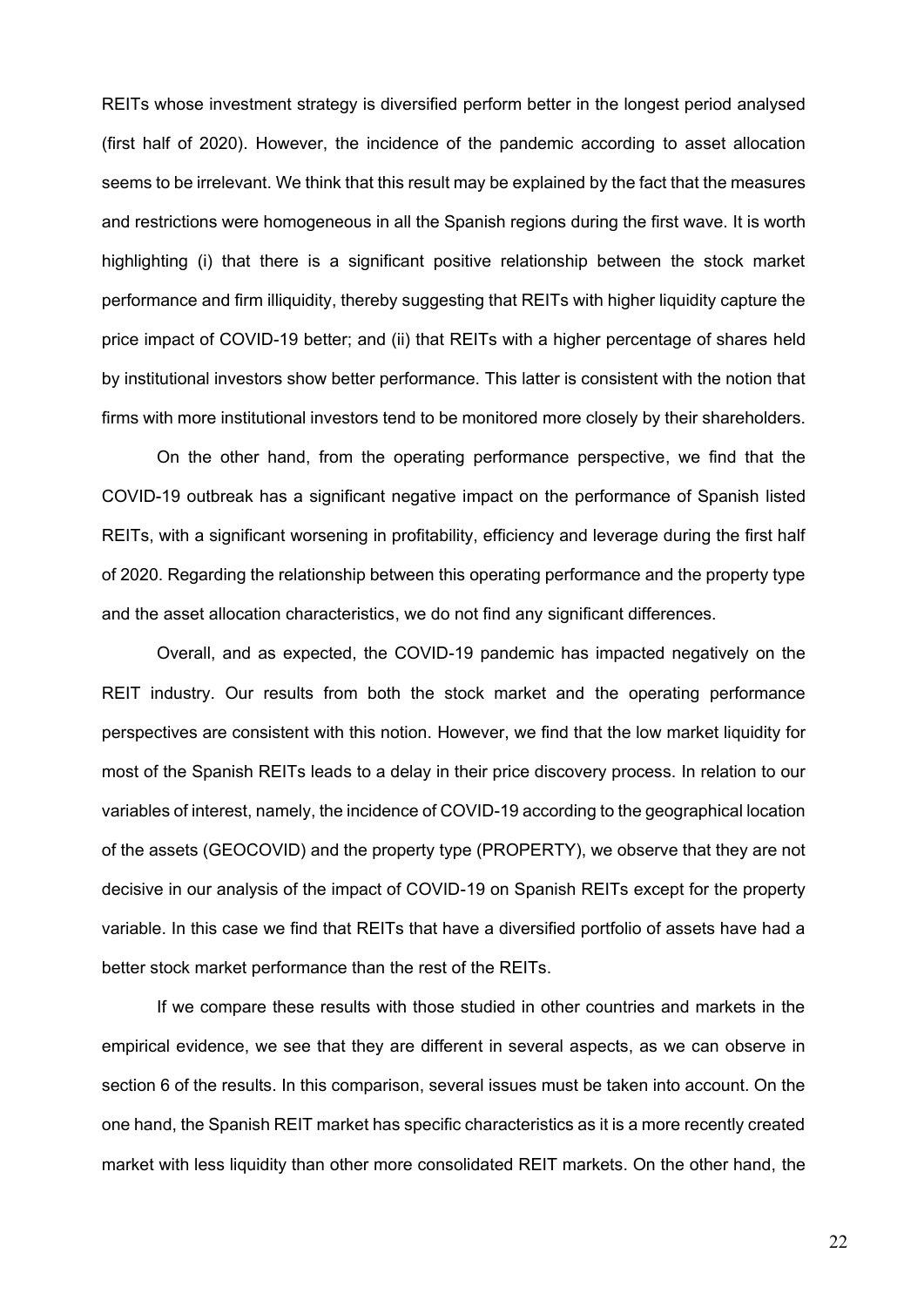management of the pandemic has been very different from one country to another, both inside and outside the EU. While some countries were slower to react and reacted with laxer measures, such as the United States, others, such as Spain, reacted more quickly and with far more severe containment measures, such as the confinement of the entire population in their homes from practically the moment the pandemic was declared. Similarly, while some countries opted to take different measures for specific regions depending on the prevalence of the virus, Spain opted for a centralised management of containment during the first wave. Finally, it should be kept in mind that while this crisis has had negative effects on most industries, it has been harsher in some than in others. For all these reasons, we consider our study to be relevant as it adds a little more evidence to the as-yet unknown impact of COVID-19 on financial markets. The reason underlying this claim is that it is a study on a country, Spain, which was one of the first to suffer the health consequences of the virus and on a sector, real estate, with a strong weight in the country's economy.

This is the first research, as far as we know, to analyse the impact of COVID-19 on Spanish REITs and to allow a better understanding of the behaviour of a developed country facing the impact of the pandemic. Nevertheless, we are aware that our study has several limitations. First, the small sample size analysed. Second, the sample period, as it covers only the first wave of the spread of COVID-19. In this sense, the analysis is less influenced by the political intervention of the Spanish regional governments, as during this period it was centralised and the measures imposed by the government were the same for the whole country. Therefore, future research may include the extension of the sample period to subsequent waves of propagation so that the operating performance during the second semester of 2020 is consistent with the positive stock market expectation when de-escalation began in May 2020. Additionally, it would make it possible to analyse the impact of the different measures imposed by regional governments on the stock market and firm performance of REITs in Spain.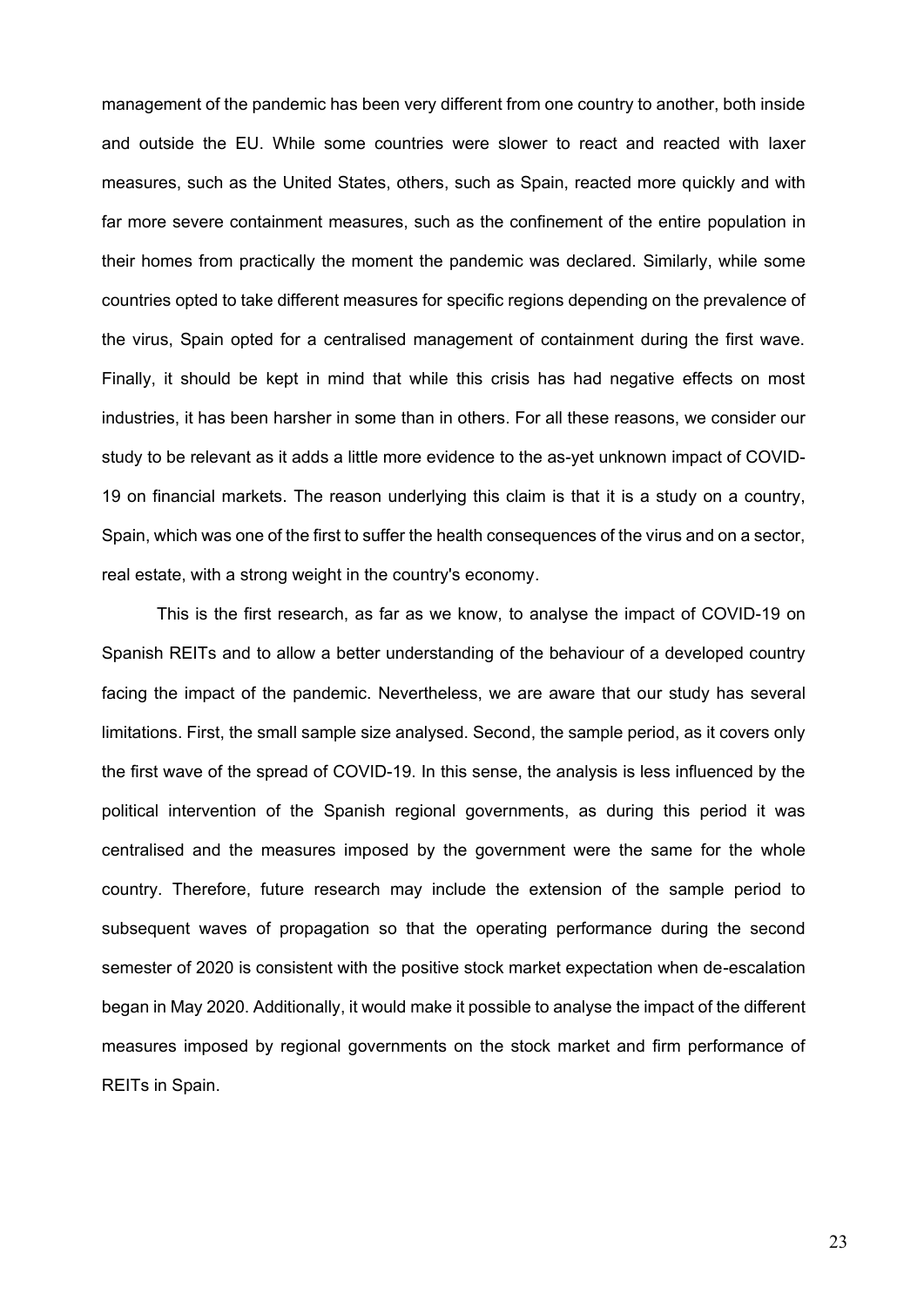# **References**

- Ahmar, A. S., & del Val, E. B. (2020). SutteARIMA: short-term forecasting method, a case: COVID-19 and stock market in Spain. *Science of the Total Environment*, *729*, 138883. https://doi.org/10.1016/j.scitotenv.2020.138883
- Akinsomi, O. (2020). How resilient are REITs to a pandemic? The COVID-19 effect. *Journal of Property Investment and Finance*, *39*(1), 19–24. https://doi.org/10.1108/JPIF-06-2020- 0065
- Alber, N. (2020). Finance in the time of coronavirus during 100 days of isolation: the case of the European stock markets. *SSRN Electronic Journal*. https://doi.org/http://dx.doi.org/10.2139/ssrn.3631517
- Alfaro, L., Chari, A., Greenland, A., & Schott, P. (2020). Aggregate and firm-level stock returns during pandemics, in real time. *SSRN Electronic Journal*, 1–33. https://doi.org/10.2139/ssrn.3562034
- Amihud, Y. (2002). Illiquidity and stock returns: cross-section and time-series effects. *Journal of Financial Markets*, *5*(1), 31–56. https://doi.org/10.1016/S1386-4181(01)00024-6
- Ashraf, B. N. (2020). Stock markets' reaction to COVID-19: cases or fatalities? *Research in International Business and Finance*, *54*. https://doi.org/10.1016/j.ribaf.2020.101249
- Aslam, F., Mohmand, Y. T., Ferreira, P., Memon, B. A., Khan, M., & Khan, M. (2020). Network analysis of global stock markets at the beginning of the coronavirus disease (COVID-19) outbreak. *Borsa Istanbul Review*, *20*, S49–S61. https://doi.org/10.1016/j.bir.2020.09.003
- Baker, S. R., Bloom, N., Davis, S. J., Kost, K., Sammon, M., & Viratyosin, T. (2020). The unprecedented stock market reaction to COVID-19. *The Review of Asset Pricing Studies*, *10*(4), 742–758. https://doi.org/10.1093/rapstu/raaa008
- Balemi, N., Füss, R., & Weigand, A. (2021). COVID-19's impact on real estate markets: review and outlook. *Financial Markets and Portfolio Management*, 1–19. https://doi.org/10.1007/s11408-021-00384-6
- Bauer, R., Eichholtz, P., & Kok, N. (2010). Corporate governance and performance: The REIT effect. *Real Estate Economics*, *38*(1), 1–29. https://doi.org/10.1111/j.1540- 6229.2009.00252.x
- Beracha, E., Feng, Z., & Hardin, W. G. (2019). REIT operational efficiency and shareholder value. *Journal of Real Estate Research*, *41*(4), 513–553. https://doi.org/10.22300/0896- 5803 41 4 513
- Binder, J. J. (1998). The event study methodology since 1969. *Review of Quantitative Finance and Accounting*, *11*(2), 111–137. https://doi.org/10.1023/A:1008295500105
- Blanco Escolar, R., Mayordomo Gómez, S., Menéndez Pujadas, Á., & Mulino Ríos, M. A. (2020). The impact of the Covid-19 crisis on the financial position on non-financial corporations in 2020: CBSO-based evidence. *Economic Bulletin. Banco de España. Analytic Articles*, *4*, 1–22. https://repositorio.bde.es/handle/123456789/14281
- Bollerslev, T. (1986). *Generalized Autoregressive conditional heterokedasticity*. *31*, 307–327. https://doi.org/https://doi.org/10.1016/0304-4076(86)90063-1
- Bollerslev, T., Chou, R. Y., & Kroner, K. F. (1992). ARCH modeling in finance. A review of the theory and empirical evidence. *Journal of Econometrics*, *52*(1–2), 5–59. https://doi.org/10.1016/0304-4076(92)90064-X
- Bolsas y Mercados Españoles. (2017). *Circular 7/2017. Normas de contratación de acciones de Empresas en Expansión y de Sociedades Anónimas Cotizadas de Inversión en el Mercado Inmobiliario (SOCIMI) a través del Mercado Alternativo Bursátil.* https://www.bmegrowth.es/docs/normativa/esp/circulares/2017/CIRCULAR\_7\_2017\_N ORMAS\_CONTRATACIÓN\_MAB.pdf
- Bolsas y Mercados Españoles. (2020). *Circular 5/2020. Normas de contratación de acciones de sociedades incorporadas al segmento BME Growth de BME MTF Equity*. https://www.bmegrowth.es/docs/normativa/esp/circulares/2020/5\_2020\_CIRC\_Normas\_ de\_Contratación\_BME\_Growth.pdf
- Brounen, D., & De Koning, S. (2012). 50 years of Real Estate Investment Trusts: an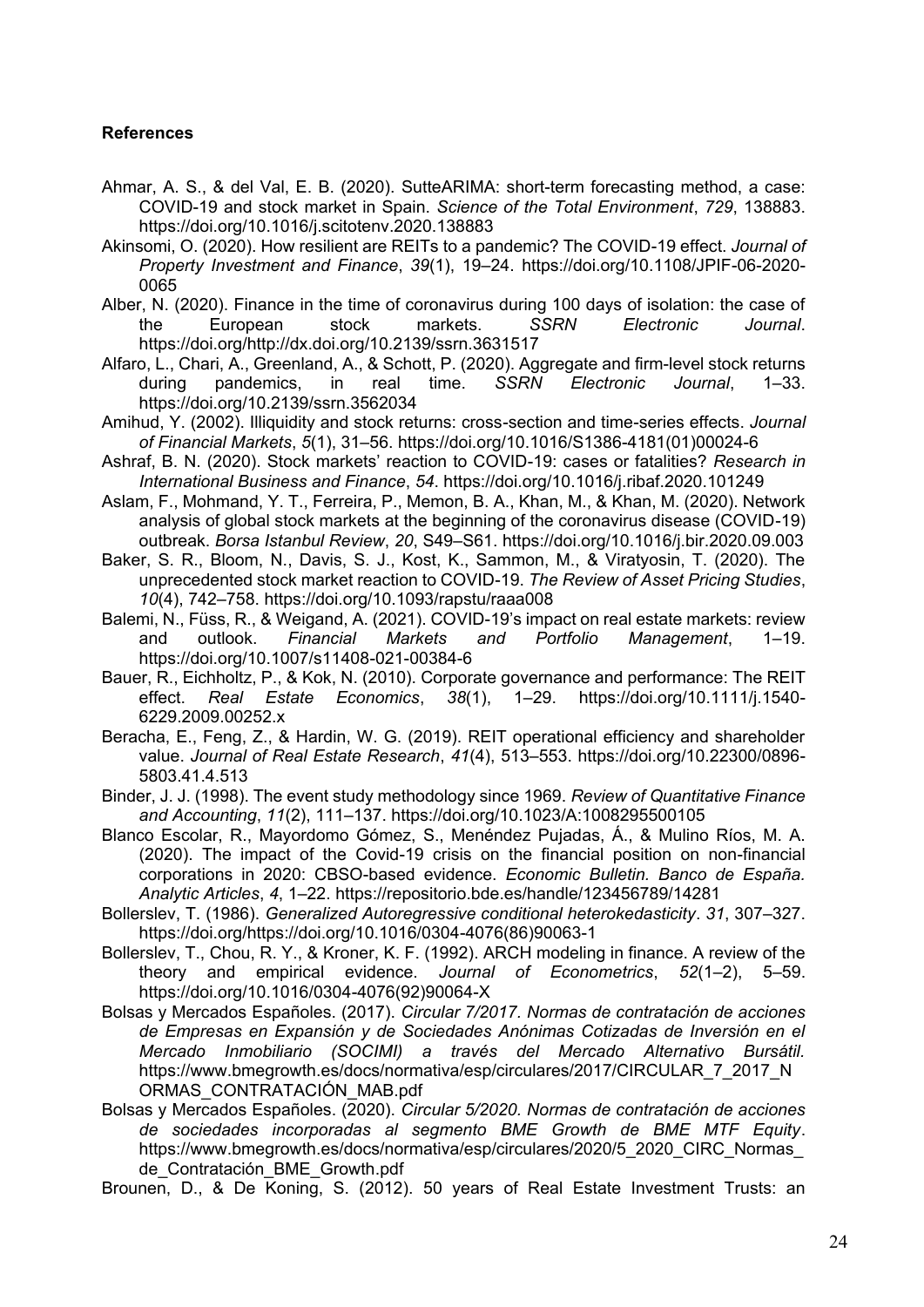international examination if the rise and performance of REITs. *Journal of Real Estate Literature*, *20*(2), 197–223. https://doi.org/10.1080/10835547.2014.12090324

- Cao, K. H., Li, Q., Liu, Y., & Woo, C. K. (2020). COVID-19's adverse effects on a stock market index. *Applied Economics Letters*, 1–5. https://doi.org/10.1080/13504851.2020.1803481
- Carstens, R., & Wesson, N. (2019). The impact of South African Real Estate Investment Trust legislation on firm growth and firm value. *South African Journal of Economic and Management Sciences*, *22*(1), 1–8. https://doi.org/10.4102/sajems.v22i1.2257
- CBRE. (2020). *CBRE Spain Real Estate Outlook 2020*. https://www.cbre.es/es-es/researchand-reports/insights/articulos/real-estate-market-outlook-2020-espana
- CBRE. (2021). *CBRE Spain Real Estate Outlook 2021*. https://www.cbre.com/spain/researchand-reports/insights/articulos/outlook-espana-2021
- Chiu, L. R., Rubio, A. P., Argüelles, V. J., & Poo, V. L. (2020). The impact of COVID-19 on the price performance of Real Estate Investment Trusts (REITs) in Mexico. *International Journal of Real Estate Studies*, *14*(2), 177–194.
- Chung, K. H., & Zhang, H. (2014). A simple approximation of intraday spreads using daily data. *Journal of Financial Markets*, *17*(1), 94–120. https://doi.org/10.1016/j.finmar.2013.02.004
- Contessi, S., & De Pace, P. (2021). The international spread of COVID-19 stock market collapses. *Finance Research Letters*, 101894. https://doi.org/10.1016/j.frl.2020.101894
- Coskun, Y., Erol, I., & Morri, G. (2020). Why do Turkish REITs trade at discount to net asset value? *Empirical Economics*, 1–33. https://doi.org/10.1007/s00181-020-01846-y
- Devos, E., Ong, S. E., & Spieler, A. C. (2007). Analyst activity and firm value: evidence from the REIT sector. *Journal of Real Estate Finance and Economics*, *35*(3), 333–356. https://doi.org/10.1007/s11146-007-9041-y
- Ding, W., Levine, R., Lin, C., & Xie, W. (2021). Corporate immunity to the COVID-19 pandemic. *Journal of Financial Economics*. https://doi.org/10.1016/j.jfineco.2021.03.005
- EPRA. (2020). Global Real Estate Total Markets Table Q2-2020. In *European Public Real Estate Association*. https://prodapp.epra.com/media/EPRA\_Total\_Markets\_Table\_-\_Q2- 2020\_1596457749299.pdf
- Feng, Z., Lin, Z., & Wu, W. (2020). CEO Influence on Funds from Operations (FFO) Adjustment for Real Estate Investment Trusts (REITs). *Journal of Real Estate Finance and Economics*, 1–24. https://doi.org/10.1007/s11146-020-09795-0
- Feng, Z., Price, S. M. K., & Sirmans, C. F. (2011). An overview of equity Real Estate Investment Trusts (REITs): 1993-2009. *Journal of Real Estate Literature*, *19*(2), 307–343. https://doi.org/10.1080/10835547.2011.12090304
- Fernández Cerezo, A. (2021). Provinces During 2020 and Its Determinants. *Economic Bulletin. Banco de España. Analytic Articles*, *1*, 1–10. https://repositorio.bde.es/handle/123456789/14851
- Fernández Cerezo, A., González, B., Izquierdo, M., & Moral-Benito, E. (2021). The economic impact of COVID-19 on Spanish firms according to the Banco de España Business Activity Survey (EBAE). *Economic Bulletin. Banco de España. Analytic Articles*, *1*, 1–9. https://repositorio.bde.es/handle/123456789/15352
- García-Vaquero, V., & Roibás, I. (2020). Recent developments in Real Estate Investment Trusts in Spain. *Economic Bulletin. Banco de España. Analytic Articles*, *3*, 1–13. https://repositorio.bde.es/handle/123456789/13465
- Gerding, F., Martin, T., & Nagler, F. (2020). Sovereign debt and equity returns in the face of disaster. *SSRN Electronic Journal*. https://doi.org/http://dx.doi.org/10.2139/ssrn.3572839
- Ghosh, C., & Sun, L. (2014). Agency cost, dividend policy and growth: the special case of REITs. *Journal of Real Estate Finance and Economics*, *48*(4), 660–708. https://doi.org/10.1007/s11146-013-9414-3
- Gormsen, N. J., & Koijen, R. S. J. (2020). Coronavirus: Impact on stock prices and growth expectations. *The Review of Asset Pricing Studies*, *10*(4), 574–597. https://doi.org/10.1093/rapstu/raaa013
- Han, B. (2006). Insider ownership and firm value: evidence from Real Estate Investment Trusts. *Journal of Real Estate Finance and Economics*, *32*(4), 471–493. https://doi.org/10.1007/s11146-006-6963-8
- Hartzell, J. C., Sun, L., & Titman, S. (2014). Institutional investors as monitors of corporate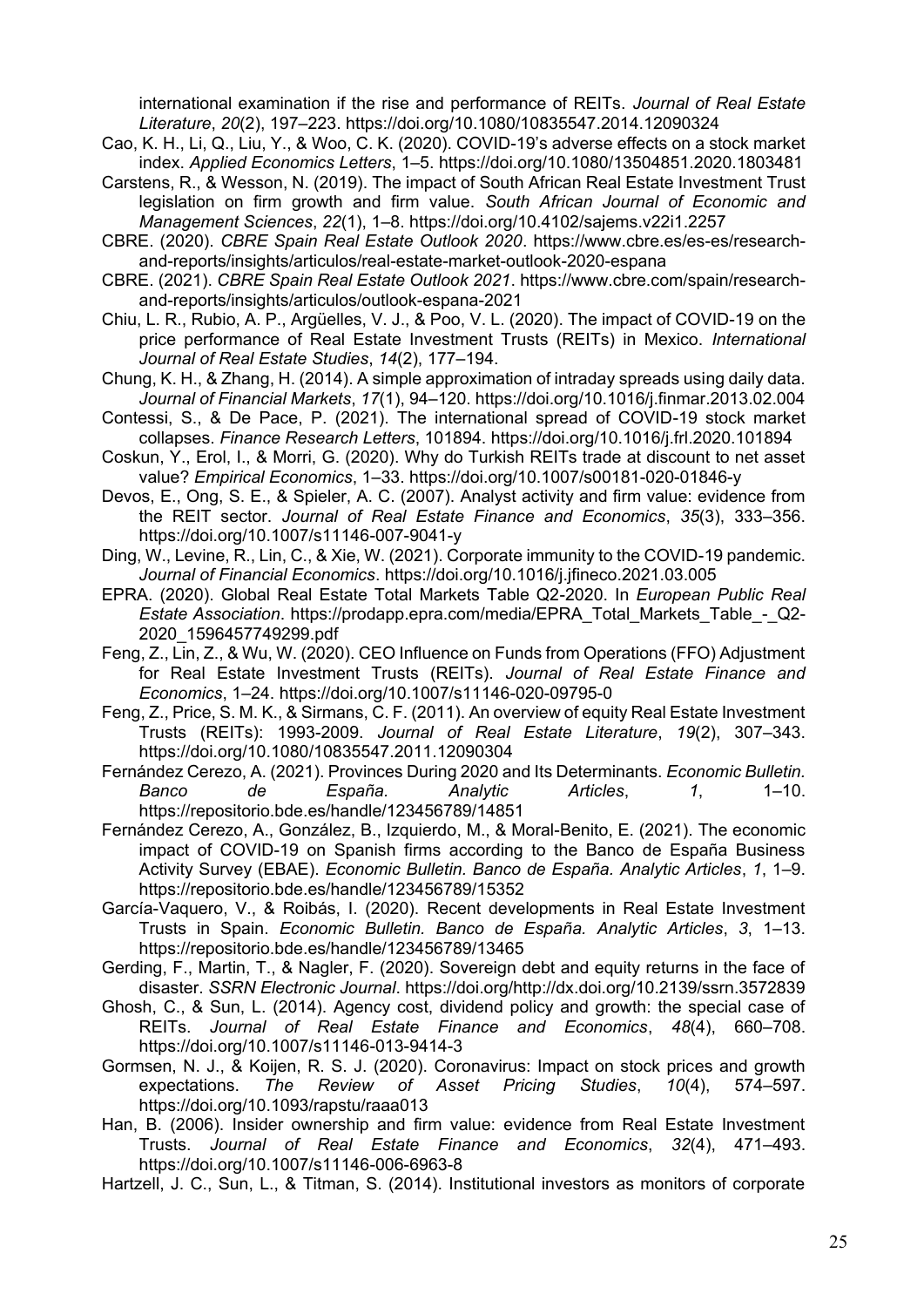diversification decisions: evidence from real estate investment trusts. *Journal of Corporate Finance*, *25*, 61–72. https://doi.org/10.1016/j.jcorpfin.2013.10.006

- Hassan, T. A., Hollander, S., Lent, L. van, Schwedeler, M., & Tahoun, A. (2020). Firm-Level Exposure to Epidemic Diseases: COVID-19, SARS, and H1N1. *SSRN Electronic Journal*. https://doi.org/https://doi.org/10.36687/inetwp119
- He, P., Sun, Y., Zhang, Y., & Li, T. (2020). COVID–19's impact on stock prices across different sectors—An event study based on the Chinese stock market. *Emerging Markets Finance and Trade*, *56*(10), 2198–2212. https://doi.org/10.1080/1540496X.2020.1785865
- He, Q., Liu, J., Wang, S., & Yu, J. (2020). The impact of COVID-19 on stock markets. *Economic and Political Studies*, *8*(3), 1–14. https://doi.org/10.1080/20954816.2020.1757570
- Hernández de Cos, P. (2020). The Spanish economy and the COVID-19 crisis. Appearance before the Parliamentary economic affairs and digital transformation committee – 18 May 2020. *Documentos Ocasionales. Banco de España*, *23*, 1–49. https://repositorio.bde.es/handle/123456789/13582
- Hilal Anwar, B., & Hogholm, K. (2020). The impact of illiquidity risk for the Nordic markets. *Revista Española de Financiación y Contabilidad*, *49*(1), 28–47. https://doi.org/10.1080/02102412.2018.1555348
- Hu, S., & Zhang, Y. (2021). COVID-19 pandemic and firm performance: cross-country evidence. *International Review of Economics and Finance*, *74*, 365–372. https://doi.org/10.1016/j.iref.2021.03.016
- Jones Lang LaSalle, & Bolsas y Mercados Españoles. (2020). *SOCIMIs. Solidez y valor para la recuperación*. https://www.bolsasymercados.es/esp/Estudios-Publicaciones/Documento/5405\_Informe\_\_SOCIMIs\_\_solidez\_v\_valor\_\_para\_la\_recup eración\_
- Just, M., & Echaust, K. (2020). Stock market returns, volatility, correlation and liquidity during the COVID-19 crisis: evidence from the Markov switching approach. *Finance Research Letters*, *37*, 101775. https://doi.org/10.1016/j.frl.2020.101775
- Kang, W., & Zhang, H. (2014). Measuring liquidity in emerging markets. *Pacific Basin Finance Journal*, *27*(1), 49–71. https://doi.org/10.1016/j.pacfin.2014.02.001
- Koelbl, M. (2020). Is the MD&A of US REITs informative? A textual sentiment study. *Journal of Property Investment and Finance*, *38*(3), 181–201. https://doi.org/10.1108/JPIF-12- 2019-0149
- Lee, K. Y. M., Jais, M., & Chan, C. W. (2020). Impact of COVID-19: Evidence from Malaysian stock market. *International Journal of Business and Society*, *21*(2), 607–628. https://search.proquest.com/scholarly-journals/impact-covid-19-evidence-malaysianstock-market/docview/2431221502/se-2?accountid=14777
- Ling, D. C., Wang, C., & Zhou, T. (2020). A first look at the impact of COVID-19 on commercial real estate prices: Asset-level evidence. *The Review of Asset Pricing Studies*, *10*(4), 669– 704. https://doi.org/10.1093/rapstu/raaa014
- Liu, H., Manzoor, A., Wang, C., Zhang, L., & Manzoor, Z. (2020). The COVID-19 outbreak and affected countries stock markets response. *International Journal of Environmental Research and Public Health*, *17*(8), 2800. https://doi.org/10.3390/ijerph17082800
- Milcheva, S. (2020). Volatility and the cross-section of Real Estate equity returns during COVID-19. *SSRN Electronic Journal*, 1–19. https://doi.org/10.2139/ssrn.3599211
- Noguera, M. (2020). Women directors' effect on firm value and performance: the case of REITs. *Corporate Governance*, *20*(7), 1265–1279. https://doi.org/10.1108/CG-02-2020- 0057
- Onali, E. (2020). COVID-19 and Stock Market Volatility. *SSRN Electronic Journal*, 1–24. https://doi.org/10.2139/ssrn.3571453
- Phan, D. H. B., & Narayan, P. K. (2020). Country responses and the reaction of the stock market to COVID-19—a preliminary exposition. *Emerging Markets Finance and Trade*, *56*(10), 2138–2150. https://doi.org/10.1080/1540496X.2020.1784719
- Ramelli, S., & Wagner, A. F. (2020). Feverish stock price reactions to Covid-19. *SSRN Electronic Journal*, 1–58. https://doi.org/10.2139/ssrn.3550274
- Rebucci, A., Hartley, J. S., & Jiménez, D. (2021). An event study of COVID-19 Central Bank quantitative easing in advanced and emerging economies. *SSRN Electronic Journal*.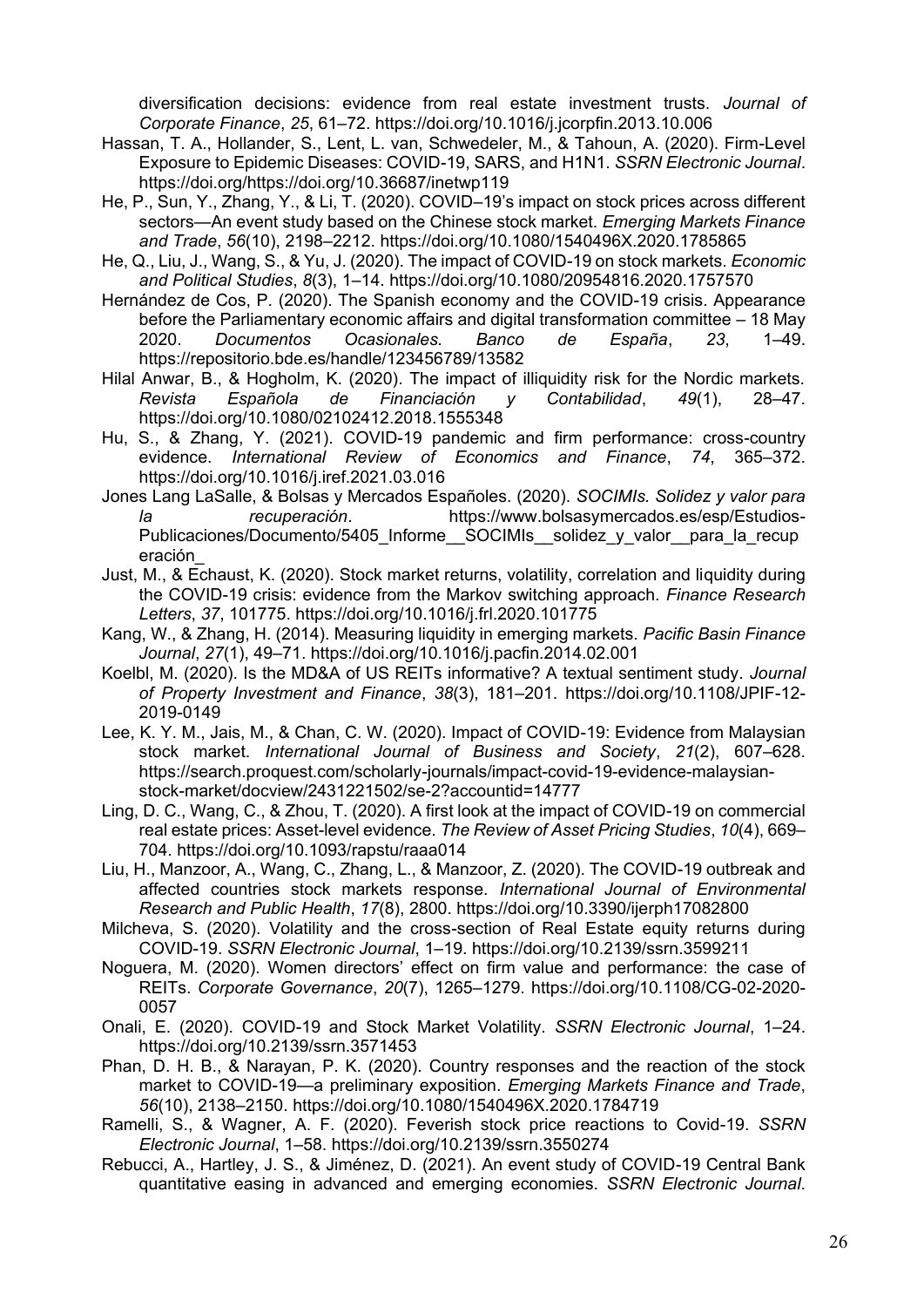https://doi.org/http://dx.doi.org/10.2139/ssrn.3607645

- Reino de España. (2009). Ley 11/2009, de 26 de octubre, por la que se regulan las Sociedades Anónimas Cotizadas de Inversión en el Mercado Inmobiliario (texto consolidado). In *Boletín Oficial del Estado, 27 de octubre*.
- Reino de España. (2012). Ley 16/2012, de 27 de diciembre, por la que se adoptan diversas medidas tributarias dirigidas a la consolidación de las finanzas públicas y al impulso de la actividad económica. In *Boletín Oficial del Estado, 28 de diciembre*.
- Sah, V., Zhou, X., & Das, P. K. (2015). Does index addition add any new information? Evidence from REIT dividend forecasts. *Journal of Property Research*, *32*(1), 33–49. https://doi.org/10.1080/09599916.2013.877062
- Shen, H., Fu, M., Pan, H., Yu, Z., & Chen, Y. (2020). The Impact of the COVID-19 Pandemic on Firm Performance. *Emerging Markets Finance and Trade*, *56*(10), 2213–2230. https://doi.org/10.1080/1540496X.2020.1785863
- Singh, B., Dhall, R., Narang, S., & Rawat, S. (2020). The outbreak of COVID-19 and stock market responses: an event study and panel data analysis for G-20 countries. *Global Business Review*. https://doi.org/10.1177/0972150920957274
- Sumer, L., & Ozorhon, B. (2020). Investing in gold or REIT index in Turkey: evidence from global financial crisis, 2018 Turkish currency crisis and COVID-19 crisis. *Journal of European Real Estate Research*. https://doi.org/10.1108/JERER-04-2020-0023
- Tee, C. M. (2019). Political connections and stock price crash risk: evidence of institutional investors' heterogeneous monitoring. *Revista Espanola de Financiación y Contabilidad*, *48*(1), 50–67. https://doi.org/10.1080/02102412.2018.1461461
- Thorbecke, W. (2020). The Impact of the COVID-19 pandemic on the U.S. economy: evidence from the stock market. *Journal of Risk and Financial Management*, *13*(10), 233. https://doi.org/10.3390/jrfm13100233
- Wei, X., & Han, L. (2021). The impact of COVID-19 pandemic on transmission of monetary policy to financial markets. *International Review of Financial Analysis*, *74*, 101705. https://doi.org/10.1016/j.irfa.2021.101705
- White, H. (1980). A heteroskedasticity-consistent covariance matrix estimator and a direct test for heteroskedasticity. *Econometrica*, *48*(4), 817–838.
- Xie, L., & Milcheva, S. (2020). Proximity to COVID-19 cases and Real Estate equity returns. *SSRN Electronic Journal*. https://doi.org/http://dx.doi.org/10.2139/ssrn.3641268
- Zeren, F., & Hizarci, A. (2020). The Impact of COVID-19 Coronavirus on Stock Markets: evidence from selected countries. *Muhasebe ve Finans İncelemeleri Dergisi*, *3*(1), 78–84. https://doi.org/10.32951/mufider.706159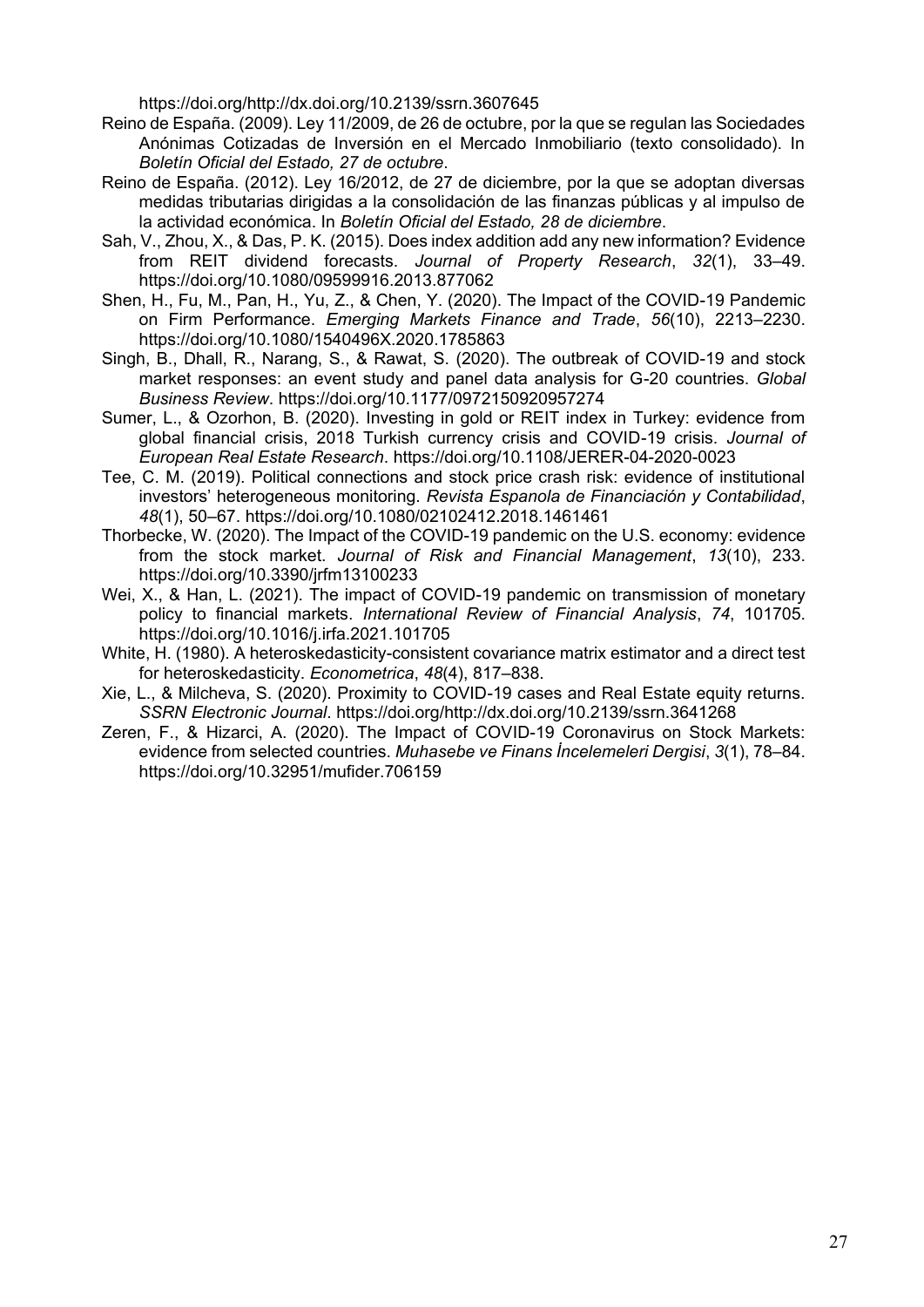# **Tables**

Table 1. Liquidity of the REIT sample, MAB-EE and *Mercado Continuo* during the period January 2020 to June 2020.

|                           | <b>REIT</b>    | MAB-EE         | MERCADO CONTINUO |                             |                    |                   |                     |
|---------------------------|----------------|----------------|------------------|-----------------------------|--------------------|-------------------|---------------------|
|                           | Full<br>sample | Full<br>sample | Full<br>sample   | <b>Highest</b><br>liquidity | Second<br>quartile | Third<br>quartile | Lowest<br>liquidity |
| <b>ZEROVOL</b>            | 0.8988         | 0.3259         | 0.0037           | 0.0000                      | 0.0000             | 0.0000            | 0.0151              |
| ZEROS2                    | 0.4265         | 0.2818         | 0.0558           | 0.0024                      | 0.0146             | 0.0381            | 0.1721              |
| <b>AMIHUD</b>             | 1.7958         | 4.5836         | 0.2228           | 0.0009                      | 0.0092             | 0.0670            | 0.8347              |
| <b>SAMPLE</b><br>SIZE (N) | 45             | 29             | 119              | 30                          | 30                 | 30                | 29                  |

*Notes:* 

ZEROVOL: mean of the number of days with zero volume/total number of trading days in the period for each firm (Kang & Zhang, 2014).

ZEROS2: mean of the number of non-zero volume days with zero returns in the period/number of nonzero volume trading days in the period for each firm (Chung & Zhang, 2014).

AMIHUD: mean of the ratio of the absolute value of daily stock return in the period and the daily trading volume in euros in the period for each firm, multiplied by one million (Amihud, 2002).

REIT, MAB-EE, *MERCADO CONTINUO:* The markets analysed are: i) the Spanish alternative stock market for REIT (see section 2), ii) the Spanish alternative market for small-growth firms (MAB-EE) and iii) the Spanish regulated market *Mercado Continuo* (excluding companies whose trading system is fixing). Companies suspended, admitted or excluded during the period of analysis were not included in the samples. All the samples have been truncated at 1%.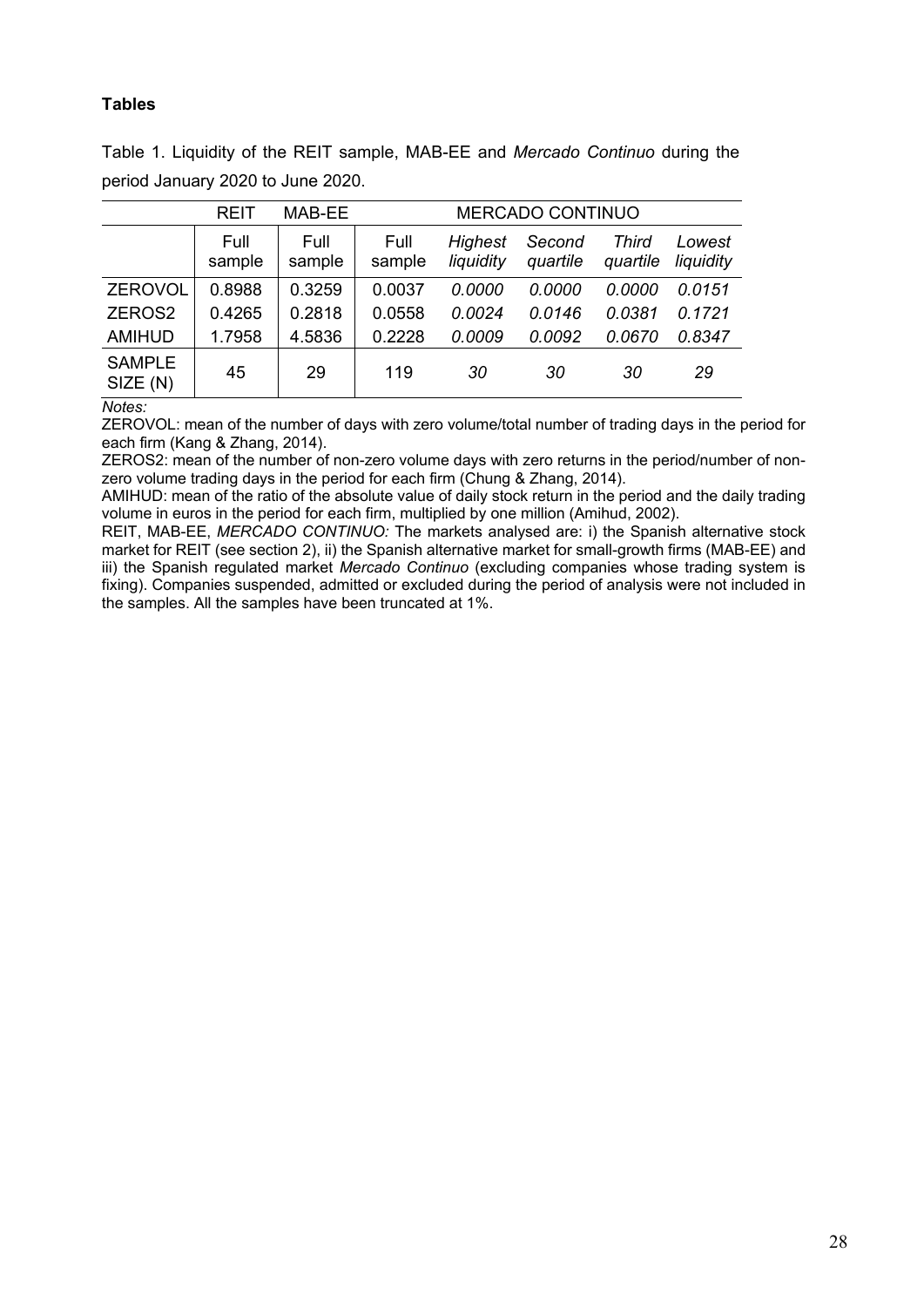Table 2. COVID-19 key dates during the period 31 December 2019 to 30 June 2020.

| <b>EVENT</b><br><b>DATE</b> | <b>EVENT DESCRIPTION</b>                                                                                                                                                                     | <b>LABEL</b>                                              |
|-----------------------------|----------------------------------------------------------------------------------------------------------------------------------------------------------------------------------------------|-----------------------------------------------------------|
| 31-12-2019                  | The World Health Organisation (WHO) China<br>Country Office is informed of cases of<br>pneumonia of unknown aetiology (unknown<br>cause) detected in Wuhan City, Hubei<br>Province of China. | <b>CHINA CASE</b><br>(1)                                  |
| 30-1-2020                   | COVID-19 declared<br><b>Public</b><br>Health<br>a -<br>Emergency of International Concern (PHEIC)<br>by WHO.                                                                                 | <b>EMERGENCY</b><br>(2)                                   |
| 13-2-2020                   | First death from COVID-19 in Spain.                                                                                                                                                          | <b>FIRST DEATH</b><br><b>SPAIN</b><br>(3)                 |
| 11-3-2020                   | COVID-19 declared a pandemic by WHO.                                                                                                                                                         | <b>PANDEMIC</b><br>(4)                                    |
| 14-3-2020                   | Declaration of a State of Alarm throughout<br>Spain by the Spanish Government to<br>address the health emergency caused by<br>COVID-19.                                                      | <b>START OF</b><br><b>STATE OF</b><br><b>ALARM</b><br>(5) |
| 4-5-2020                    | Beginning of the de-escalation process in<br>Spain.                                                                                                                                          | DE-<br><b>ESCALATION</b><br>(6)                           |
| 21-6-2020                   | End of the State of Alarm in Spain declared<br>by the Spanish government on 14 March<br>2020.                                                                                                | <b>END OF STATE</b><br><b>OF ALARM</b><br>(7)             |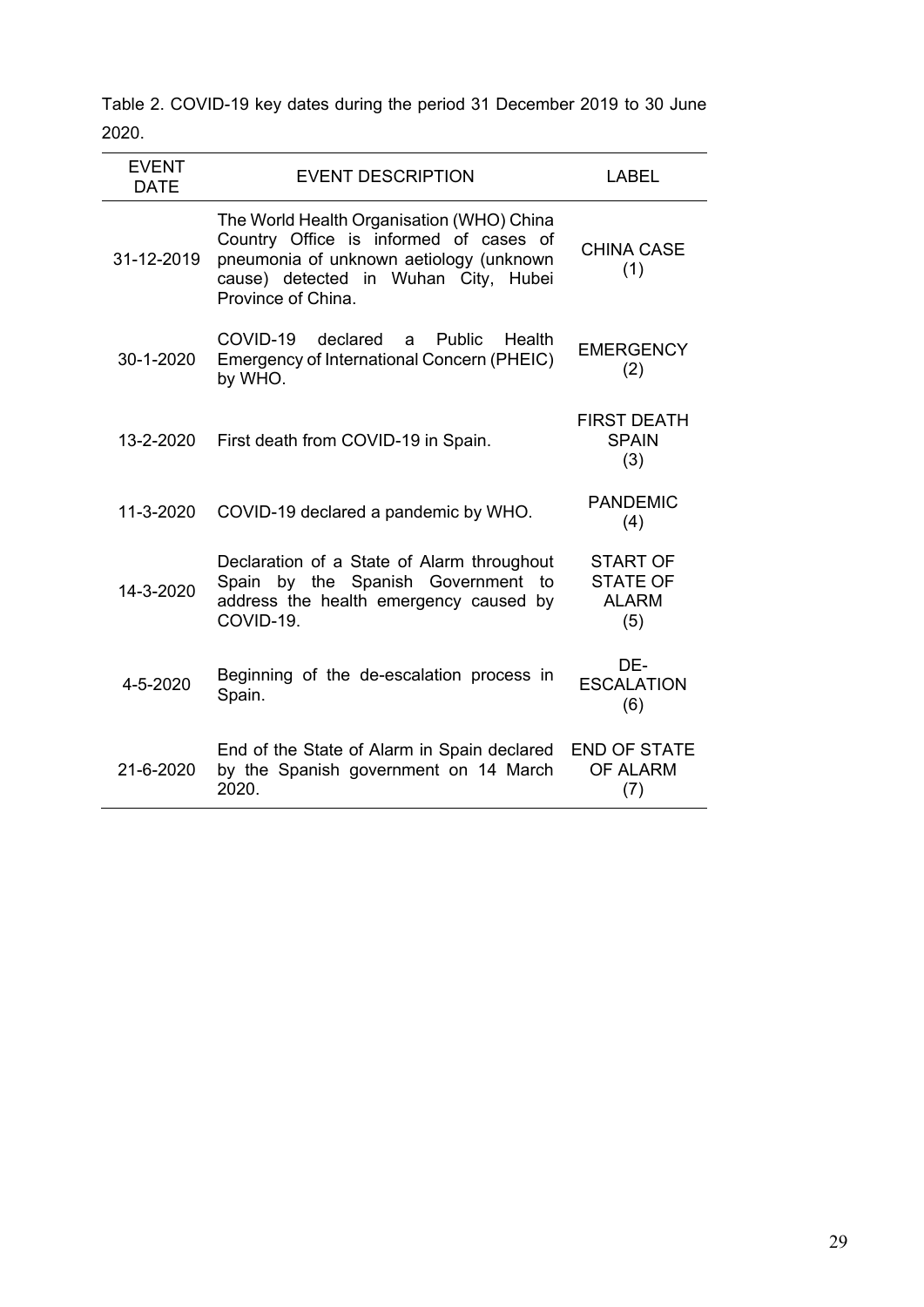# PANEL A: STUDY VARIABLES

| <b>GEOCOVID</b>                                                                                       | Incidence of Covid-19 by regions (Spanish Autonomous<br>Communities) according to the location of the assets.<br>To determine the region where the assets are located, the<br>valuation of the assets at the end of 2019 is taken as a<br>reference. If more than 75% of the assets are in a region, that<br>region is selected, otherwise the location is "varied".<br>To measure the incidence of COVID-19 by regions, the<br>confirmed cases of COVID-19 accumulated on 30 June 2020 in<br>each region are taken into account.<br>The variable is the difference from the mean of the number of<br>cumulative confirmed cases of COVID-19 in each region divided<br>by the total number of cumulative confirmed cases in Spain. For<br>REITs whose location is "varied", the variable takes a value of<br>0. |
|-------------------------------------------------------------------------------------------------------|-----------------------------------------------------------------------------------------------------------------------------------------------------------------------------------------------------------------------------------------------------------------------------------------------------------------------------------------------------------------------------------------------------------------------------------------------------------------------------------------------------------------------------------------------------------------------------------------------------------------------------------------------------------------------------------------------------------------------------------------------------------------------------------------------------------------|
| <b>PROPERTY</b>                                                                                       | Dummy variable for different property focus (property type<br>specialisation) according to the National Association of Real<br>Estate Investment Trust (NAREIT) categories. It takes a value<br>from 1 to 6 for Diversified, Retail, Office, Residential, Industrial<br>and Lodging/resorts, respectively. Following Brounen and De<br>Koning (2012), REITs having more than 75% of their total<br>assets in one property type are regarded as specialised in that<br>asset type, and diversified otherwise.                                                                                                                                                                                                                                                                                                    |
| <b>DIVERSIFIED</b><br>(RETAIL<br><b>OFFICE</b><br><b>RESIDENTIAL</b><br><b>INDUSTRIAL</b><br>LODGING) | Dummy variables equal to one if the property focus of the REIT<br>DIVERSIFIED, (RETAIL, OFFICE, RESIDENTIAL,<br>is<br>INDUSTRIAL, LODGING) and zero otherwise. Following<br>Brounen and De Koning (2012), REITs having more than 75%<br>of their total assets in one property type are regarded as<br>specialised in that asset type, and diversified otherwise.                                                                                                                                                                                                                                                                                                                                                                                                                                                |
| PANEL B: CONTROL VARIABLES                                                                            |                                                                                                                                                                                                                                                                                                                                                                                                                                                                                                                                                                                                                                                                                                                                                                                                                 |
| <b>ILLIQUIDITY</b>                                                                                    | Zerovol illiquidity measure proposed by Kang and Zhang (2014)<br>in the period January 2020-June 2020 calculated as the mean<br>of the number of days with zero trading volume divided by the<br>total number of trading days in the period.                                                                                                                                                                                                                                                                                                                                                                                                                                                                                                                                                                    |
| <b>AGE</b>                                                                                            | Time (in years) elapsed from the date of the IPO to 31<br>December 2019.                                                                                                                                                                                                                                                                                                                                                                                                                                                                                                                                                                                                                                                                                                                                        |
| <b>DEBT</b>                                                                                           | Total debt to total assets ratio at the end of 2019.                                                                                                                                                                                                                                                                                                                                                                                                                                                                                                                                                                                                                                                                                                                                                            |
| <b>INSTITUTIONAL</b>                                                                                  | Percentage of shares held by institutional investors at the end<br>of 2019.                                                                                                                                                                                                                                                                                                                                                                                                                                                                                                                                                                                                                                                                                                                                     |
|                                                                                                       |                                                                                                                                                                                                                                                                                                                                                                                                                                                                                                                                                                                                                                                                                                                                                                                                                 |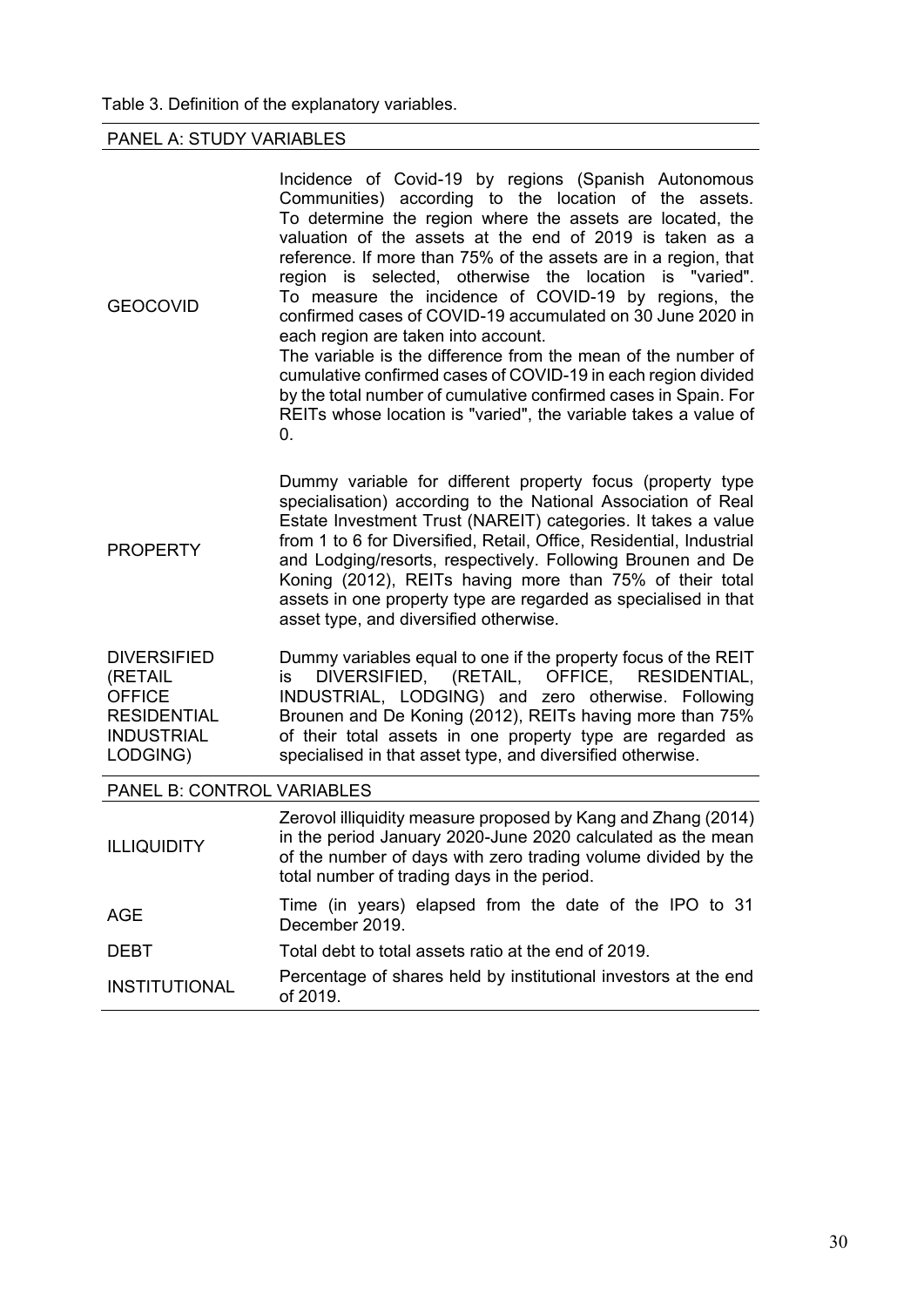| <b>PANEL A:</b><br><b>CHARACTERISTICS</b> | Mean   | Std. dev. | Min.   | Median | Max.   |  |
|-------------------------------------------|--------|-----------|--------|--------|--------|--|
| <b>GEOCOVID</b>                           | 0.085  | 0.103     | 0.000  | 0.000  | 0.214  |  |
| <b>ILLIQUIDITY (%)</b>                    | 90.000 | 11.500    | 55,600 | 93.700 | 99.200 |  |
| AGE (years)                               | 2.541  | 1.278     | 0.942  | 2.293  | 6.089  |  |
| DEBT (%)                                  | 39.200 | 21.500    | 1.200  | 38.800 | 86.400 |  |
| <b>INSTITUTIONAL (%)</b>                  | 8.000  | 21.800    | 0.000  | 0.000  | 99.500 |  |
| <b>PANEL B: PROPERTY</b>                  |        | N         | %      |        |        |  |
| 1.DIVERSIFIED                             |        | 15        | 32.61  |        |        |  |
| 2.RETAIL                                  |        | 9         | 19.57  |        |        |  |
| 3.OFFICE                                  |        | 4         | 8.70   |        |        |  |
| 4. RESIDENTIAL                            |        | 14        | 30.43  |        |        |  |
| 5.INDUSTRIAL                              |        | 2         | 4.35   |        |        |  |
| 6.LODGING                                 |        | 2         | 4.35   |        |        |  |

Table 4. Descriptive statistics of the explanatory variables.

*Notes:* 

The variables are described in Table 3.

The sample size (N) in Panel A is 46.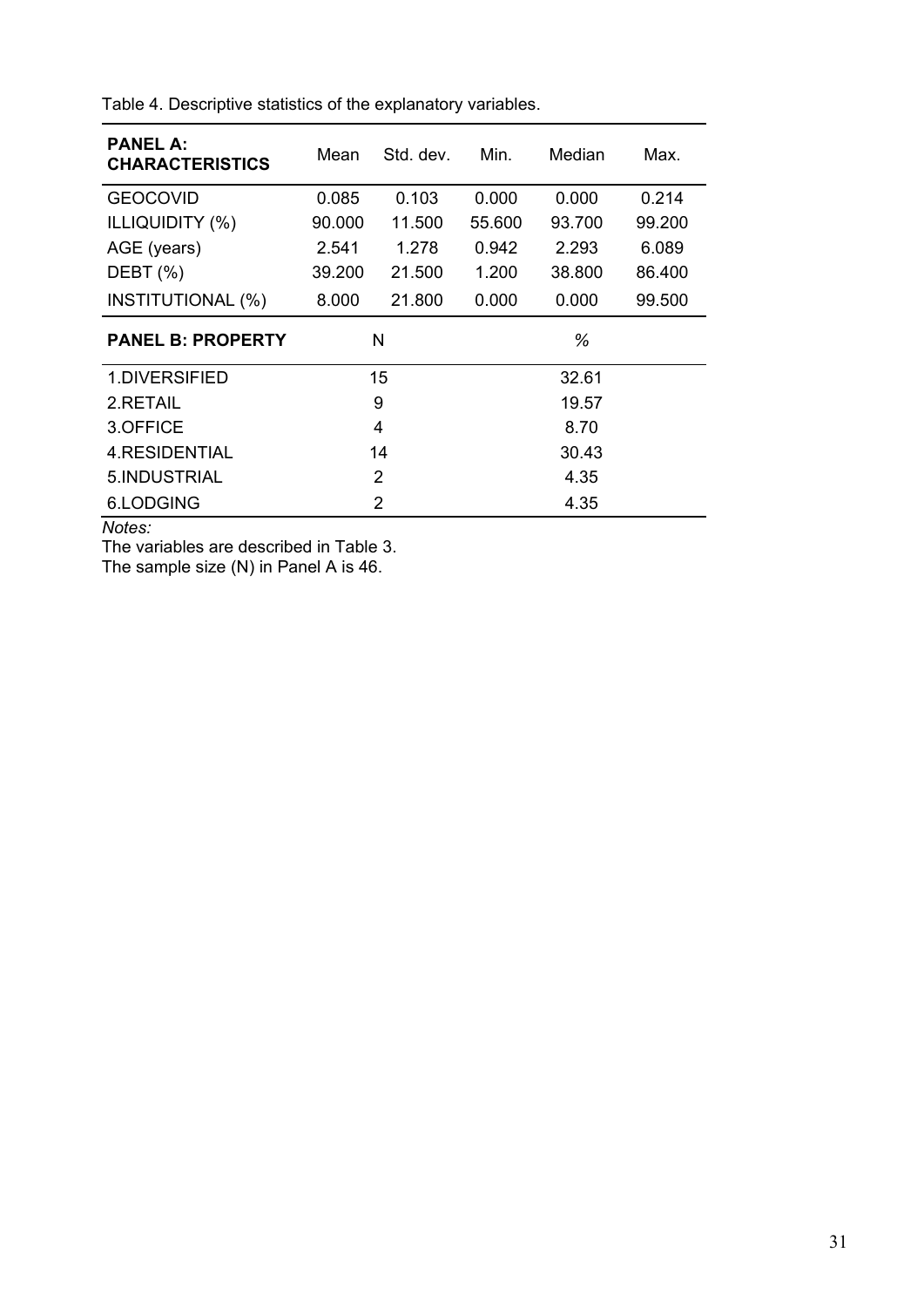Table 5. Definition of operating performance variables.

| <b>VARIABLE</b>      | <b>DEFINITION</b>                                                                             |
|----------------------|-----------------------------------------------------------------------------------------------|
| Profitability        |                                                                                               |
| <b>ROE</b>           | Return on equity: net income to the mean book value of total<br>equity.                       |
| <b>ROA</b>           | Return on assets: net operating income to the mean book<br>value of total assets.             |
| NI/ASSETS            | Net Income to total assets: net income to the mean book<br>value of total assets.             |
| EPS                  | Earnings per share: net income to the number of shares.                                       |
| <b>Efficiency</b>    |                                                                                               |
| <b>PROFIT MARGIN</b> | Net income to total revenues.                                                                 |
| Leverage             |                                                                                               |
| <b>DEBT RATIO</b>    | Total debt to total assets.                                                                   |
| <b>Valuation</b>     |                                                                                               |
| <b>TOBIN Q</b>       | Tobin's Q: market value of equity plus the book value of debt<br>to the book value of assets. |

*Notes:* 

We use the mean value (that is the mean value at the beginning and end of the year) of assets and equity in the denominator for ROA, NI/ASSETS and ROE variables, respectively, since we are comparing a flow variable (income) with a fund variable (total assets and total equity).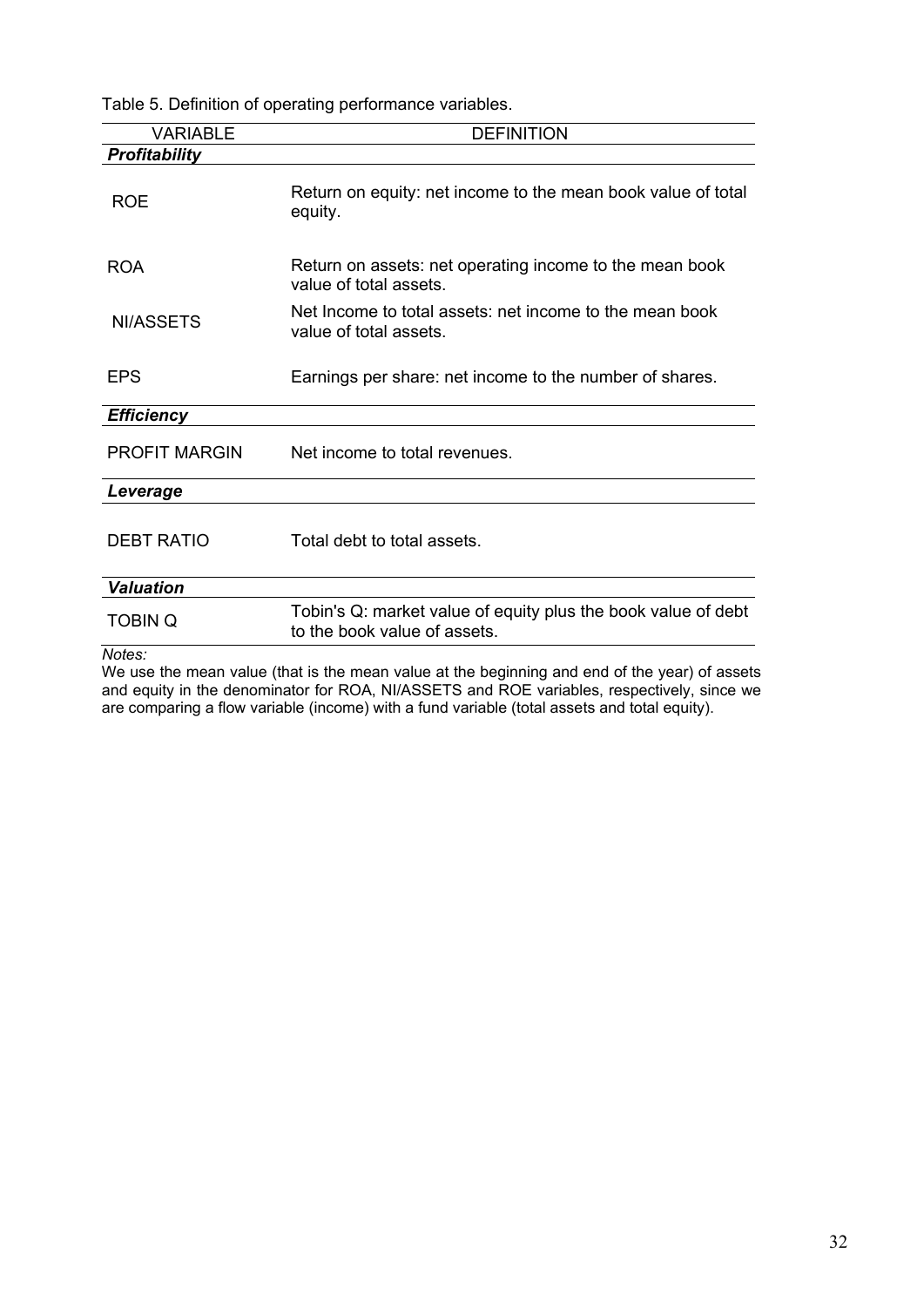| Table 6. Performance of the MAB REIT 15 index at COVID-19 events. |  |  |
|-------------------------------------------------------------------|--|--|
|                                                                   |  |  |

|                                           | <b>CHINA</b><br><b>CASE</b> | <b>EMERGENCY</b> | <b>FIRST</b><br><b>DEATH</b><br><b>SPAIN</b> | <b>PANDEMIC</b> | <b>START OF</b><br>STATE OF<br><b>ALARM</b> | DE-<br><b>ESCALATION</b> | <b>END OF</b><br>STATE OF<br><b>ALARM</b> |  |  |
|-------------------------------------------|-----------------------------|------------------|----------------------------------------------|-----------------|---------------------------------------------|--------------------------|-------------------------------------------|--|--|
| PANEL A: Abnormal return (AR)             |                             |                  |                                              |                 |                                             |                          |                                           |  |  |
| $AR -1$                                   | $-0.0054$                   | $-0.0030$        | 0.0000                                       | 0.0016          | $-0.0105$                                   | $-0.0091$                | 0.0037                                    |  |  |
| AR <sub>0</sub>                           | $-0.0110$                   | 0.0007           | 0.0002                                       | 0.0001          | $-0.0103$                                   | $-0.0001$                | 0.0087                                    |  |  |
| $AR + 1$                                  | $-0.0014$                   | 0.0030           | $-0.0001$                                    | $-0.0066$       | $-0.0209$                                   | $-0.0031$                | 0.0020                                    |  |  |
| PANEL B: Cumulative abnormal return (CAR) |                             |                  |                                              |                 |                                             |                          |                                           |  |  |
| <b>CAR</b><br>(0, T)                      | $-0.0017$                   | 0.0078           | $-0.0013$                                    | ***-0.0620      |                                             | $-0.0140$                | 0.0232                                    |  |  |
| $M$ otoc $\cdot$                          |                             |                  |                                              |                 |                                             |                          |                                           |  |  |

*Notes:*

The number of days is 381.

Multiple linear regression models estimated by Generalised AutoRegressive Conditional Heteroscedasticity (GARCH (1,1) from 1 January 2019 until 30 June 2020. Dependent variable is the return of the MAB REIT 15 Index (defined in section 5).

AR 0 (AR -1, AR+1): dummy variable taking a value of 1 on the day (the day before/the day after) of the event and zero on all other days under analysis (see expression 1).

CAR (0, *T*): dummy variable taking the value ( $1/(T+1)$ ) on the day of each event and the following *T* days, and zero otherwise. *T* takes a value of 4 in all events except for the PANDEMIC and START OF STATE OF ALARM. In this case we estimate the CAR for both events jointly, as these events are very close in time. Thus, *T* takes a value of 7 (see expression 2).

The events are described in Table 2.

\*\*\* significant at the 1% level.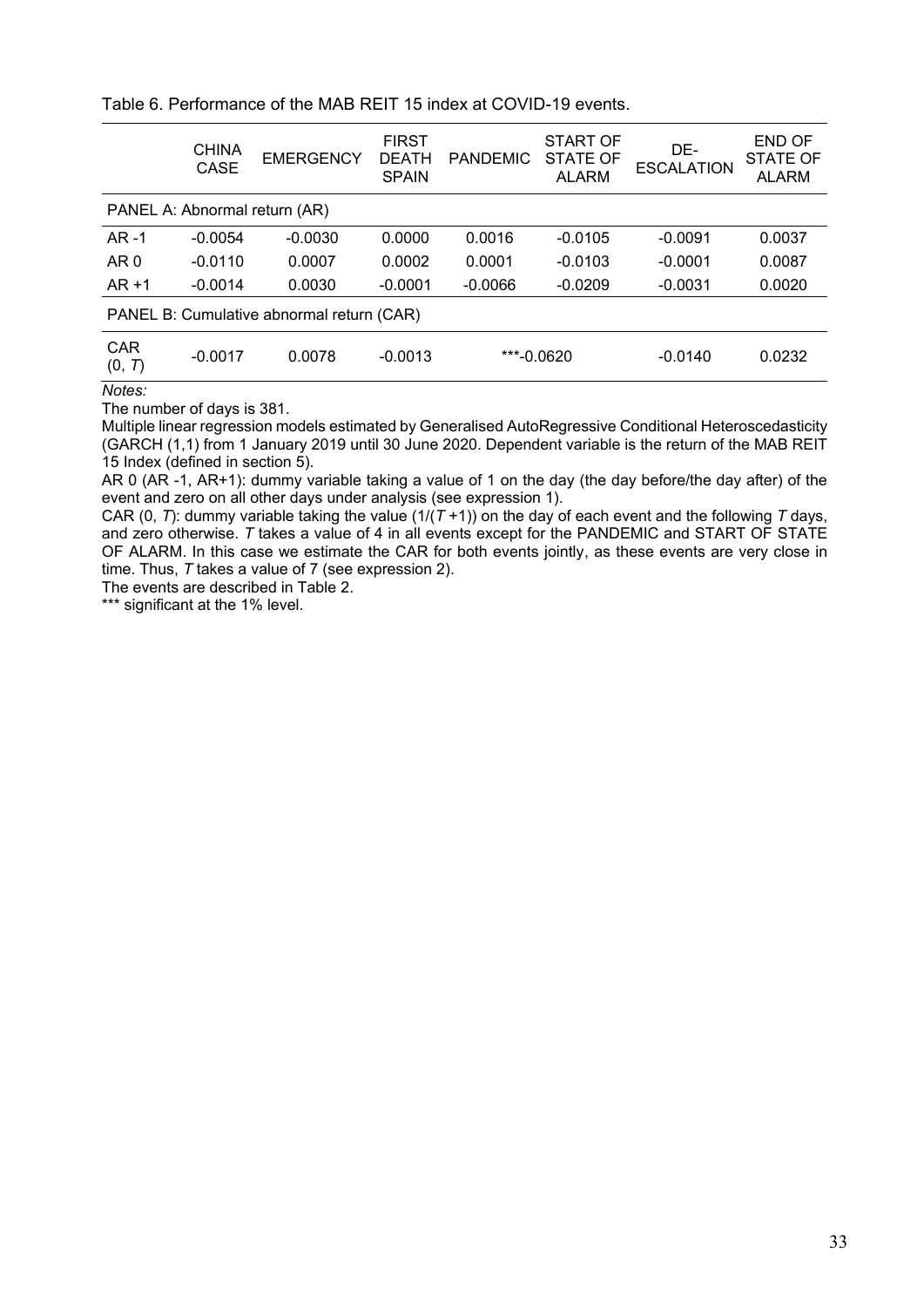Table 7. Cumulative abnormal returns (CAR) of the MAB REIT 15 index for different periods determined by COVID-19 events.

| Period                       | CAR1    | CAR <sub>2</sub> | CAR3         | CAR4     |
|------------------------------|---------|------------------|--------------|----------|
| Period 1 (311219 - 300620)   | -0.0476 |                  |              |          |
| Period 2 (311219 - 100320)   |         | 0.0125           |              |          |
| Period 3 (110320 - 030520)   |         |                  | $***-0.1563$ |          |
| Period 4 $(040520 - 300620)$ |         |                  |              | **0.0944 |



#### *Notes:*

Regression models estimated by Ordinary Least Squares (OLS). Heteroscedasticity has been corrected using White's methodology. Dependent variable is the return of the MAB REIT 15 Index (defined in section 5).

Period analysed: dummy variable taking the value 1/T, where *T* is the number of days of each period under study, and zero from 1 January 2019 until 30 December 2019 (see expression 3).

\*\*\*, \*\* significant at the 1% and 5% levels, respectively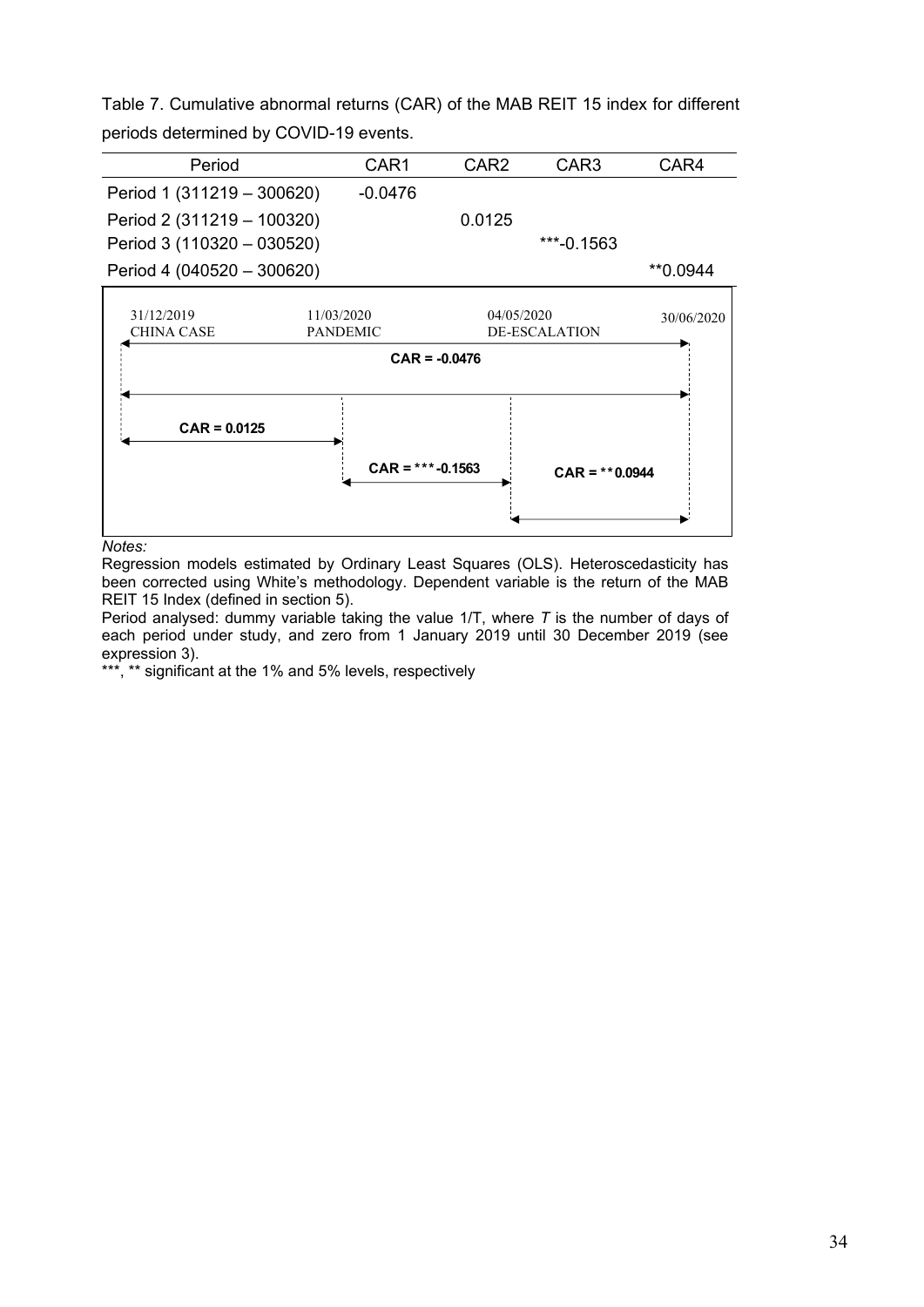|                                                | <b>GENERAL</b>                                    | <b>DIVERSIFIED</b> | <b>RETAIL</b> | <b>OFFICE</b> | <b>RESIDENTIAL</b> | <b>INDUSTRIAL</b> | <b>LODGING</b>  |  |  |  |  |
|------------------------------------------------|---------------------------------------------------|--------------------|---------------|---------------|--------------------|-------------------|-----------------|--|--|--|--|
|                                                | PANEL A: 1 JANUARY 2020 - 30 JUNE 2020 (PERIOD 1) |                    |               |               |                    |                   |                 |  |  |  |  |
| Intercept                                      | $-0.0417$                                         | $-0.0833$          | $-0.0410$     | $-0.0416$     | $-0.0569$          | $-0.0473$         | $-0.0427$       |  |  |  |  |
| <b>GEOCOVID</b>                                | $-0.0459$                                         | $-0.0401$          | $-0.0281$     | $-0.0481$     | $-0.0168$          | $-0.0418$         | $-0.0459$       |  |  |  |  |
| <b>ILLIQUIDITY</b>                             | *** 0.1804                                        | ***0.2255          | ***0.1763     | ***0.1799     | ***0.2267          | *** 0.1911        | *** 0.1811      |  |  |  |  |
| <b>LNAGE</b>                                   | $-0.0025$                                         | $-0.0117$          | $-0.0044$     | $-0.0032$     | $-0.0275$          | $-0.0025$         | $-0.0023$       |  |  |  |  |
| <b>LNDEBT</b>                                  | $*$ -0.1063                                       | $*$ -0.1330        | $*$ -0.1074   | $-0.1038$     | $-0.0818$          | $*$ -0.1162       | $*$ -0.1062     |  |  |  |  |
| <b>INSTITUTIONAL</b>                           | ** 0.0907                                         | ** 0.1190          | ** 0.0912     | ** 0.0901     | *** 0.1276         | ** 0.0914         | ** 0.0908       |  |  |  |  |
| <b>DIVERSIFIED</b>                             |                                                   | ** 0.0437          |               |               |                    |                   |                 |  |  |  |  |
| <b>RETAIL</b>                                  |                                                   |                    | 0.0167        |               |                    |                   |                 |  |  |  |  |
| <b>OFFICE</b>                                  |                                                   |                    |               | 0.0037        |                    |                   |                 |  |  |  |  |
| <b>RESIDENTIAL</b>                             |                                                   |                    |               |               | ***-0.0644         |                   |                 |  |  |  |  |
| <b>INDUSTRIAL</b>                              |                                                   |                    |               |               |                    | $-0.0323$         |                 |  |  |  |  |
| <b>LODGING</b>                                 |                                                   |                    |               |               |                    |                   | 0.0018          |  |  |  |  |
| Sample size (N)                                | $\overline{46}$                                   | $\overline{46}$    | 46            | 46            | 46                 | 46                | $\overline{46}$ |  |  |  |  |
| $R^2$                                          | 19.05%                                            | 28.24%             | 20.08%        | 19.07%        | 34.92%             | 20.09%            | 19.06%          |  |  |  |  |
| Adjusted R2                                    | 8.93%                                             | 17.20%             | 7.78%         | 6.62%         | 24.91%             | 7.80%             | 6.60%           |  |  |  |  |
| F-test statistic                               | **2.53                                            | ***3.66            | $*2.16$       | $*2.08$       | **3.45             | $*2.40$           | $*2.47$         |  |  |  |  |
| <b>VIF</b>                                     | $1.01 - 1.15$                                     | 1.03-1.26          | $1.04 - 1.15$ | 1.09-1.44     | 1.04-1.45          | $1.01 - 1.17$     | $1.03 - 1.18$   |  |  |  |  |
| PANEL B: 11 MARCH 2020 - 3 MAY 2020 (PERIOD 3) |                                                   |                    |               |               |                    |                   |                 |  |  |  |  |
| Intercept                                      | $-0.0577$                                         | $-0.0879$          | $-0.0578$     | $-0.0579$     | $-0.0628$          | $-0.0620$         | $-0.0409$       |  |  |  |  |
| <b>GEOCOVID</b>                                | 0.0182                                            | 0.0224             | 0.0171        | 0.0229        | 0.0279             | 0.0213            | 0.0186          |  |  |  |  |
| <b>ILLIQUIDITY</b>                             | *** 0.2468                                        | *** 0.2794         | *** 0.2470    | *** 0.2478    | ***0.2623          | *** 0.2551        | *** 0.2341      |  |  |  |  |
| <b>LNAGE</b>                                   | $-0.0074$                                         | $-0.0141$          | $-0.0073$     | $-0.0060$     | $-0.0158$          | $-0.0074$         | $-0.0114$       |  |  |  |  |
| <b>LNDEBT</b>                                  | $-0.0621$                                         | $-0.0814$          | $-0.0620$     | $-0.0675$     | $-0.0539$          | $-0.0697$         | $-0.0642$       |  |  |  |  |
| <b>INSTITUTIONAL</b>                           | ** 0.0587                                         | ** 0.0792          | **0.0587      | ** 0.0599     | ** 0.0710          | ** 0.0592         | ** 0.0562       |  |  |  |  |
| <b>DIVERSIFIED</b>                             |                                                   | **0.0316           |               |               |                    |                   |                 |  |  |  |  |
| <b>RETAIL</b>                                  |                                                   |                    | $-0.0010$     |               |                    |                   |                 |  |  |  |  |
| <b>OFFICE</b>                                  |                                                   |                    |               | $-0.0079$     |                    |                   |                 |  |  |  |  |
| <b>RESIDENTIAL</b>                             |                                                   |                    |               |               | $-0.0215$          |                   |                 |  |  |  |  |
| <b>INDUSTRIAL</b>                              |                                                   |                    |               |               |                    | $-0.0249$         |                 |  |  |  |  |
| <b>LODGING</b>                                 |                                                   |                    |               |               |                    |                   | $-0.0325$       |  |  |  |  |
| Sample size (N)                                | 46                                                | 46                 | 46            | 46            | 46                 | 46                | 46              |  |  |  |  |
| $R^2$                                          | 27.95%                                            | 34.42%             | 27.96%        | 28.08%        | 30.34%             | 28.79%            | 29.27%          |  |  |  |  |
| Adjusted R2                                    | 18.95%                                            | 24.33%             | 16.87%        | 17.01%        | 19.62%             | 17.83%            | 18.38%          |  |  |  |  |
| F-test statistic                               | $*2.43$                                           | ***2.91            | **2.39        | $*2.19$       | **2.49             | $*2.15$           | **3.22          |  |  |  |  |
| <b>VIF</b>                                     | 1.01-1.15                                         | 1.03-1.26          | 1.04-1.15     | 1.09-1.44     | 1.04-1.45          | $1.01 - 1.17$     | 1.03-1.18       |  |  |  |  |

Table 8. Multivariate analysis of cumulative abnormal return (CAR) by explanatory factors (including different property type).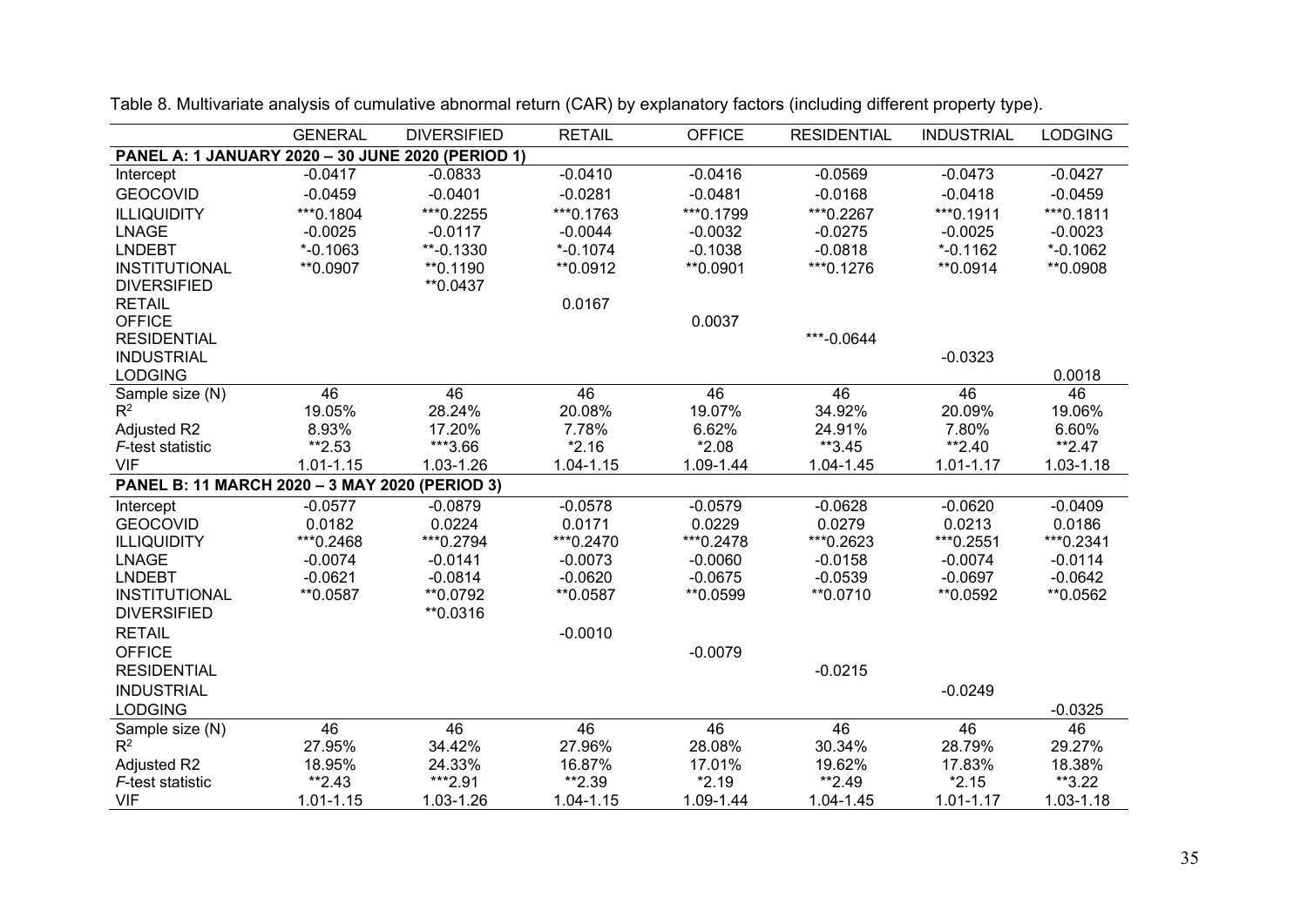*Notes:* 

Multiple linear regression models estimated by cross-sectional Ordinary Least Squares (OLS). Heteroscedasticity has been corrected using White's methodology. Dependent variable is the cumulative abnormal return adjusted by the MAB REIT 15 Index (CAR) during period 1: 1 January 2020 to 30 June 2020 (PANEL A) and during period 3: 11 March 2020 to 3 May 2020 (PANEL B). See expression 4.

The variables are described in Table 3.

VIF: Variance Inflation Factor. Maximum-minimum values are reported.

\*\*\*, \*\*, \* significant at the 1%, 5% and 10% levels, respectively.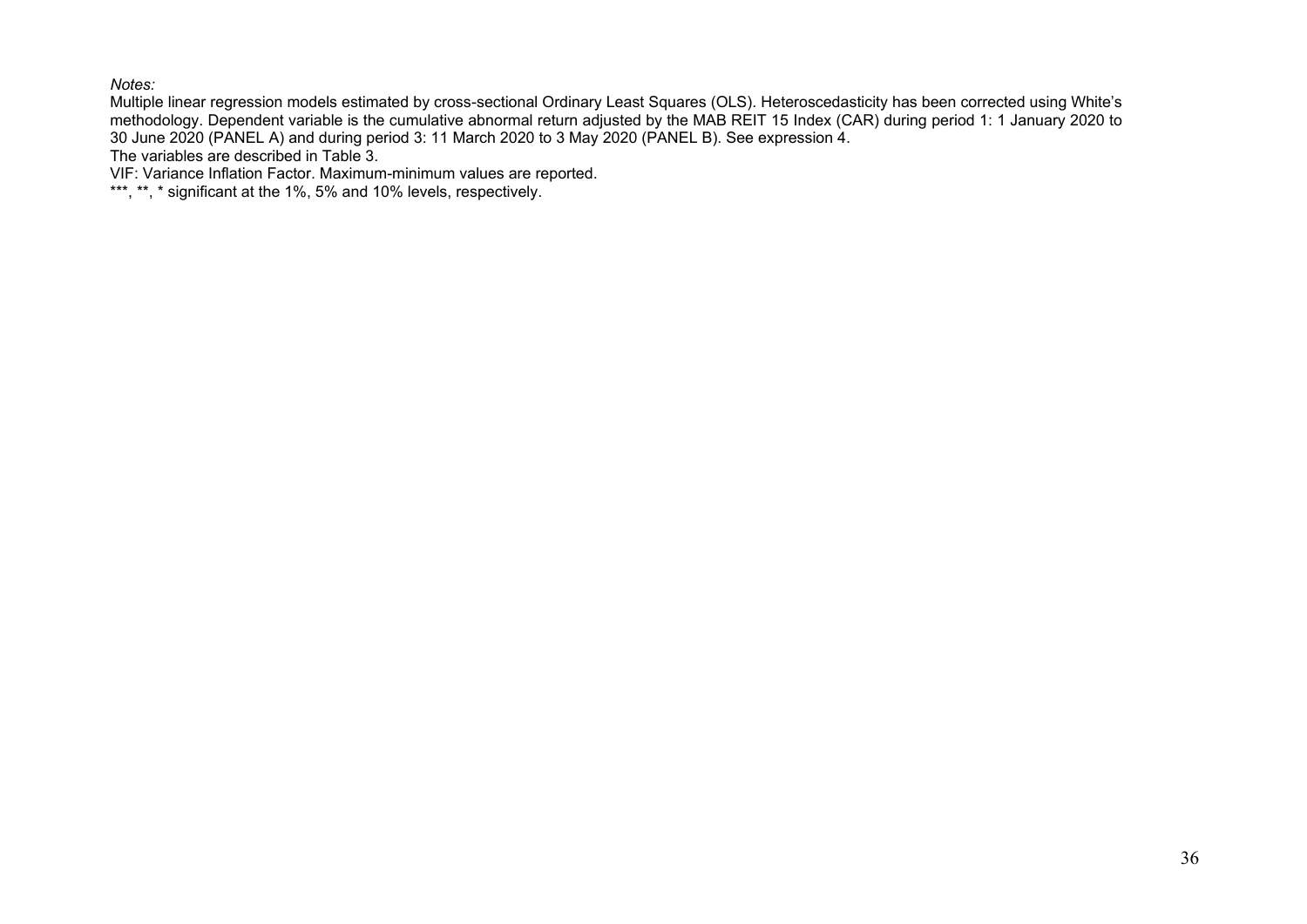| <b>VARIABLE</b>      | 2019H1<br>Mean<br>(median)<br>(1) | 2019H2<br>Mean<br>(median)<br>(2) | 2020H1<br>Mean<br>(median)<br>(3) | (A)<br>$(2) - (1)$ | Z-statistic<br>$(2) - (1)$ | (B)<br>$(3) - (2)$     | Z-statistic<br>$(3) - (2)$ | (C)<br>$(B) - (A)$     | Z-statistic<br>$(B) - (A)$ |
|----------------------|-----------------------------------|-----------------------------------|-----------------------------------|--------------------|----------------------------|------------------------|----------------------------|------------------------|----------------------------|
| <b>Profitability</b> |                                   |                                   |                                   |                    |                            |                        |                            |                        |                            |
| <b>ROE</b>           | 0.050<br>(0.018)                  | 0.052<br>(0.021)                  | 0.006<br>(0.009)                  | 0.002<br>(0.000)   | 0.814                      | $-0.046$<br>$(-0.015)$ | *** $-3.338$               | $-0.048$<br>$(-0.017)$ | $**-2.507$                 |
| <b>ROA</b>           | 0.017                             | 0.019                             | 0.011                             | 0.002              |                            | $-0.008$               |                            | $-0.010$               |                            |
|                      | (0.013)                           | (0.014)                           | (0.009)                           | (0.000)            | 1.032                      | $(-0.005)$             | $*$ -2.551                 | $(-0.005)$             | $**-2.092$                 |
| NI/ASSETS            | 0.019                             | 0.018                             | 0.006                             | $-0.001$           |                            | $-0.012$               |                            | $-0.011$               |                            |
|                      | (0.009)                           | (0.010)                           | (0.005)                           | (0.000)            | 1.032                      | $(-0.007)$             | $**-3.119$                 | $(-0.006)$             | $*$ -2.431                 |
| <b>EPS</b>           | 0.378                             | 0.424                             | 0.082                             | 0.046              |                            | $-0.342$               |                            | $-0.388$               |                            |
|                      | (0.065)                           | (0.094)                           | (0.014)                           | (0.003)            | 1.005                      | $(-0.034)$             | ***-3.032                  | $(-0.068)$             | ***-2.868                  |
| <b>Efficiency</b>    |                                   |                                   |                                   |                    |                            |                        |                            |                        |                            |
| <b>PROFIT</b>        | 0.567                             | 0.487                             | 0.121                             | $-0.080$           |                            | $-0.366$               |                            | $-0.286$               |                            |
| <b>MARGIN</b>        | (0.359)                           | (0.305)                           | (0.187)                           | (0.000)            | 0.754                      | $(-0.106)$             | ***-2.682                  | $(-0.174)$             | $**-2.180$                 |
| Leverage             |                                   |                                   |                                   |                    |                            |                        |                            |                        |                            |
| <b>DEBT RATIO</b>    | 0.409                             | 0.392                             | 0.399                             | $-0.017$           |                            | 0.007                  |                            | 0.024                  |                            |
|                      | (0.428)                           | (0.388)                           | (0.389)                           | $(-0.011)$         | $*$ -2.409                 | (0.006)                | **2.300                    | (0.017)                | ***2.737                   |
| <b>Valuation</b>     |                                   |                                   |                                   |                    |                            |                        |                            |                        |                            |
| <b>TOBIN Q</b>       | 1.171                             | 1.184                             | 1.171                             | 0.013              |                            | $-0.013$               |                            | $-0.026$               |                            |
|                      | (1.120)                           | (1.089)                           | (1.070)                           | $(-0.004)$         | $-0.639$                   | $(-0.005)$             | $-0.147$                   | (0.014)                | 0.978                      |

Table 9. Analysis of REITs' operating performance during the period 1 January 2019 to 30 June 2020.

*Notes:*

The sample size (N) is 46.

2020H1: the first half of 2020 (1 January 2020–30 January 2020).

2019H2: the second half of 2019 (1 July 2019–31 December 2019).

2019H1: the first half of 2019 (1 January 2019–30 June 2019).

The variables are described in Table 5.

Z-statistic: to compute the differences between the values of the medians, the Wilcoxon signed-rank test is computed.

\*\*\*, \*\* significant at the 1% and 5%, respectively.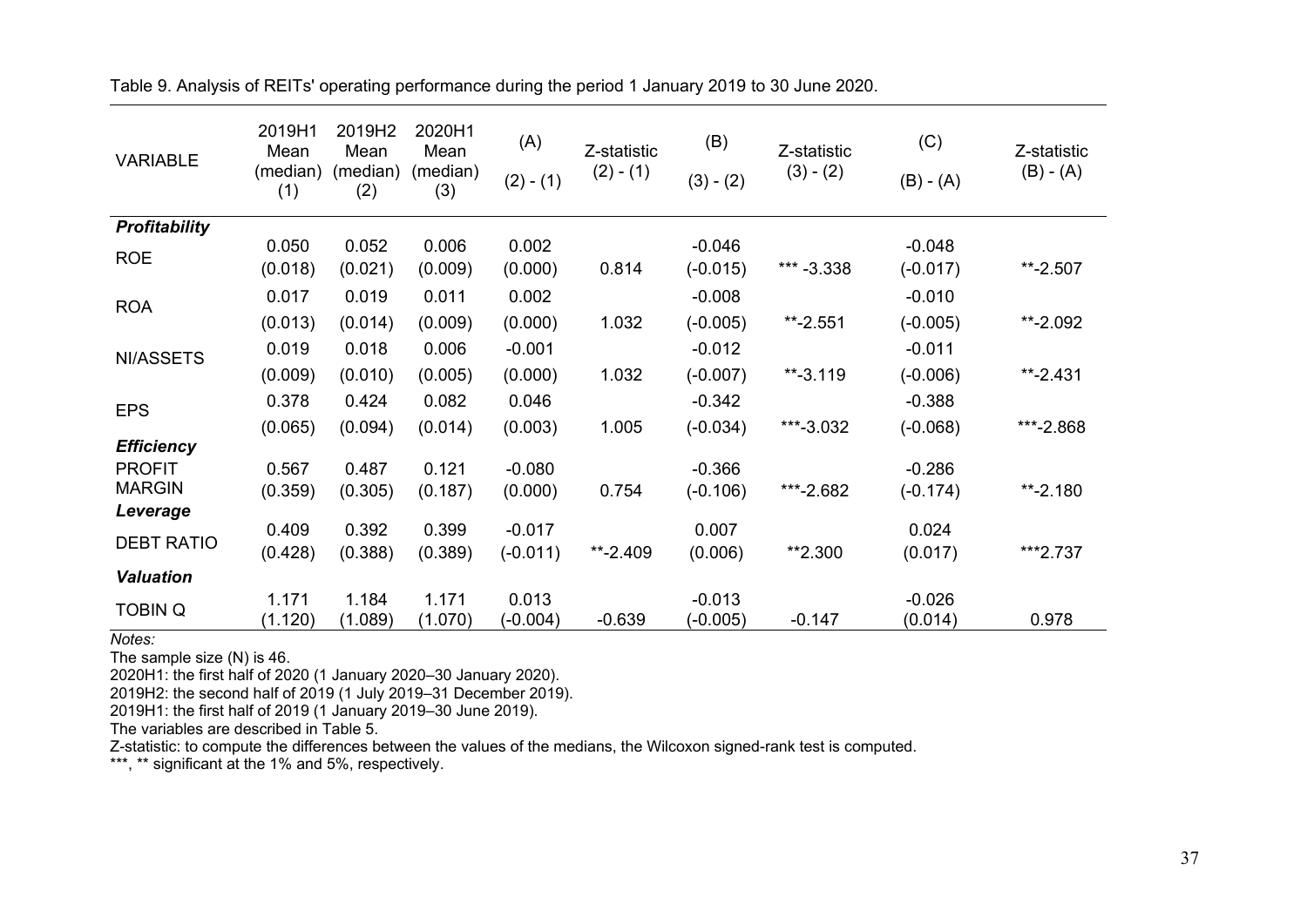Table 10. Analysis of REITs' operating performance in the change between the first half of 2020 (2020H1) and the second half of 2019 (2019H2) by GEOCOVID EXPOSURE and property type.

| PANEL A: GEOCOVID EXPOSURE |                         |                        |                |                                             | <b>PANEL B: PROPERTY</b>       |                          |                          |                                |                              |                                      |                                             |
|----------------------------|-------------------------|------------------------|----------------|---------------------------------------------|--------------------------------|--------------------------|--------------------------|--------------------------------|------------------------------|--------------------------------------|---------------------------------------------|
| <b>VARIABLE</b>            | <b>HIGH</b><br>$(N=21)$ | <b>LOW</b><br>$(N=25)$ |                | <b>Median Diff</b>                          | <b>DIVERSIFIED</b><br>$(N=15)$ | <b>RETAIL</b><br>$(N=9)$ | <b>OFFICE</b><br>$(N=4)$ | <b>RESIDENTIAL</b><br>$(N=14)$ | <b>INDUSTRIAL</b><br>$(N=2)$ | LODGING/<br><b>RESORT</b><br>$(N=2)$ | <b>Median Diff</b>                          |
|                            | Mean<br>(median)        | Mean<br>(median)       | Diff<br>Median | Z-statistic for<br>difference in<br>medians | Mean<br>(median)               | Mean<br>(median)         | Mean<br>(median)         | Mean (median)                  | Mean<br>(median)             | Mean<br>(median)                     | Chi-squared<br>for difference<br>in medians |
| Profitability              |                         |                        |                |                                             |                                |                          |                          |                                |                              |                                      |                                             |
| <b>ROE</b>                 | $-0.080$                | $-0.018$               |                |                                             | $-0.078$                       | $*$ -0.033               | $*$ -0.045               | $* -0.030$                     | $-0.022$                     | $-0.003$                             |                                             |
|                            | ***(-0.023)             | ** $(-0.009)$          | 0.032          | 0.937                                       | $(-0.006)$                     | $*(-0.017)$              | $(-0.047)$               | $*(-0.021)$                    | $(-0.022)$                   | $(-0.003)$                           | 2.108                                       |
| <b>ROA</b>                 | $*$ -0.010              | $-0.007$               |                |                                             | $-0.007$                       | $* -0.016$               | 0.001                    | $-0.008$                       | $*$ -0.005                   | $* -0.008$                           |                                             |
|                            | **(-0.007)              | $*(-0.005)$            | 0.001          | 0.099                                       | $(-0.004)$                     | $(-0.011)$               | (0.002)                  | $(-0.004)$                     | $(-0.005)$                   | $(-0.008)$                           | 3.009                                       |
| NI/ASSETS                  | ***-0.017               | $-0.007$               |                |                                             | $-0.006$                       | $* -0.016$               | $-0.032$                 | $*$ -0.011                     | $*$ -0.005                   | $-0.004$                             |                                             |
|                            | ***(-0.009)             | $(-0.003)$             | 0.005          | 1.114                                       | $(-0.002)$                     | $*(-0.009)$              | $(-0.029)$               | $(-0.006)$                     | $(-0.004)$                   | $(-0.004)$                           | 2.841                                       |
|                            | ***-0.408               | $-0.153$               |                |                                             | $-0.459$                       | $-0.025$                 | $-0.110$                 | $*$ -0.291                     | $*$ -0.245                   | ***-0.135                            |                                             |
| <b>EPS</b>                 | ** $(-0.023)$           | $(-0.026)$             | $-0.003$       | 0.981                                       | $(-0.022)$                     | $(-0.089)$               | (0.005)                  | $(-0.007)$                     | $(-0.245)$                   | $(-0.135)$                           | 2.508                                       |
| <b>Efficiency</b>          |                         |                        |                |                                             |                                |                          |                          |                                |                              |                                      |                                             |
| <b>PROFIT</b>              | ***-0.722               | $-0.068$               |                |                                             | 0.079                          | $-0.071$                 | $* - 1.183$              | $* -0.878$                     | $-0.091$                     | $-0.105$                             |                                             |
| <b>MARGIN</b>              | ***(-0.394)             | $(-0.047)$             | 0.348          | 1.643                                       | $(-0.047)$                     | $(-0.053)$               | $(-1.269)$               | $(-0.309)$                     | $(-0.091)$                   | $(-0.105)$                           | 2.461                                       |
| Leverage                   |                         |                        |                |                                             |                                |                          |                          |                                |                              |                                      |                                             |
| <b>DEBT</b>                | ***0.020                | $-0.004$               |                |                                             | $-0.002$                       | 0.014                    | $-0.006$                 | ***0.017                       | $-0.002$                     | 0.011                                |                                             |
| <b>RATIO</b>               | $***(0.016)$            | (0.002)                | $-0.014$       | $-1.643$                                    | (0.010)                        | (0.008)                  | (0.000)                  | ***(0.012)                     | $(-0.002)$                   | (0.011)                              | 4.531                                       |
| <b>Valuation</b>           |                         |                        |                |                                             |                                |                          |                          |                                |                              |                                      |                                             |
| <b>TOBIN Q</b>             | $-0.032$                | 0.003                  |                |                                             | 0.004                          | $-0.096$                 | 0.004                    | 0.017                          | $-0.012$                     | $-0.009$                             |                                             |
|                            | (0.010)                 | $(-0.007)$             | $-0.017$       | 0.276                                       | (0.012)                        | $(-0.033)$               | (0.003)                  | (0.004)                        | (-0.012)                     | $(-0.009)$                           | 2.077                                       |

*Notes:*

N: sample size.

The variables are described in Table 3 and Table 5. The variable analysed is the change between the first half of 2020 (2020H1) and the second half of 2019 (2019H2) (Column B of Table 9).

Median diff: differences in the medians according to GEOCOVID EXPOSURE and PROPERTY are tested with the Wilcoxon rank-sum (Mann-Whitney) test and Kruskal-Wallis test, respectively.

\*\*\*, \*\*, \* significant at the 1%, 5% and 10% levels, respectively.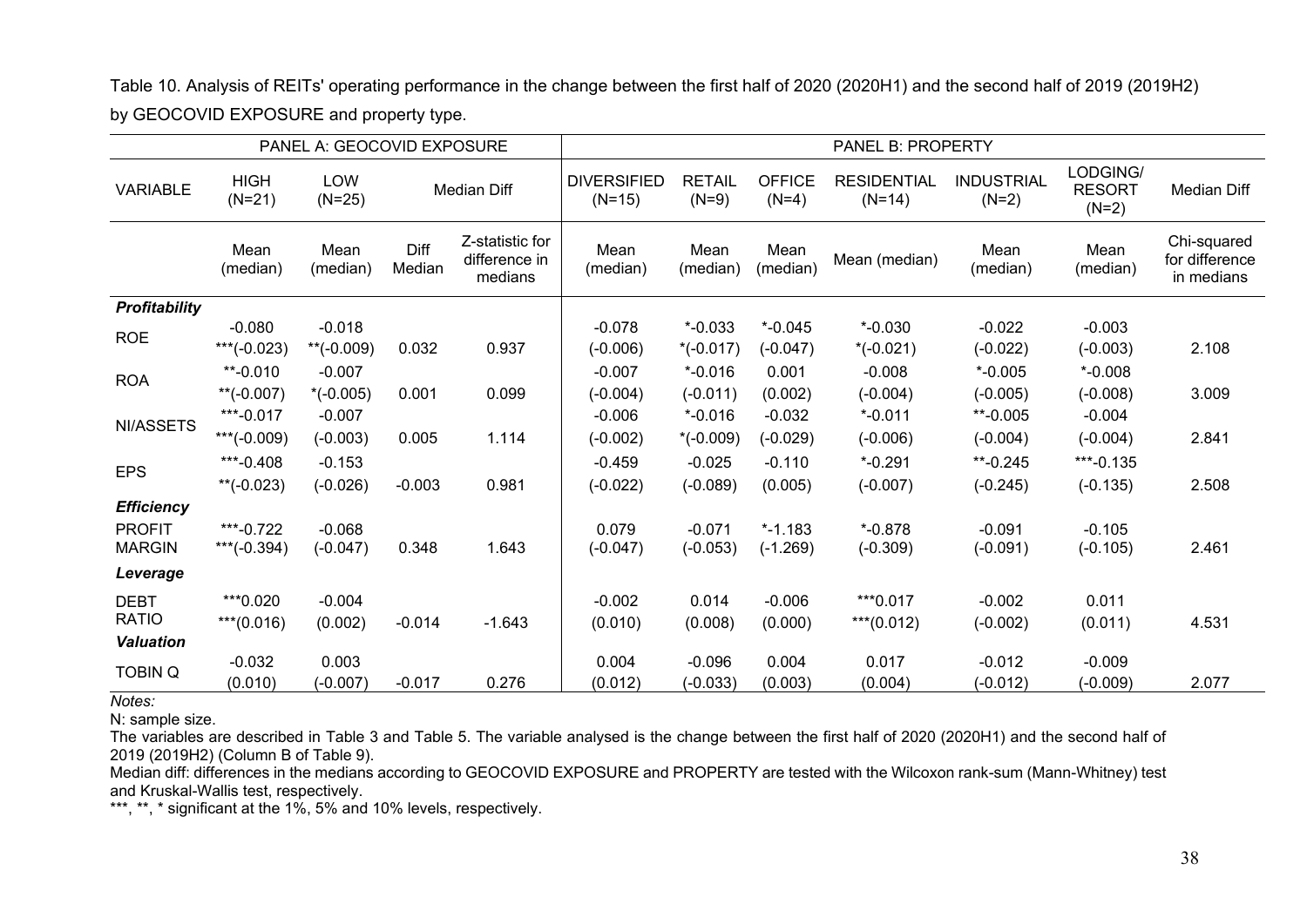

Figure 1. Evolution of the MSCI World index, Euro Stoxx 50 index and Spanish general index (IGBM) during the period 31 December 2018 to 30 June 2020.

# *Source:*

Own elaboration based on Thomson Reuters Datastream database.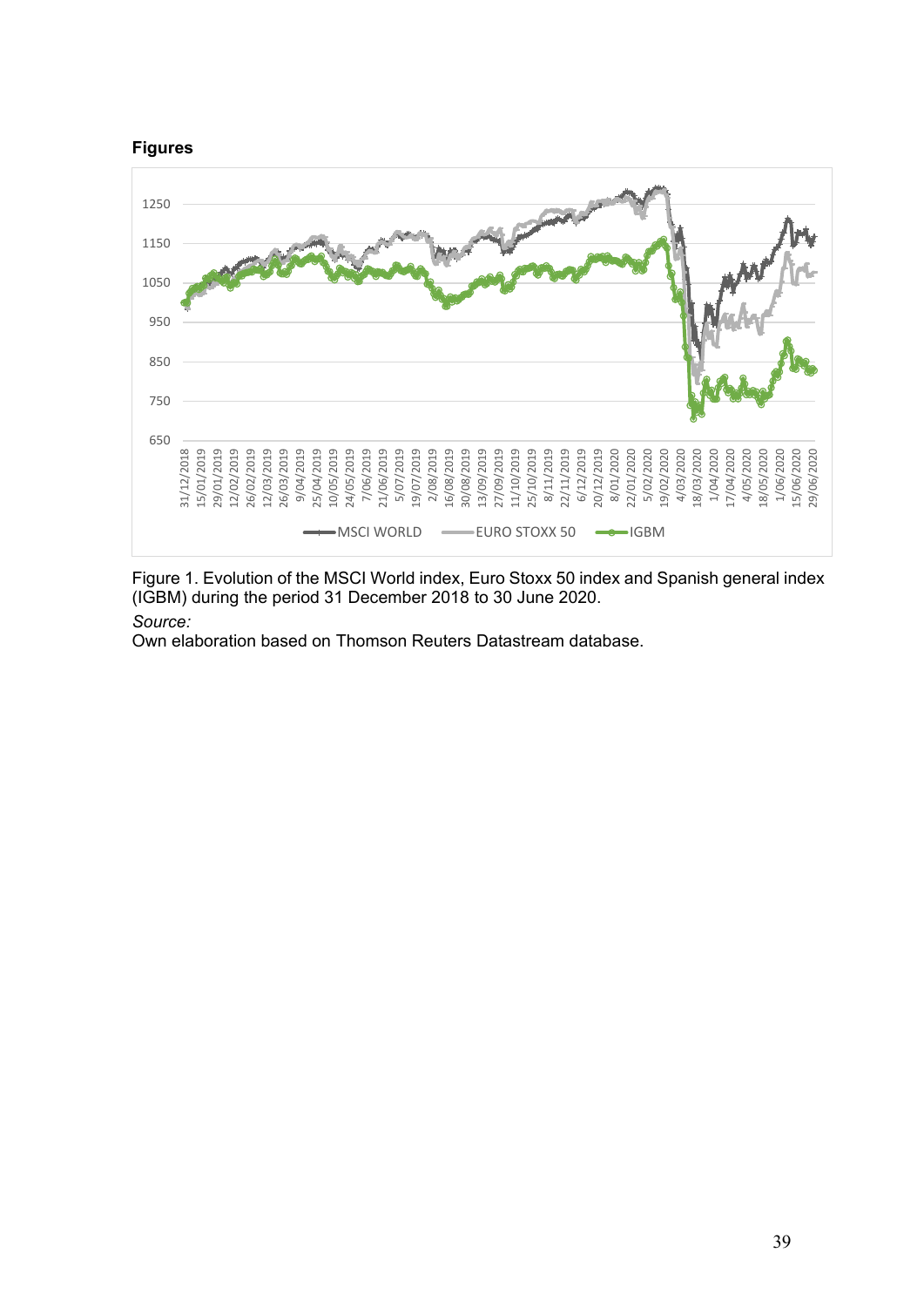

Figure 2. Evolution of several Spanish stock market indexes during the period 31 December 2018 to 30 June 2020.

### *Source:*

Own elaboration based on Thomson Reuters Datastream database.